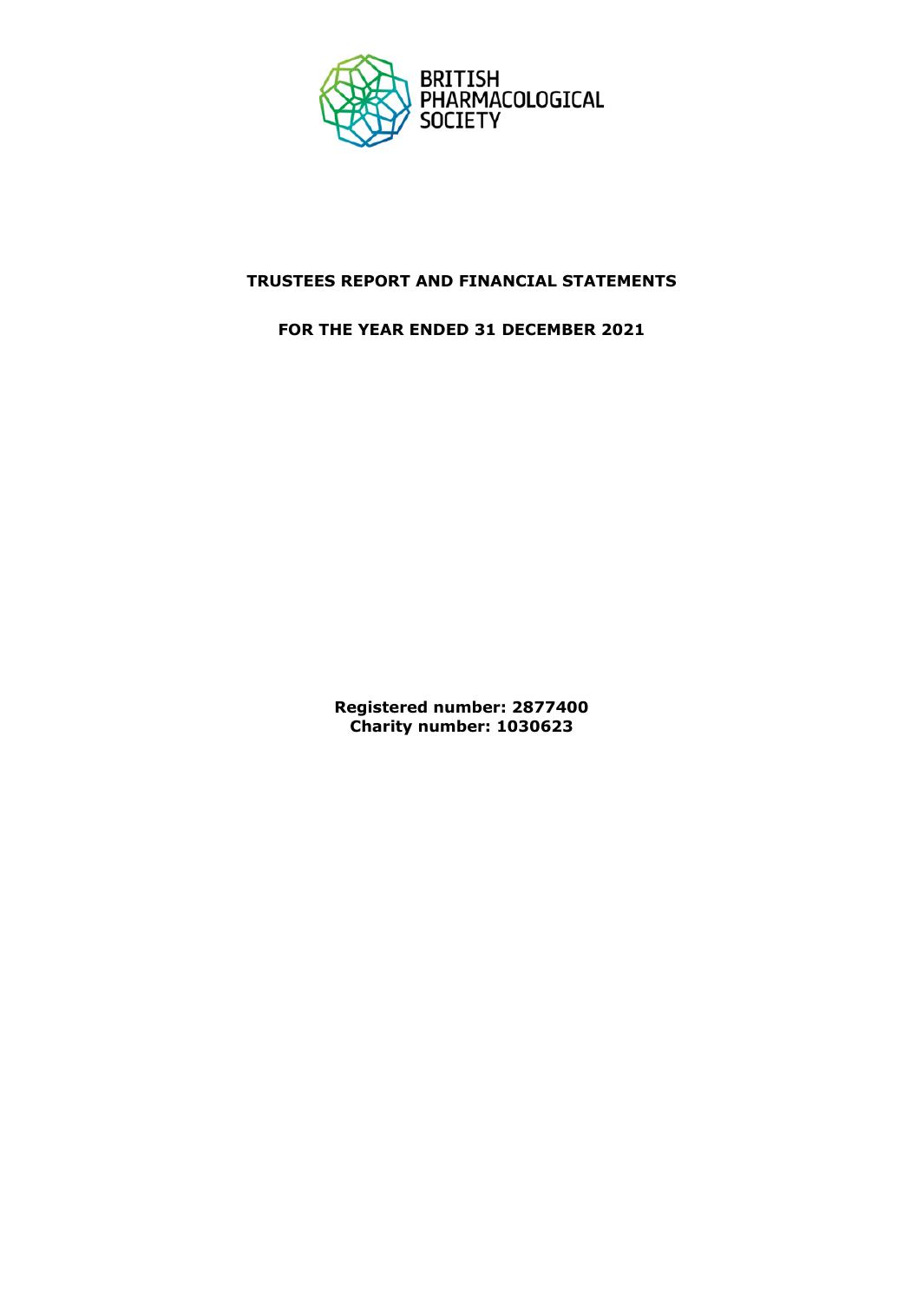

# **TRUSTEES' REPORT AND FINANCIAL STATEMENTS**

## **FOR THE YEAR ENDED 31 DECEMBER 2021**

## **CONTENTS**

Page

| <b>Trustees' report</b>                                                           | $3 - 16$  |
|-----------------------------------------------------------------------------------|-----------|
| Reference and administrative details of the charity,<br>its trustees and advisers | 17        |
| Independent auditors' report                                                      | $18 - 21$ |
| <b>Statement of financial activities</b>                                          | 22        |
| <b>Balance sheet</b>                                                              | 23        |
| <b>Cash flow statement</b>                                                        | 24        |
| Notes to the financial statements                                                 | $25 - 41$ |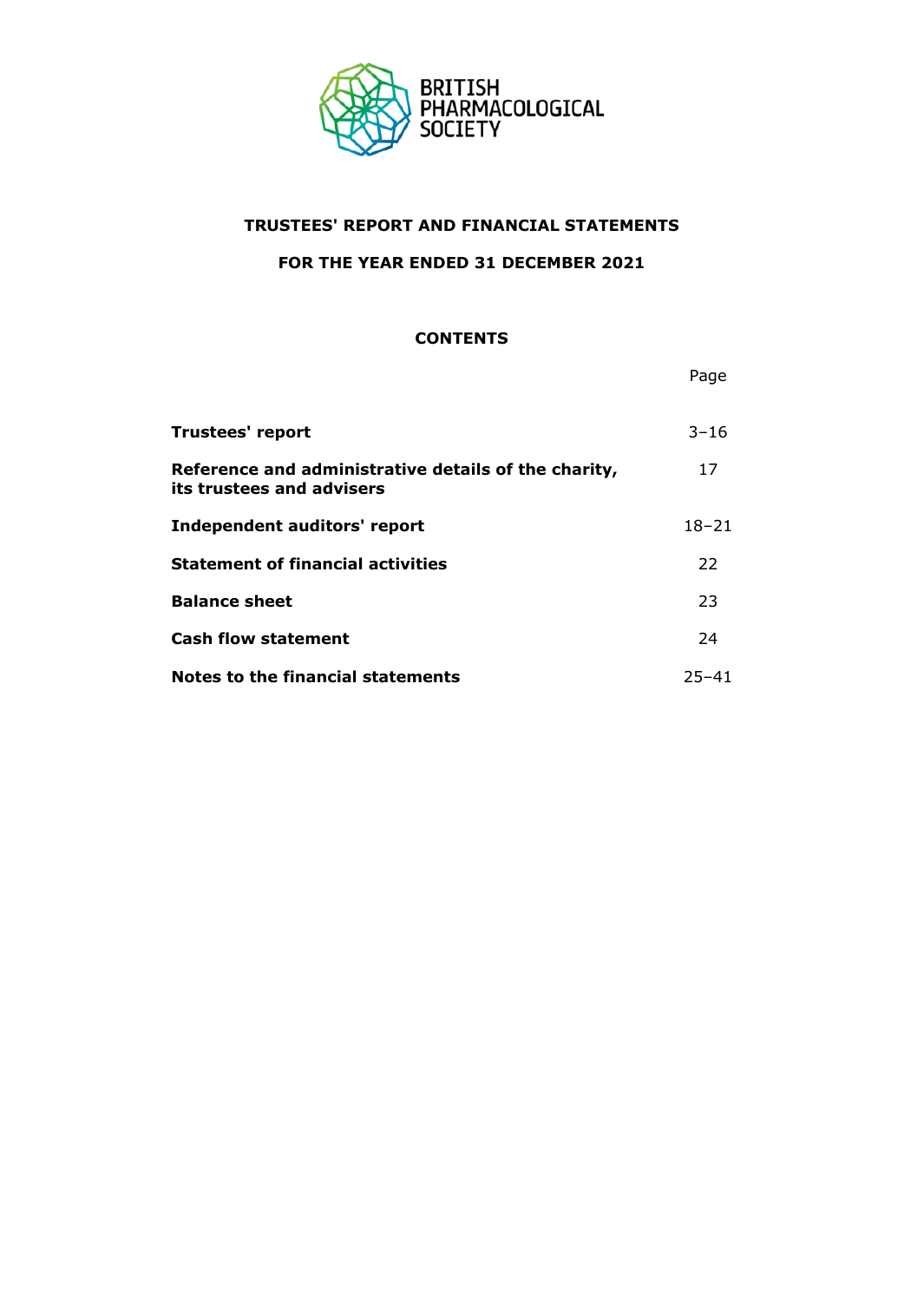## **TRUSTEES' REPORT (continued) FOR THE YEAR ENDED 31 DECEMBER 2021**

## **OBJECTIVES AND ACTIVITIES**

### **Charitable object**

The charitable object of the British Pharmacological Society ("the Society") is to promote and advance pharmacology (including without limitation clinical pharmacology).

### **Public benefit**

Pharmacology is responsible for the discovery of hundreds of chemicals used in the treatment of disease and the relief of human and animal suffering. It also contributes substantially to the success of the pharmaceutical and healthcare industries.

The British Pharmacological Society's mission is to promote and advance the whole spectrum of pharmacology.

The annual objectives are designed to support the Society in the delivery of this mission, and in turn, they bring advances in science, medicine and healthcare with the following public benefits:

- Supporting the research and application of pharmacology by providing opportunities for pharmacologists to present and publish their research to their peers, fostering collaboration and building connections globally in drug discovery and development.
- Improving clinical practice for the benefit of patients through the assessment and training of healthcare professionals and medical students.
- Informing public policy on medicines, dosage and therapeutics.
- Educating the general public and school students with a range of engagement activities.

The Society supports its Members by offering access to scientific meetings, networking events, opportunities for career development, access to journals, bursaries, education and training, and being part of a community. This enables Members to deliver better science, leading to public benefit.

The Trustees confirm that they have complied with the duty in Section 17 of the Charities Act 2011 to have due regards to the Charity Commission's general guidance on public benefit "Charities and Public Benefit".

## **Objectives for 2021**

The Society's Officers and Staff worked to deliver a range of objectives in support of its five-year strategy and its charitable aims. The objectives are listed in the "Achievements and Performance" section of this report, together with the activities undertaken, results and impact of those activities.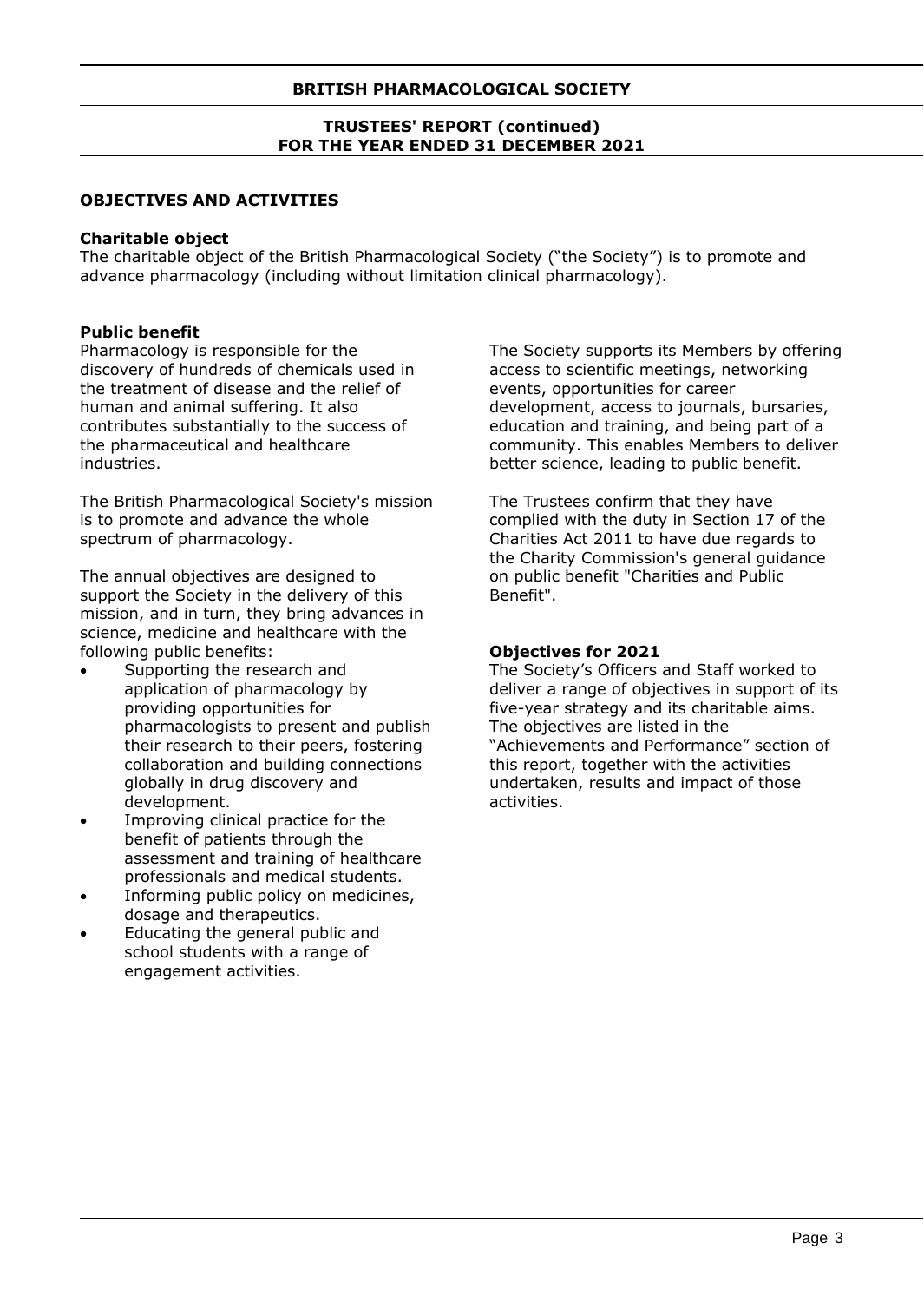## **Strategy for achieving our objectives**

The Society's approach to strategy and objectives for 2021, and the information contained in this report, is illustrated in the diagram below.



During the year, the Society's Council began devising the strategy for the three years 2022 to 2024, which was approved at the end of 2021 and is outlined on page 9.

## **Five-year Strategy**

The Society's 2018-2022 strategy, which underpinned the work outlined in this report, encompasses the following vision, mission and principles:

## **Our vision**

A world in which pharmacology and therapeutics drive and support progress in science, medicine and healthcare, for the benefit of all in society.

## **Our mission**

We will work with integrity to create global scientific, health, and economic impact by:

- Supporting academic and industrial drug discovery
- Improving outcomes for patients in relation to the therapeutic use of medicines
- Widening participation in pharmacology and therapeutics to ensure a vibrant and diverse community and workforce
- Increasing the visibility and influence of pharmacology and therapeutics through excellence in education, publishing, scientific meetings, communications, membership and policy with public engagement

## **Our guiding principles**

We are confident about the future of the Society and the value of pharmacology and therapeutics. We believe that:

- Pharmacology and therapeutics make a unique contribution to research to develop new drugs, and to improving the use of existing drugs to create better patient outcomes
- Pharmacology and therapeutics are evolving disciplines, and it is our responsibility to define, redefine and change them to reflect this
- Our growing, global community of members is crucial to our success
- Our goals in support of pharmacology and therapeutics and our membership can only be achieved if we ensure the financial sustainability of the Society
- Having fun is an important part of what we do.

## **Our partners**

We will work nationally and internationally with members, patients and the public, educators and learners, academic institutions, biotechnology and pharmaceutical companies, the National Health Service, regulatory agencies, other learned societies, the media, and government and agencies involved in setting the policy agenda.

## **How we will deliver**

We are delivering the five-year strategy in the following ways:

- Forming successful partnerships to maximise impact
- Grounding our decision-making in evidence and research
- Developing sustainable, ethical new sources of revenue and ensuring more of the Society's activities are self-sustaining
- Carefully considering our appetite for risk, and our ambition
- Ensuring that our staff and members work positively, effectively, and in partnership throughout the management and governance of the Society.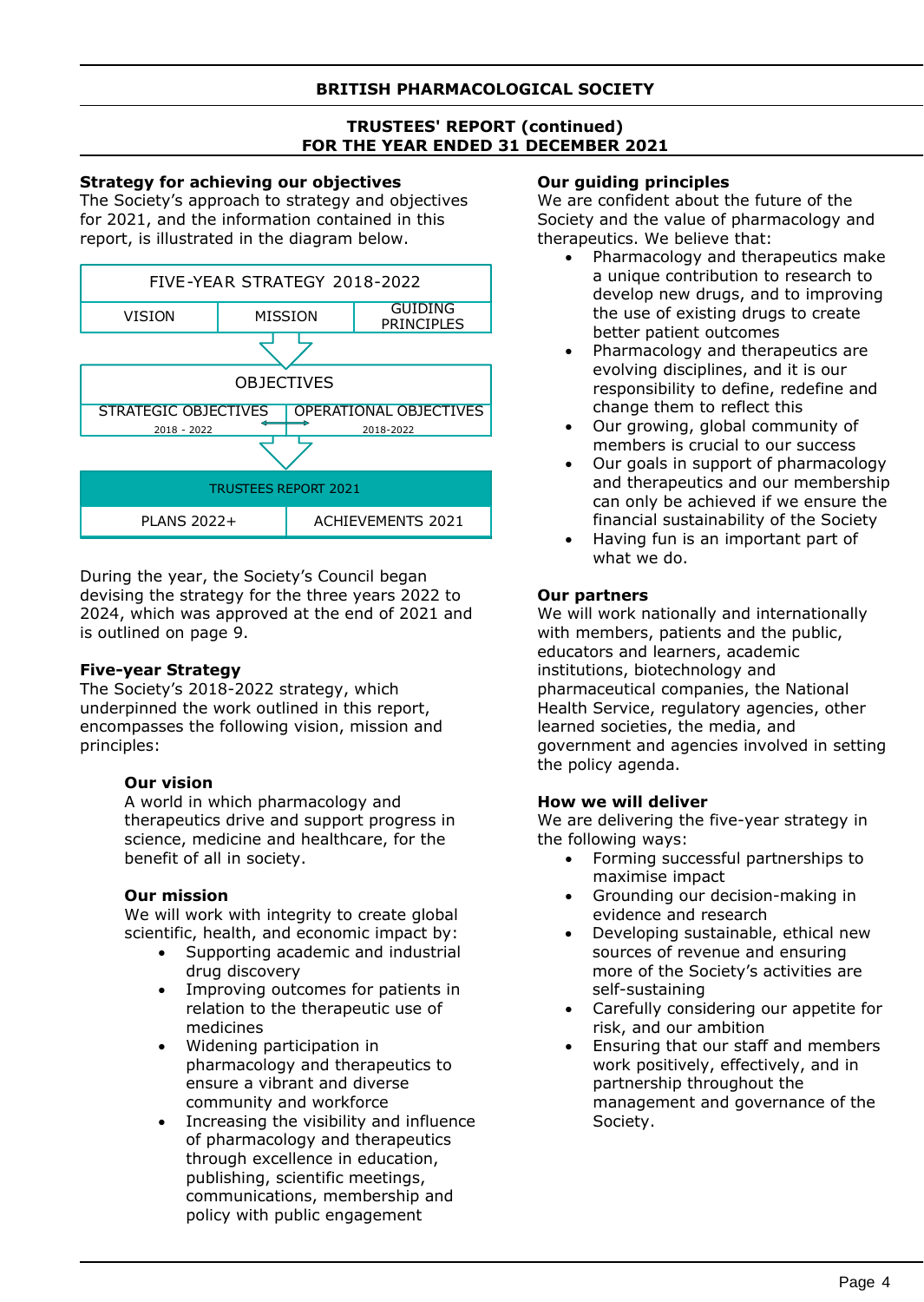## **TRUSTEES' REPORT (continued) FOR THE YEAR ENDED 31 DECEMBER 2021**

## **ACHIEVEMENTS, PERFORMANCE AND IMPACT 2021**

Council set a series of objectives for the Society for 2021. A summary of the activities and outcomes related to those objectives and their alignment to the 2018-2022 strategy, is as follows:

| STRENGTHEN THE VOICE OF OUR MEMBERS IN ALL THAT WE DO.                                                                                                                                                    |                                                                                                                                                                                                                                                                                                                                                                                                                                                                                                                                                                                                       |                                                                                                                                                                                                              |  |  |  |
|-----------------------------------------------------------------------------------------------------------------------------------------------------------------------------------------------------------|-------------------------------------------------------------------------------------------------------------------------------------------------------------------------------------------------------------------------------------------------------------------------------------------------------------------------------------------------------------------------------------------------------------------------------------------------------------------------------------------------------------------------------------------------------------------------------------------------------|--------------------------------------------------------------------------------------------------------------------------------------------------------------------------------------------------------------|--|--|--|
| <b>Objective</b>                                                                                                                                                                                          | <b>Activity and Achievements</b>                                                                                                                                                                                                                                                                                                                                                                                                                                                                                                                                                                      | 2018-2022 Strategy                                                                                                                                                                                           |  |  |  |
| Conduct a member survey<br>(including re COVID-19)<br>and consider findings as<br>part of completing the<br>membership strategy<br>review.                                                                | Member survey carried out in first half of<br>2021 and news story published in July<br>2021. Engagement Committee and Council<br>have reviewed responses and agreed<br>conclusions and actions. Our member views<br>fed directly into the development of the<br>2022-2024 strategy.                                                                                                                                                                                                                                                                                                                   | To lead the formation of<br>valuable networks that<br>reflect our position at<br>the heart of the global<br>pharmacology<br>community                                                                        |  |  |  |
| Complete the renewed<br>membership strategy and<br>devise plans, resulting in<br>changes to services,<br>priorities or<br>communication that reflect<br>the behaviour and needs<br>of members.            | Society personas created and presented to<br>Council, resulting in recommendations for<br>implementation.<br>Industry engagement review completed and<br>recommendations for implementation<br>agreed by Council.                                                                                                                                                                                                                                                                                                                                                                                     | To lead the formation of<br>valuable networks that<br>reflect our position at<br>the heart of the global<br>pharmacology<br>community                                                                        |  |  |  |
| Work with ELRIG UK to<br>progress our strategic<br>alliance, resulting in an<br>agreed approach to<br>membership activities.                                                                              | First joint meeting held June 2021 with<br>positive feedback from delegates<br>Members of the Joint Steering Committee<br>have agreed to continue joint work around<br>meetings and events into 2022.<br>Key learnings from working in partnership<br>with ELRIG identified and incorporated into<br>planning for 2022.                                                                                                                                                                                                                                                                               | To nurture strategic<br>partnerships across<br>disciplines and sectors                                                                                                                                       |  |  |  |
| Learn from the pilot year<br>of the Community project,<br>resulting in the Community<br>becoming a go-to place for<br>members for information<br>from the Society, and<br>greater member<br>engagement.   | Current member engagement is 1,201<br>activated users, 21% of membership.<br>Digital Networking Hub for Pharmacology<br>2021 was created and hosted on the BPS<br>Community.<br>New networks for Natural Products<br>launched and leads for scientific research<br>networks recruited.                                                                                                                                                                                                                                                                                                                | To lead the formation of<br>valuable networks that<br>reflect our position at<br>the heart of the global<br>pharmacology<br>community                                                                        |  |  |  |
| Continue to grow the<br>visibility of Clinical<br>Pharmacology, resulting in<br>the Society acting as a<br>leader for the awareness<br>of the speciality of clinical<br>pharmacology and<br>therapeutics. | The Early Career Clinical Pharmacology<br>Abstract Competition received 19 entries,<br>with the finalists presenting at annual<br>conference.<br>Clinical Pharmacology week saw a high<br>level of engagement across all our social<br>media platforms.<br>Webinar series created, attracting 540<br>registrations.<br>Working as part of the Clinical<br>Pharmacology Skills Alliance, the Society<br>published a ten-year workforce strategy for<br>UK clinical pharmacology, which led to a<br>representation to the Spending Review<br>2021 in collaboration with NHS England and<br>Improvement. | To engage patients and<br>partners in the NHS in<br>our advocacy for<br>fundamental and clinical<br>research; To sustain a<br>skilled workforce that<br>supports the<br>development of novel<br>therapeutics |  |  |  |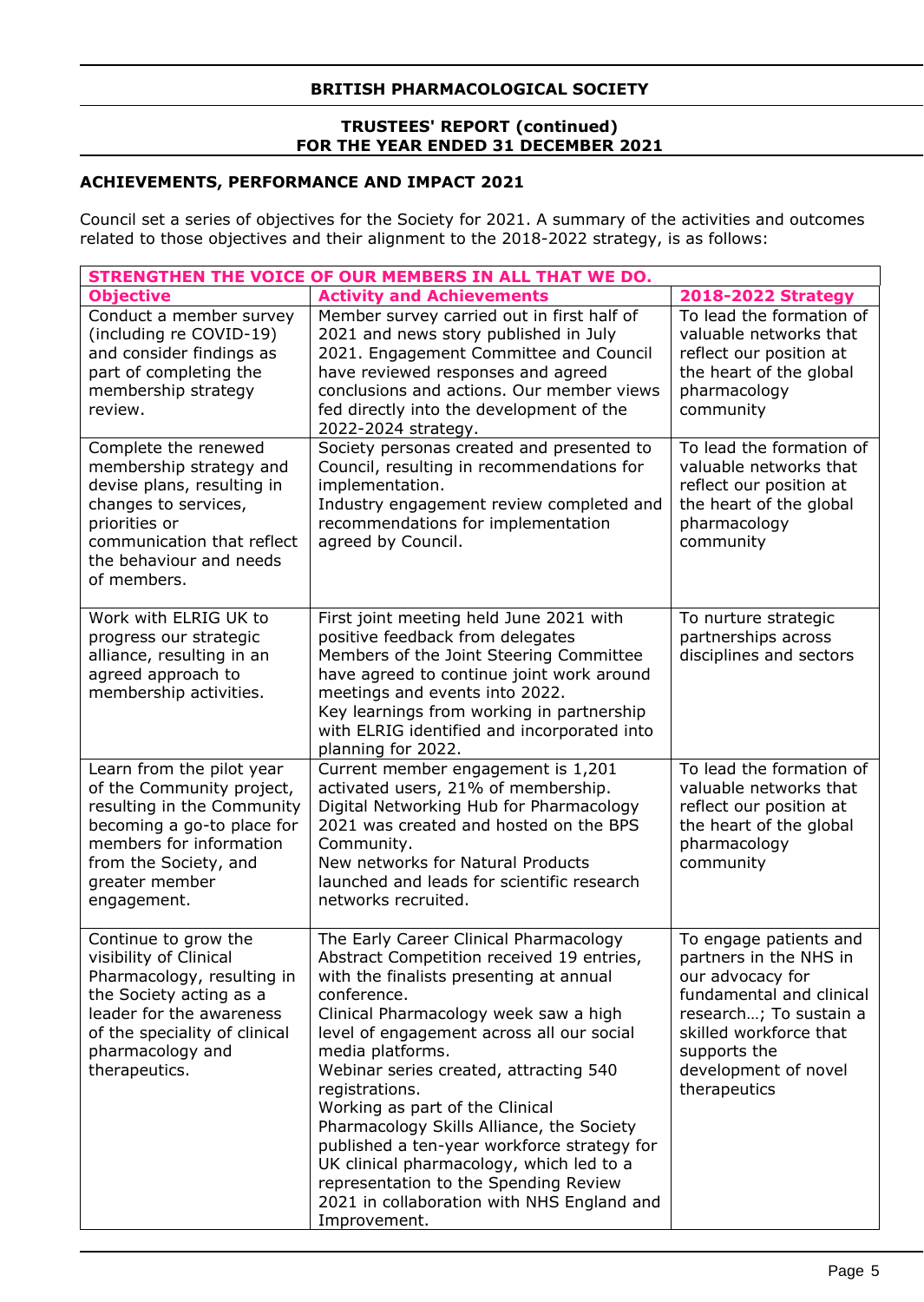## **TRUSTEES' REPORT (continued) FOR THE YEAR ENDED 31 DECEMBER 2021**

# **ACHIEVEMENTS, PERFORMANCE AND IMPACT 2021 (continued)**

| <b>STRENGTHEN THE VOICE OF OUR MEMBERS IN ALL THAT WE DO (continued)</b> |                                            |                           |  |  |  |
|--------------------------------------------------------------------------|--------------------------------------------|---------------------------|--|--|--|
| <b>Objective</b>                                                         | <b>Activity and Achievements</b>           | <b>2018-2022 Strategy</b> |  |  |  |
| Conducting and                                                           | Awards review group completed their work   | To lead the formation of  |  |  |  |
| implementing agreed                                                      | and final report prepared for Council, and | valuable networks that    |  |  |  |
| outcomes from the Awards                                                 | recommendations agreed in December.        | reflect our position at   |  |  |  |
| review, resulting in Awards                                              |                                            | the heart of the global   |  |  |  |
| aligning with the Society's                                              |                                            | pharmacology              |  |  |  |
| strategic objectives, that                                               |                                            | community                 |  |  |  |
| are financially sustainable.                                             |                                            |                           |  |  |  |

|                                                                                                         | LIVE THE VALUES OF, AND COMMUNICATE AND IMPLEMENT, OUR VISION FOR EQUALITY,                                |  |  |  |  |  |
|---------------------------------------------------------------------------------------------------------|------------------------------------------------------------------------------------------------------------|--|--|--|--|--|
| DIVERSITY AND INCLUSION IN PHARMACOLOGY                                                                 |                                                                                                            |  |  |  |  |  |
| 2018-2022 Strategy objectives: To remove barriers to participation and success, while welcoming         |                                                                                                            |  |  |  |  |  |
| equality and celebrating diversity, and being inclusive in all we do; To nurture strategic partnerships |                                                                                                            |  |  |  |  |  |
| across disciplines and sectors.                                                                         |                                                                                                            |  |  |  |  |  |
| <b>Objective</b>                                                                                        | <b>Activity and Achievements</b>                                                                           |  |  |  |  |  |
| Develop partnerships with our                                                                           | Established an Inclusive Pharmacology Steering Group.                                                      |  |  |  |  |  |
| membership and in the sector to help us                                                                 | Identified inclusive pharmacology as an education                                                          |  |  |  |  |  |
| further define and act on priority areas,                                                               | priority.                                                                                                  |  |  |  |  |  |
| resulting in the Society leading the way                                                                | Sponsored and contributed to All-Party Parliamentary                                                       |  |  |  |  |  |
| in making pharmacology relevant for                                                                     | Group on Diversity and Inclusion in STEM.                                                                  |  |  |  |  |  |
| everyone.                                                                                               | Launched new essay series on unmet health need and<br>health inequalities.                                 |  |  |  |  |  |
|                                                                                                         | Created blog and video content to challenge gender                                                         |  |  |  |  |  |
|                                                                                                         | inequality in research for International Women's Day.                                                      |  |  |  |  |  |
| Ensure alignment across codes of                                                                        | Codes of conduct for committee members and journal                                                         |  |  |  |  |  |
| conduct, with communications strategy,                                                                  | editors developed for implementation and communication                                                     |  |  |  |  |  |
| resulting in the Society upholding clear                                                                | in early 2022.                                                                                             |  |  |  |  |  |
| standards aligned to our values.                                                                        |                                                                                                            |  |  |  |  |  |
|                                                                                                         |                                                                                                            |  |  |  |  |  |
| Produce a unified strategy to collect and                                                               | Established a cross-team working group to develop a                                                        |  |  |  |  |  |
| report Society diversity data, resulting a                                                              | shared view of why diversity data is collected and                                                         |  |  |  |  |  |
| better understanding of membership                                                                      | reported upon, and to review current approaches to data                                                    |  |  |  |  |  |
| diversity & challenge areas.                                                                            | collection, reporting and storage.                                                                         |  |  |  |  |  |
|                                                                                                         |                                                                                                            |  |  |  |  |  |
| Review, update and implement                                                                            | Staff process leads worked together to ensure processes                                                    |  |  |  |  |  |
| processes to ensure activities, funding<br>and platforms are inclusive and                              | are holistically inclusive. Examples of outputs include<br>anonymously-reviewed job applications, open and |  |  |  |  |  |
| accessible to under-represented groups.                                                                 | transparent application and scoring system, review of                                                      |  |  |  |  |  |
|                                                                                                         | language in role descriptions, Early Career Members                                                        |  |  |  |  |  |
|                                                                                                         | recruited to committees with vacancies, and change to                                                      |  |  |  |  |  |
|                                                                                                         | expense policy approved in-principle.                                                                      |  |  |  |  |  |
|                                                                                                         |                                                                                                            |  |  |  |  |  |
| Agree and implement an approach to                                                                      | New agile working policy devised and implemented; staff                                                    |  |  |  |  |  |
| flexible working that meets business and                                                                | were consulted as part of the process and the feedback                                                     |  |  |  |  |  |
| individual employee and member needs,                                                                   | has been positive. No major impact of support to                                                           |  |  |  |  |  |
| while supporting a productive and                                                                       | members throughout the pandemic, ensuring delivery of                                                      |  |  |  |  |  |
| inclusive culture.                                                                                      | core business throughout 2021.                                                                             |  |  |  |  |  |
|                                                                                                         |                                                                                                            |  |  |  |  |  |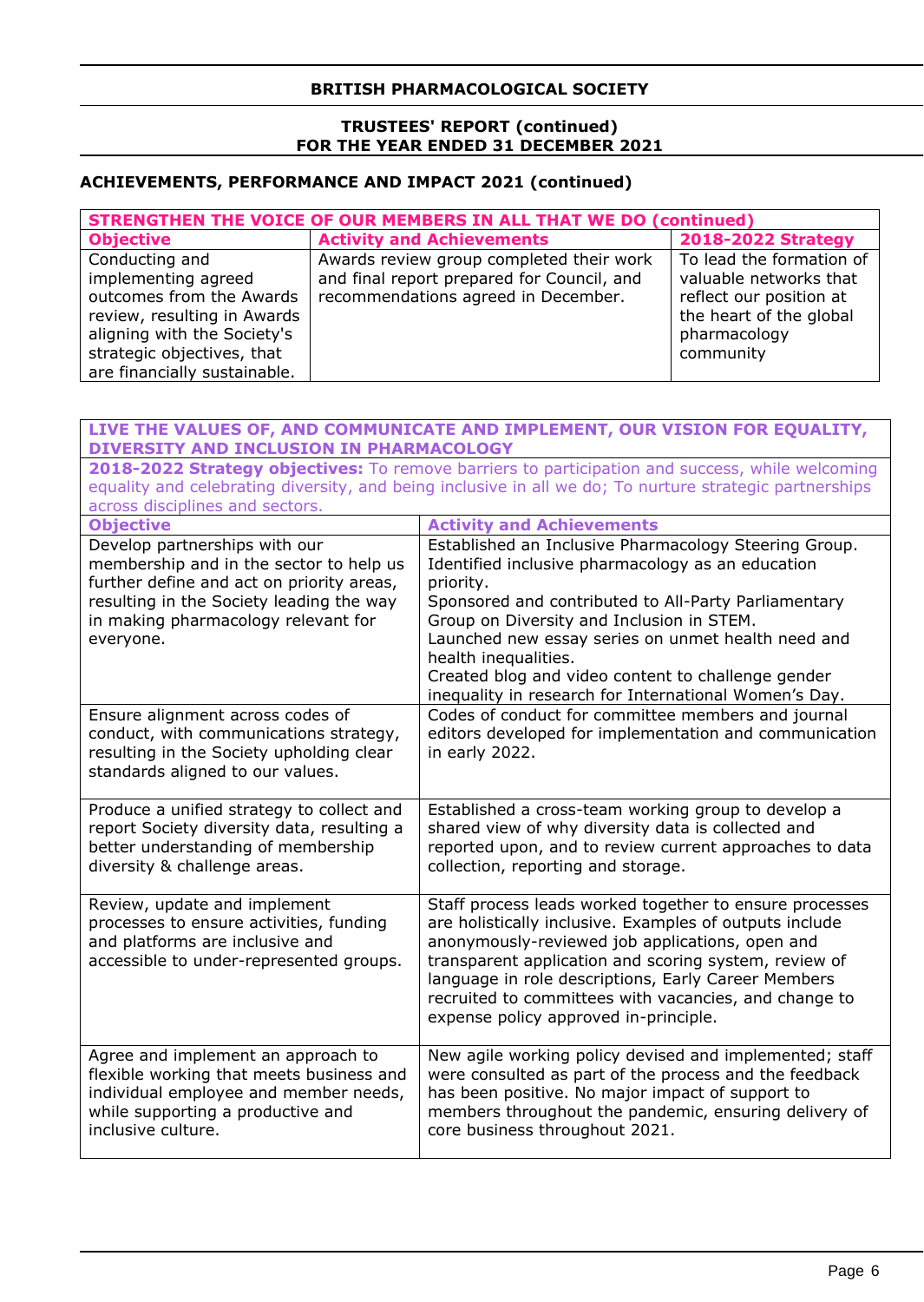## **TRUSTEES' REPORT (continued) FOR THE YEAR ENDED 31 DECEMBER 2021**

# **ACHIEVEMENTS, PERFORMANCE AND IMPACT 2021 (continued)**

| CO-CREATE STABLE, DIVERSE AND ETHICAL INCOME STREAMS THAT SUPPORT THE<br>SOCIETY'S POSITION AS A CHARITY WITH A MISSION TO PROMOTE AND ADVANCE THE                                                                                                                              |                                                                                                                                                                                                                                                                                                                                                                                 |                                                                                                                                                                                                                                            |  |  |  |
|---------------------------------------------------------------------------------------------------------------------------------------------------------------------------------------------------------------------------------------------------------------------------------|---------------------------------------------------------------------------------------------------------------------------------------------------------------------------------------------------------------------------------------------------------------------------------------------------------------------------------------------------------------------------------|--------------------------------------------------------------------------------------------------------------------------------------------------------------------------------------------------------------------------------------------|--|--|--|
| WHOLE SPECTRUM OF PHARMACOLOGY.                                                                                                                                                                                                                                                 |                                                                                                                                                                                                                                                                                                                                                                                 |                                                                                                                                                                                                                                            |  |  |  |
| <b>Objective</b><br>Continue to build our<br>partnerships offering in 2021<br>including defining packages of<br>content and establishing a<br>sales target with a specific<br>focus on responsible<br>partnerships, income<br>diversification and progression<br>opportunities. | <b>Activity and Achievements</b><br>Cross-team collaboration to identify<br>responsible and ethical partners for<br>Society workstreams.<br>Potential commercial partnerships<br>related to WCP2023 have been scoped<br>and approved.                                                                                                                                           | 2018-2022 Strategy<br>To lead the formation of<br>valuable networks that<br>reflect our position at<br>the heart of the global<br>pharmacology<br>community AND to<br>nurture strategic<br>partnerships across<br>disciplines and sectors. |  |  |  |
| Develop a BPS journals<br>portfolio plan and publishing<br>strategy, including a plan for<br>transition to open access,<br>resulting in engagement with<br>changes in publishing business<br>models.                                                                            | New contract negotiated for British<br>Journal of Pharmacology (BJP) and<br>British Journal of Clinical Pharmacology<br>(BJCP), incorporating preparedness for<br>Open Access transition.<br>Good progress in negotiations for the<br>future contract for Pharmacology<br>Research & Perspectives (PR&P).<br>Publishing strategy developed in<br>parallel with these contracts. | To set the agenda in<br>education and skills AND<br>to be the leader in the<br>dissemination of world-<br>class research related to<br>pharmacology and<br>therapeutics                                                                    |  |  |  |
| Scale up the sales pipeline and<br>increase sales for BPSA. Set<br>realistic and stretch targets for<br>the next three years and<br>identify key KPIs, resulting in<br>customer retention and<br>trajectory towards sustainable<br>commercial business<br>established.          | Three regional sales agents appointed.<br>Platform reconfigured to allow content<br>purchases by individuals.<br>The International PSA (IPSA),<br>equivalent to the UK PSA, launched.<br>Finance reconfirmed support for BPSA<br>for two further years, with clear targets<br>for sales set.                                                                                    | To nurture strategic<br>partnerships across<br>disciplines and sectors                                                                                                                                                                     |  |  |  |
| Restart our meetings and<br>training programme, building<br>virtual and hybrid strategies<br>into the in-person offering.<br>Content will reflect current<br>issues faced within the<br>pharmacological and<br>therapeutic community.                                           | Training workshops programme re-<br>established, and five workshops<br>delivered.<br>Content redeveloped for online.<br>Delivery of successful hybrid AGM,<br>hybrid 90 <sup>th</sup> celebration event and 'In<br>Conversation With' events.                                                                                                                                   | To set the agenda in<br>education and skills AND<br>to be the leader in the<br>dissemination of world-<br>class research  AND to<br>lead the formation of<br>valuable networks                                                             |  |  |  |
| Continue to develop our<br>strategy regarding Learning<br>Pathways and develop on-<br>demand content for priority<br>training topics using the<br>Society's online platform,<br>resulting in Revenue<br>diversification.                                                        | First-ever 'pre-training workshop'<br>online formative assessment for<br>Pharmacokinetics and<br>Pharmacodynamics launched before the<br>in-person training event.<br>Development commenced of a 'free to<br>use' undergraduate eLearning resource<br>on Experimental Design using the BPSA<br>platform.                                                                        | To set the agenda in<br>education and skills                                                                                                                                                                                               |  |  |  |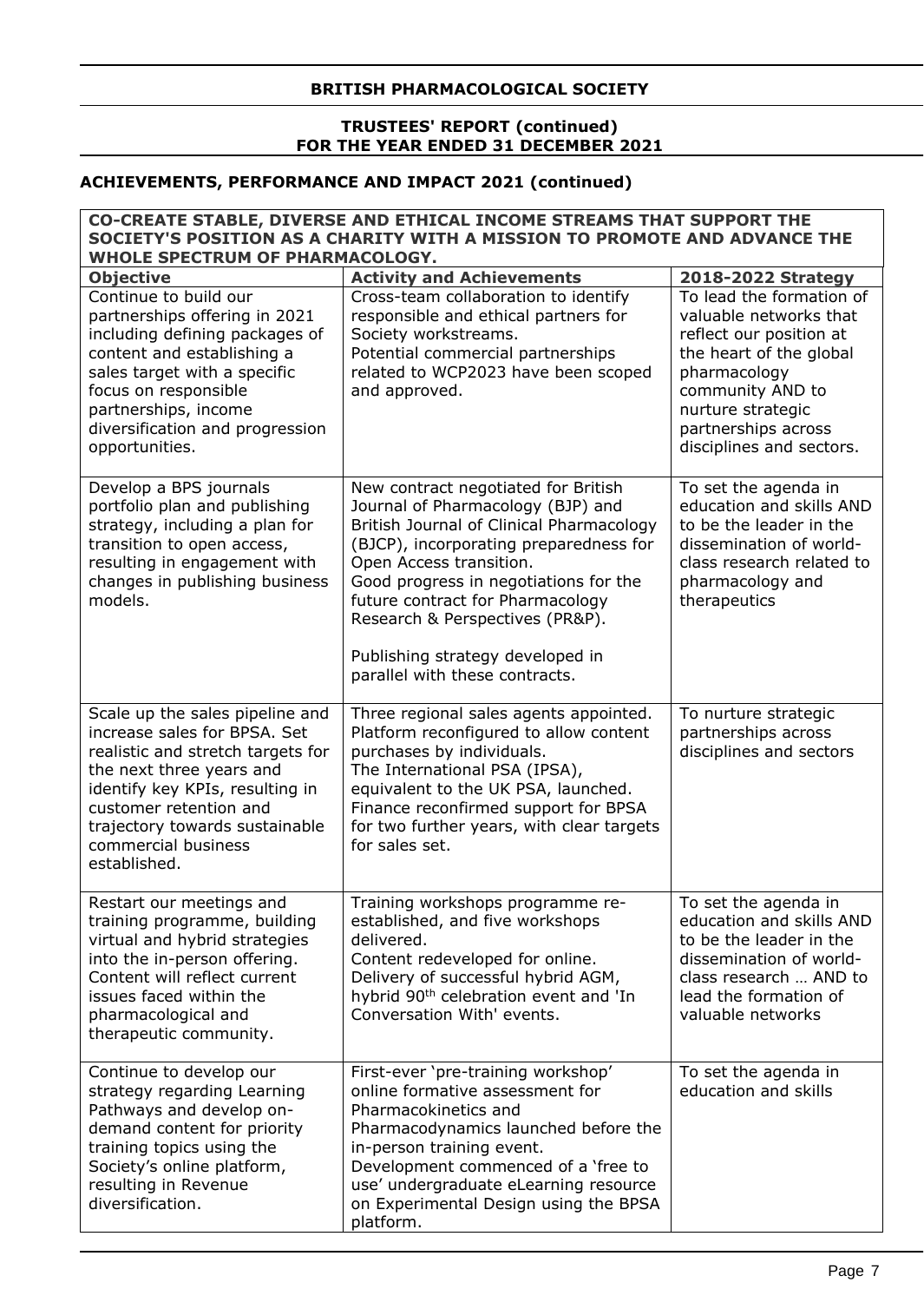## **TRUSTEES' REPORT (continued) FOR THE YEAR ENDED 31 DECEMBER 2021**

## **ACHIEVEMENTS, PERFORMANCE AND IMPACT 2021 (continued)**

| REVIEW AND IMPROVE HOW WE COMMUNICATE IMPACT AND CHAMPION EXCELLENCE IN<br>PHARMACOLOGY, UNDERPINNED BY ROBUST TECHNOLOGIES AND PROCEDURES. |                                                                                                                                                                                                                                                                                                                                   |                                                                                                                                                             |  |  |  |
|---------------------------------------------------------------------------------------------------------------------------------------------|-----------------------------------------------------------------------------------------------------------------------------------------------------------------------------------------------------------------------------------------------------------------------------------------------------------------------------------|-------------------------------------------------------------------------------------------------------------------------------------------------------------|--|--|--|
| <b>Objective</b>                                                                                                                            | <b>Activity and Achievements</b>                                                                                                                                                                                                                                                                                                  | 2018-2022 Strategy                                                                                                                                          |  |  |  |
| Strengthen our digital<br>presence, with improved<br>website and social media<br>engagement growth.                                         | Digital working group reinstated, and<br>plans discussed for 2022 web and<br>social media review linked to the<br>Society's new 3-year strategy.                                                                                                                                                                                  | To remove barriers to<br>participation and success<br>AND to engage patients<br>and partners in the NHS in<br>our advocacy                                  |  |  |  |
| Ensure the new Society<br>Contact Relationship<br>Management (CRM) system<br>becomes the Society's<br>'knowledge hub'.                      | Tendering process for new system<br>and supplier completed. Design and<br>specification of new CRM completed<br>following staff workshops. Build of<br>new CRM commenced with data<br>migration mapping largely complete.<br>New system scheduled to go-live in<br>first half of 2022.                                            | Ensuring that our staff<br>and members work<br>positively, effectively, and<br>in partnership throughout<br>the management and<br>governance of the Society |  |  |  |
| Review and improve<br>Governance practices and<br>processes to ensure they are<br>effective and appropriately<br>class leading.             | Staff SharePoint site implemented<br>with guidance on planning meetings<br>and business, information on<br>upcoming meetings, guidance on<br>recruitment to committees, and<br>information specific to each<br>committee.<br>Implementation of quarterly update<br>report from each committee to<br>Council and other committees. | To remove barriers to<br>participation and<br>success; Ensuring that<br>our staff and members<br>work positively,<br>effectively, and in<br>partnership.    |  |  |  |

## **TOTAL MEMBERSHIP**



## Voting Members are:

Honorary Fellows, Fellows, Retired Members & Fellows, Members and Early Career Members.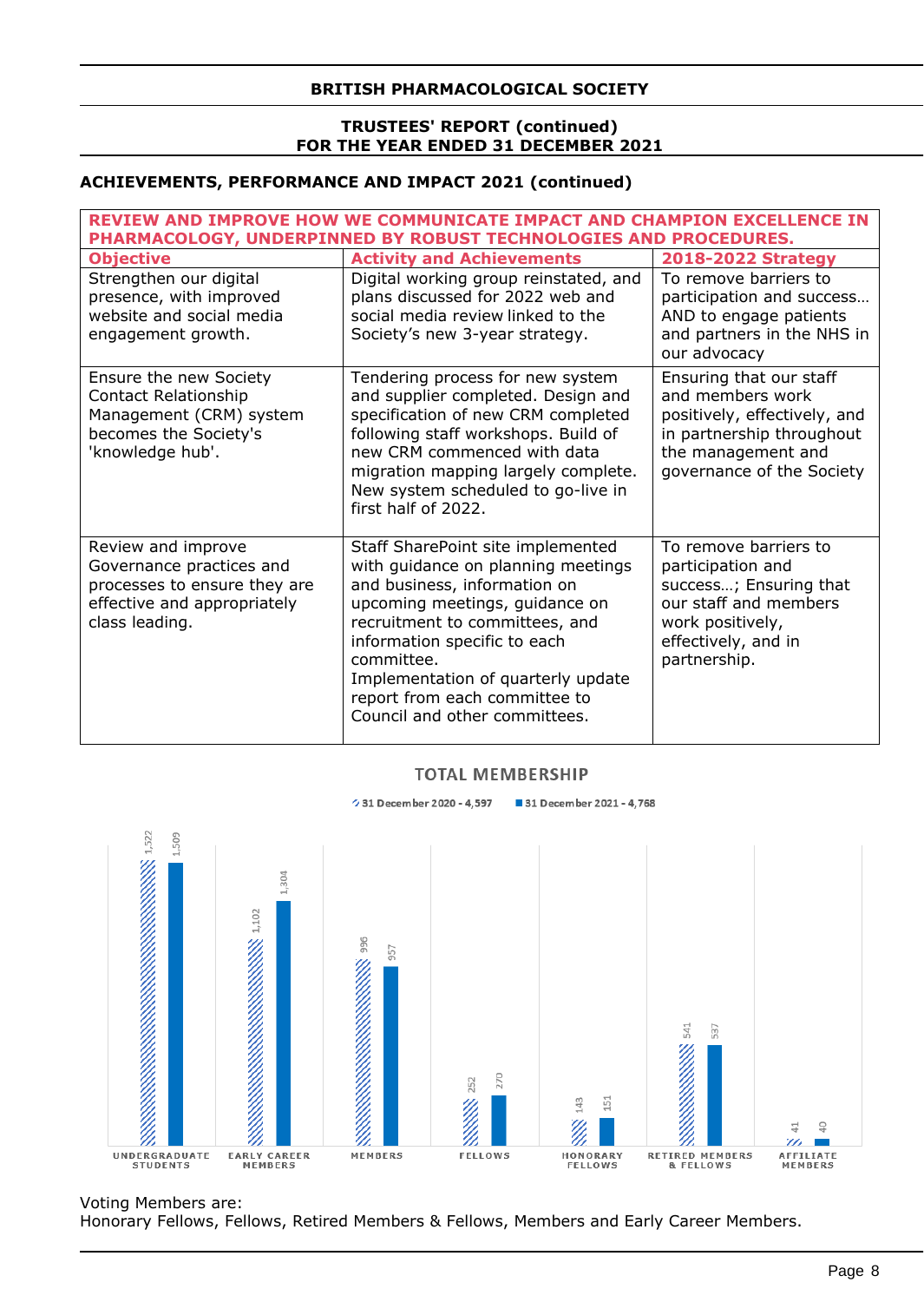## **TRUSTEES' REPORT (continued) FOR THE YEAR ENDED 31 DECEMBER 2021**

## **PLANS FOR FUTURE PERIODS**

Delivery of the Society's 2018-2022 strategy has prepared the Society well for the future and we are ready to embark upon a new and exciting set of plans for the next three years. Council has set a strategy for 2022 to 2024 which aims to raise even greater awareness of the impact of pharmacology in the wake of COVID-19, bring pharmacologists more closely together, and support and celebrate pharmacologists' scientific advances for the health of humans and animals. The strategy comprises three pillars, which are underpinned by our values of bold, nurturing, professional and inclusive. Below, we outline the three pillars:

**1. Progressing our Pharmacology Priorities**

What we will achieve:

- We will advance the discipline of pharmacology, communicating its beneficial impact on animal and human health
- We will bring pharmacologists together to make advances in priority research areas
- We will work with our community and stakeholders to make progress on issues that matter

### How we will get there:

- By supporting training, workforce development, and multi-professional partnerships
- By driving an innovative programme of commissioned and member-led content
- By leveraging our strengths in the production and delivery of quality content, to disseminate cutting-edge science worldwide
- By curating, and where necessary expanding, content into thematic priorities, which are joined-up across policy, publishing, education, training, and meetings

### **2. Celebrating and connecting our community**

What we will achieve:

- We will foster and celebrate a diverse pharmacological community, flexing our provision to meet its changing needs
- We will anticipate the changing needs of the pharmacological community, recognising and supporting all individuals, at all stages of their careers
- We will dismantle barriers to inclusion if we identify any within the Society

### How we will get there:

- By harmonising our education, training, and engagement projects in collaboration with our community across all settings, by aligning them to our thematic priorities
- By focusing on removing barriers to inclusion and building equity throughout the Society
- By embracing digital opportunities to grow membership and expand engagement
- Inspiring the new generation by articulating the breadth and depth of pharmacology

### **3. Sustaining our Society**

What we will achieve:

- We will secure our future to support the next generation of pharmacologists and to continue to champion the importance of the discipline
- We will build our financial and structural resilience with sustainable decision frameworks, diversified funding streams and robust governance

### How we will get there:

- By developing and adapting our publishing portfolio, ensuring we provide a place to publish for all pharmacology researchers
- By building BPS Assessment Ltd into the premier assessment and learning business for prescribing skills
- By adopting best practice environmental, social and governance policies and practices
- By pursuing ethical income opportunities and developing targets to reach Net Zero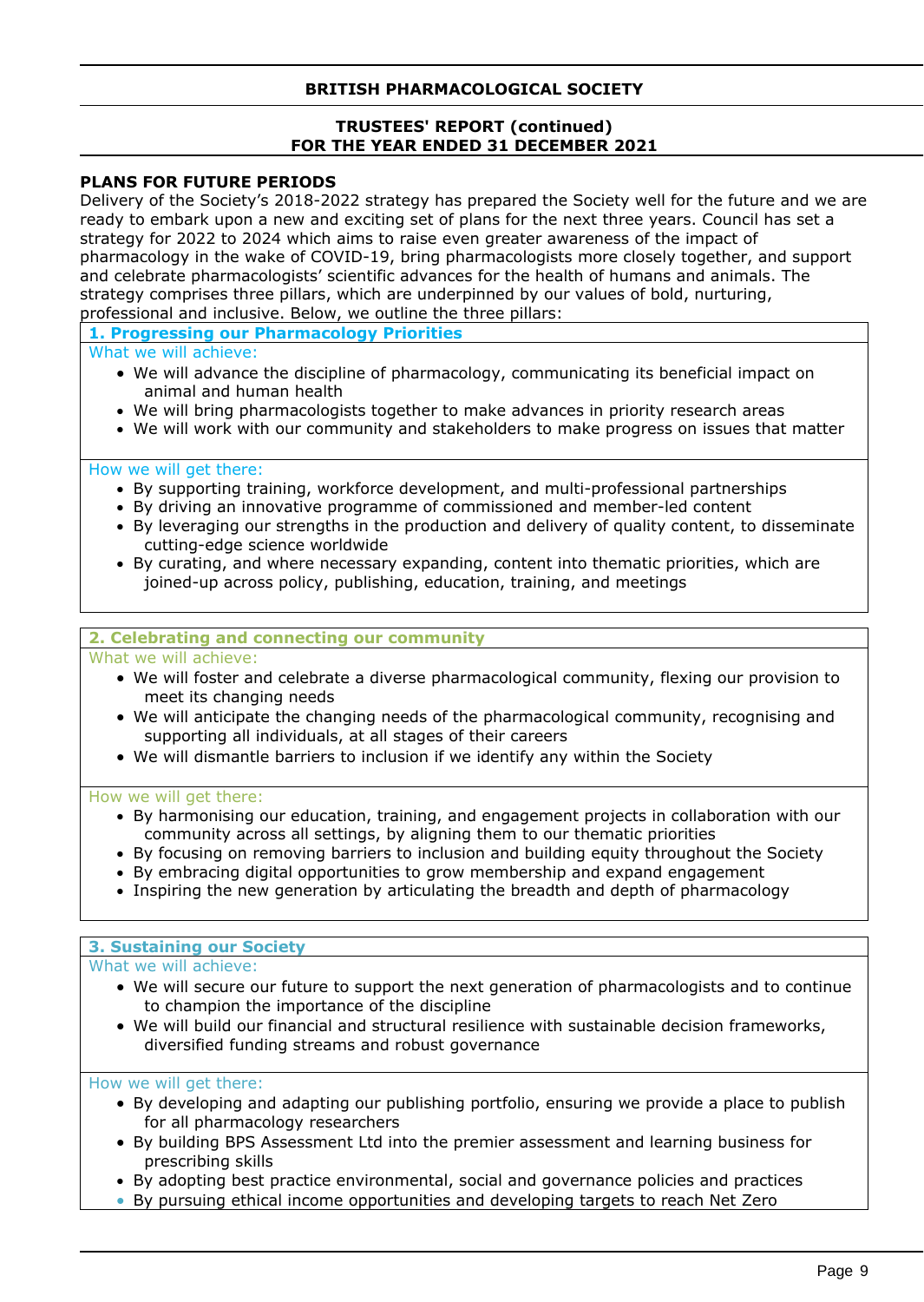## **FINANCIAL REVIEW**

The Statement of Financial Activities on page 22 reports the financial performance of the Group (the Society and its trading subsidiary, BPS Assessment Limited). The Balance Sheets on page 23 provide details of the Group's, and the Society's, financial position at the year end.

For the year ended 31 December 2021 the total funds of the Group have increased by £664,610 (2020 - £361,146). The overall increase is made up of an increase in unrestricted funds of £699,318 (2020 - £378,969) and a decrease in restricted funds of £34,708 (2020 - £17,823).

Net gains on investments totalling £359,468 (2020 - £162,313) have contributed towards the overall movement in funds and are entirely attributable to unrestricted funds.

The resulting balance of total funds at 31 December 2021 amounted to £6,675,815 (2020 - £6,011,205) of which £6,357,984 (2020 - £5,658,667) is the unrestricted funds of the Society.

### **Incoming resources**

Incoming resources for the year totalled £4,523,279 (2020 - £4,418,349) which is an increase of 2.4%. Charitable activity income from journal publishing, which is the Society's main income source, has increased by 2.2% to £ 3,879,981 (2020 - £3,797,471) although the fact this income has increased is because of income from the journal publishers on completion of a new agreement.

Member numbers increased by 3.7% to 4,768 (2020 - 4,597) and membership subscription income increased by 2.8% to £ 125,154 (2020 - £121,791). This is primarily attributable to the increase in the number of Early Career Members who pay a lower subscription than other paying members. The overall improvement in membership reflects the Society's longer-term approach to strengthening and growing the discipline of pharmacology.

Scientific meetings income increased by £25,485 to £ 76,161 (2020 - £50,676) as the easing of COVID-19 restrictions meant that some additional meetings and events could be held after the cancellations and postponements in 2020 due to the pandemic. Pharmacology 2021 was again held as an online event with lower fees charged to reflect the virtual format.

Voluntary income totalled £35,000 (2020 - £30,000) and is mostly for educational activities.

Investment income was £4,758 lower at £72,526 (2020 - £77,284) due to the impact of COVID-19 on the markets.

## **Expenditure on charitable activities**

Expenditure on charitable activities totalled £4,194,316 (2020 - £4,198,510) which is a 0.1% decrease of £4,194. The notable variations within this expenditure are highlighted here.

Journal publishing costs reduced by £85,167 to £ 1,362,652 (2020 - £ 1,447,819); reflecting reduced publisher costs and other direct costs have been carefully controlled.

Expenditure on educational activities at £1,822,296 was a 1.3% decrease of £24,868 over the previous year  $(2020 - \text{£ } 1,847,164)$ due to a lower amount of grants and awards.

Projects and awards expenditure at £186,892 was a 0.7% decrease of £1,359 over the previous year (2020 -  $E$  188,251).

Scientific meetings expenditure at £636,069 was a 29.1% increase of £143,512 over the previous year (2020 - £ 492,557) easing of COVID-19 restrictions meant that some additional meetings and events could be held after the cancellations and postponements in 2020 due to the pandemic.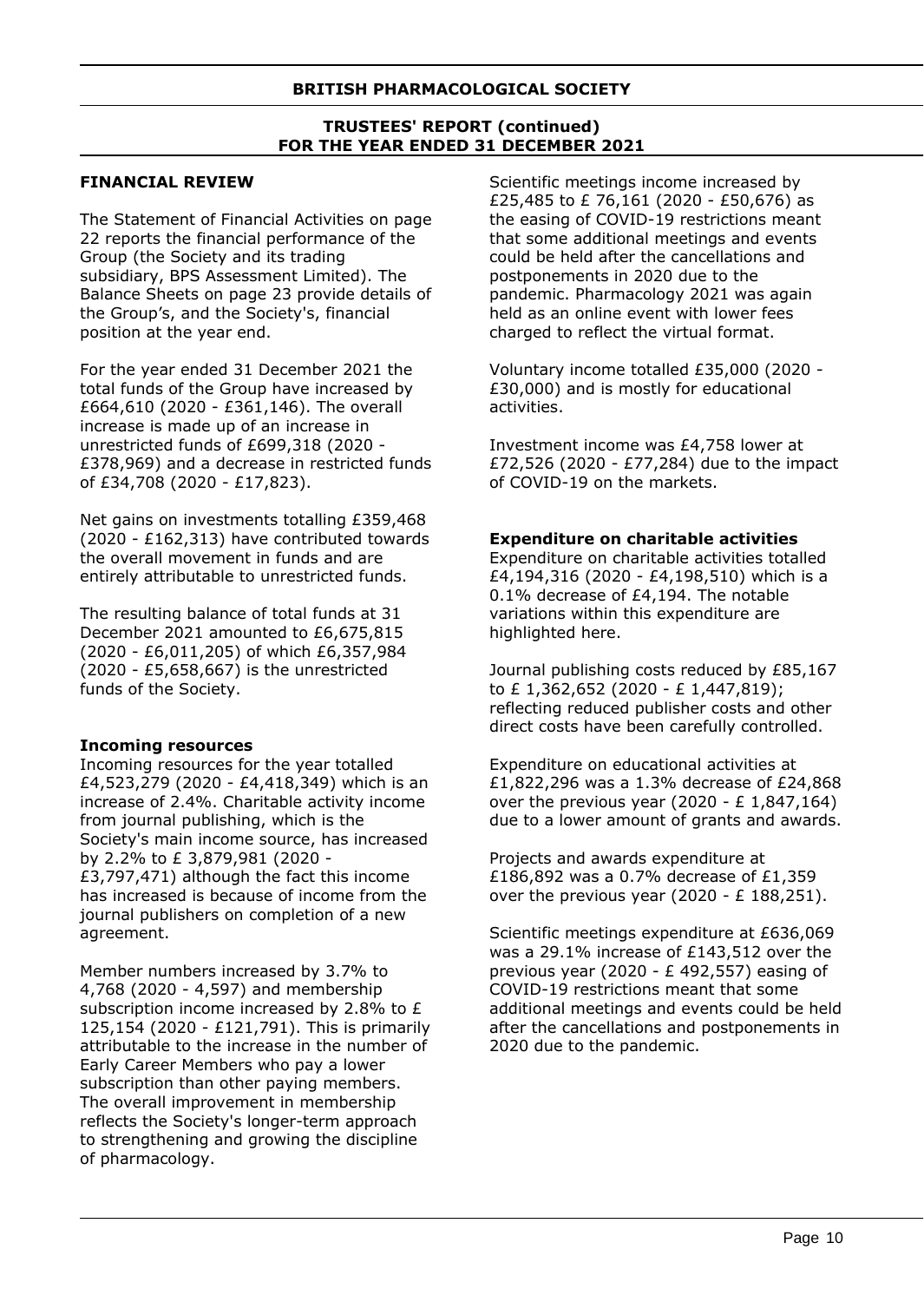## **TRUSTEES' REPORT (continued) FOR THE YEAR ENDED 31 DECEMBER 2021**

## **Capital expenditure**

Capital expenditure totalled £58,352 (2020 - £24,151) which is all (2020 - £24,151) for the development cost of the new online platform that first began supporting online assessment services in 2017.

## **Reserves policy, designated funds and going concern**

The balance on General Funds of £4,022,445 (2020 - £3,303,276) represents the reserves of the Society. The Trustees consider that the Society's reliance on publishing income is the predominant determinant of the level of reserves required and have calculated that a level of £2,500,000 would allow the Society to fulfil is commitments to its members both in terms of operations and activities over a period of one year if the Society's publications income failed or were severely reduced as well as covering other potential adverse scenarios. The reserves reported at 31 December 2021 therefore represent 161% of the requirement.

The continuing impact of COVID-19 has been considered for the Society's future plans and corresponding budgets and financial forecasts, and the effect of the outbreak will continue to be a significant risk into the 31 December 2022 year end.

The Society was well-placed to promptly and efficiently move operations online from March 2020 with all staff working from home effectively and operational meetings and committees being run virtually, including Council.

The financial effects are expected to continue depress the Society's potential income in 2022 as universities worldwide in particular are expected to have less funding available for the Society's established published content and emerging educational content delivered by BPS Assessment Limited. In the short term these adverse income effects are expected to be offset by cost reductions associated with conducting scientific meetings and other activities online. The Society is therefore redoubling its efforts to develop and diversify sustainable ethical income streams.

The Trustees have continued to designate funds, as shown in note 21, in accordance with the Society's financial strategy.

The balance on the Prizes & Awards Fund is being maintained, via a transfer from the General Funds, at £1million to part-fund both current and future generations of beneficiaries.

Considering COVID-19 and after consultation with the International Union of Basic and Clinical Pharmacology (IUPHAR) it was decided in 2020 to move the World Congress of Pharmacology from 2022 to July 2023. The World Pharma 2023 fund exists to underwrite a potential net cost to the Society of £500,000 (2020 - £500,000) for hosting the Congress and thus guarantee the running of the event. Appropriate additional safeguards will be implemented to ensure the safety and financial stability of this global meeting.

After making appropriate enquiries, the Trustees have a reasonable expectation that the Society has adequate resources to continue in operational existence for the foreseeable future. For this reason, they continue to adopt the going concern basis in preparing the financial statements.

## **Grant making policies**

The Society's policy is to make grants that advance its objectives, i.e., to promote and advance pharmacology, and to comply with the terms of any restricted or designated funds from which grants are provided. Applications are invited from individuals or institutions suitably qualified or active in the discipline. Appropriate committees decide who will receive grants. In the case of a few minor grants, authority to make decisions on applications is delegated to individual officers or senior staff.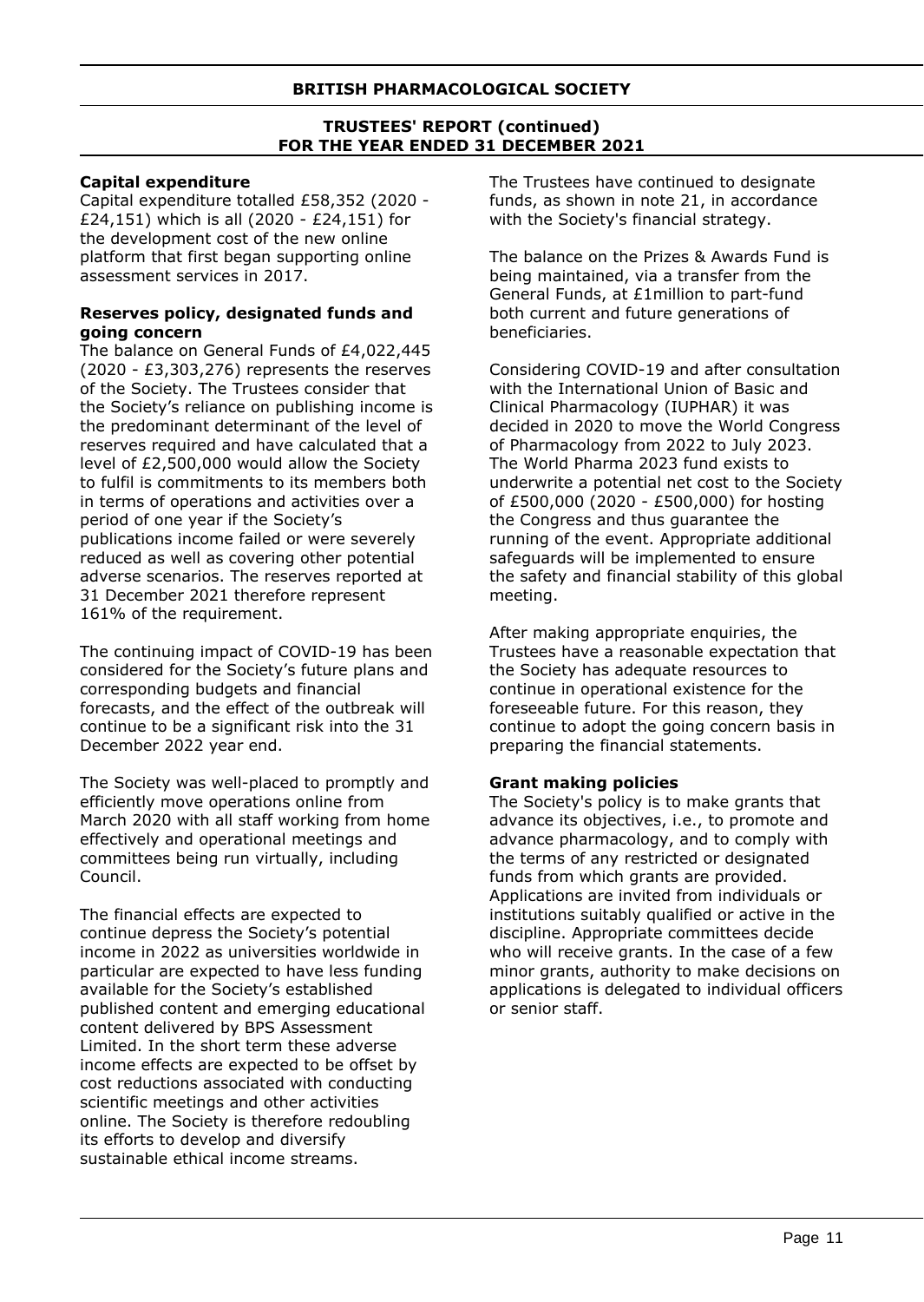## **Investment policy and performance**

The Society holds investments with a value totalling £ 3,966,190 at 31 December 2021 (2020 £3,577,031) after capital withdrawn during the year totalled £250,000. This represents a total return (net of fees) of 11.1%, compared to the Asset Risk Consultants (ARC) steady growth charity index of 12.3%.

Most investments performed well, but the year has not been without incident. The context for everything that happened in 2021 was the ongoing battle against coronavirus. The year offered the hope of a turning point, but COVID-19 has proven to be difficult to overcome.

Aside from avoiding illness, many hopes for 2021 included an end to lockdowns and restrictions, but for many they seemed to ebb and flow instead. In general, though, the restrictions were at least lighter than they had been in 2020, while many businesses had adapted to new more challenging working conditions. That alone meant that it was likely that the economy, profits and share prices would continue to recover. The crucial factor facilitating that easing was the rollout of newly approved vaccines, which were effective at reducing the seriousness of cases and lessening the need for stringent lockdown measures. Therefore, ultimately, the hoped-for economic and financial recovery emerged.

Therein lay the beginnings of the huge demand and supply mismatch of 2021, which caused shortages of goods and employees but soaring demand for many products. In the US, consumer price inflation reached levels not suffered since the early 1980s.Generally, over the course of the year, and despite anxiety over inflation, financial markets performed well. Low interest rates and high inflation proved a toxic combination for those leaving their savings in cash.

Technology shares performed well, powering the US equity market to successive new highs with the market finishing the year up 28% on a total return basis. The UK and European equity markets also performed well, both returning 18%. Asian markets

were the standout laggard, increasing by an unconvincing 2%. The region was held back by China, where Regulations and taxes on companies created a fog obscuring the profit outlook for these firms.

The investments are managed on behalf of the Society by an investment management company, Brewin Dolphin (BD), who act for the Society on a fully discretionary basis. For the duration of the year, the portfolio has been managed at a "diversified" mid-level of risk. BD are required to have regard for the Society's status as an educational and health charity, and the Society specifically prohibits investments in tobacco companies. In addition, to maintain an impartial position, BD is also prohibited from investing directly in pharmaceutical companies. The Society's investment strategy works together with its reserves policy and seeks to provide against sudden loss of income from its traditional activities and in particular loss of income from its publishing activities.

The range of assets selected provides diversification and the opportunity to add value at the appropriate stage of the economic cycle. The balance between the different kinds of investments in both portfolios are determined by the investment manager's judgement of future returns likely to be obtained on each class of investments, and a mandate to target a certain level of liquidity coincidental with the Trustees' perception of future financial risk to which the Society might become exposed.

Strategic benchmarks and structured reporting enable the Society to regularly review both the performance of BD and its portfolios. Finance Committee met regularly throughout the year with the investment manager to review the entire portfolio and agree the relative strategic benchmarks from time to time. In response to the impact of COVID-19, monthly review meetings were instigated from April between the Society's investment managers and relevant Finance Committee members and staff. The Committee reviewed the performance of the investments each time it met and worked with the investment manager to ensure the investments provided long-term growth ahead of inflation, income and liquidity.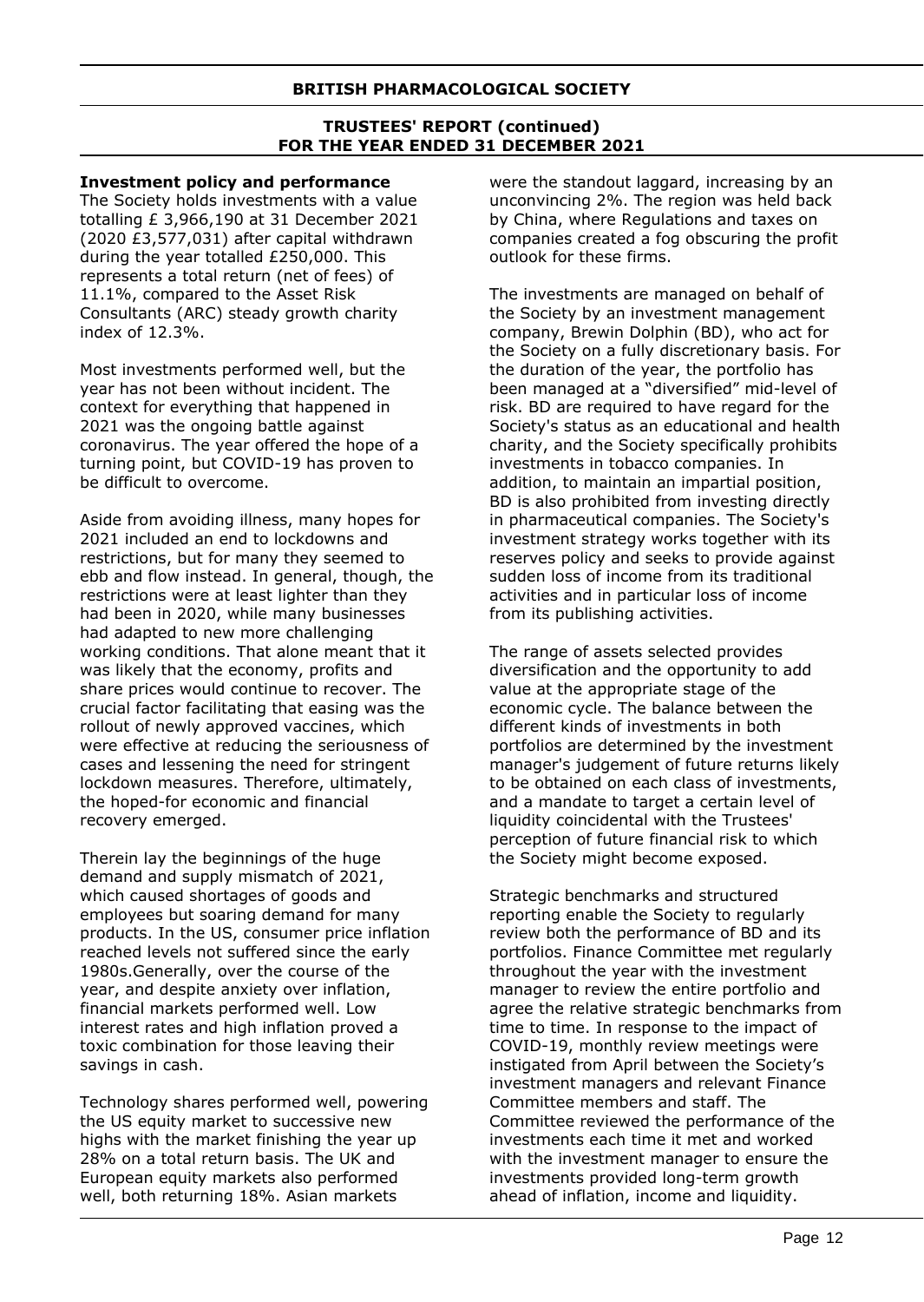## **STRUCTURE, GOVERNANCE AND MANAGEMENT**

Reference and administrative details of the charity, its trustees and advisers are shown on page 17 of the financial statements.

In 1994, the Society became a Company Limited by Guarantee and therefore has no share capital. In the event of its winding up, the members' liability is limited to £1 each. The Society's governing document is its Articles of Association, the current version of which took effect from 1 January 2015.

## **The Trustees**

The Trustees of the charity for the year under review are below, with details of their attendance at the four Council meetings held in 2021 (2020 – four meetings).

| <b>Elected Officer Trustees</b>     |                                             |     |  |  |
|-------------------------------------|---------------------------------------------|-----|--|--|
| President                           | M Pirmohamed<br>(until 31 December<br>2021) | 4/4 |  |  |
| President Elect                     | C Page                                      | 4/4 |  |  |
| Honorary<br>Treasurer               | C Williams                                  | 4/4 |  |  |
| Elected<br><b>Trustees</b>          | L Ajram<br>(until 31 December<br>2021)      | 4/4 |  |  |
|                                     | A Alfirevic                                 | 4/4 |  |  |
|                                     | J Coleman)                                  | 3/4 |  |  |
|                                     | S Rees                                      | 4/4 |  |  |
|                                     | M Wallace                                   | 4/4 |  |  |
|                                     | S Watson                                    | 4/4 |  |  |
| <b>Appointed</b><br><b>Trustees</b> | E Briffa                                    | 4/4 |  |  |
|                                     | L Cumberbatch                               | 4/4 |  |  |
|                                     | R M Quinn                                   | 3/4 |  |  |

Trustees' main legal responsibilities are as follows:

- Ensure the charity is carrying out its purposes for the public benefit
- Act in the charity's best interests
- Comply with the charity's governing document and the law
- Manage the charity's resources responsibly
- Act with reasonable care and skill
- Ensure the charity is accountable to the Charity Commission for meeting its objectives as a registered charity.

The Trustees are also the company Directors of the British Pharmacological Society. The Companies Act imposes similar legal duties on company Directors.

The Council of Trustees comprises between nine (minimum) and twelve (maximum) Trustees. The President (Chair), President-Elect and Honorary Treasurer are elected by the Voting Members. Other Trustees (of whom at least one represents industry, one represents clinical pharmacology, and one is an Early Career Pharmacologist) are either elected by the Voting Members or appointed by Council.

Council appoints Appointed Trustees based on their skills, knowledge and experience, choosing them to support the Society in delivering its charitable purposes. The maximum number of appointed Trustees is one third of the total number of Trustees, and so cannot exceed four.

Trustees are elected to serve for periods of between three and four years, depending on office. Elections to Council take place each year and only members in good standing may be nominated as elected Trustees. Appointed Trustees have the same responsibilities and powers as elected Trustees and any such appointment shall be for such period as Council determines, subject ordinarily to a maximum of two terms of up to three years each, after which any person so appointed may be eligible for election as a Trustee (including as an Officer) by the Voting Members, but shall not be re-appointed by the Council until a period of at least three years has elapsed after expiry of their term of office. Member participation in the Society's charitable mission is crucial to shape the future direction of the Society's activities. This is why most members are Voting Members who can self-nominate for elected roles.

Role descriptions have been produced for Trustees which are regularly reviewed to ensure they reflect the Society's strategic aims. The role descriptions specify the knowledge, skills and attributes required. A skills survey of Trustees is undertaken regularly which helps determine their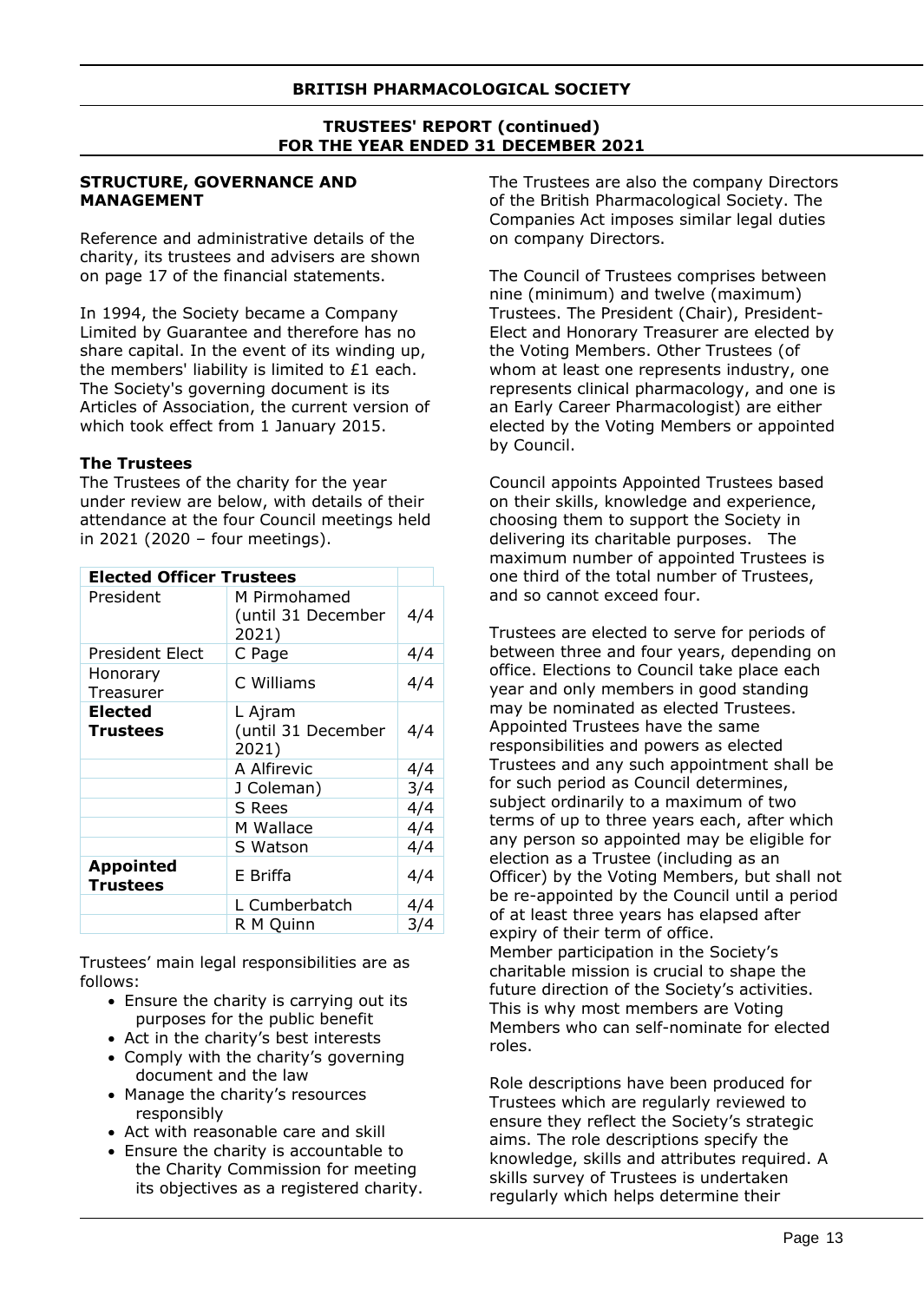training requirements and Trustees attend training annually.

When considering elections for, and appointment of Trustees, Council follows the requirements of the Society's constitution, the Charity Commission's Governance Code for Trustees and Guidance Note CC30 of the Charity Commission:

- The Charity Commission's Governance Code for Trustees sets out the hallmarks of an effective charity, which includes seven principles that are 'built on the assumption that a charity is meeting its legal and regulatory responsibilities as a foundation';
- CC30 provides guidance on the processes involved noting that *"the existing trustees are legally responsible for the recruitment of new trustees" and in addition to taking account of diversity issues, trustees must "look at what skills, knowledge and experience are needed to make sure that the charity is well governed and is run effectively, efficiently and appropriately to its size and complexity".*

## **Committees and Management Group**

Council has ultimate responsibility for all aspects of the Society's activities, with the exception of those matters which must be decided by a general meeting of the members. The Council focuses on strategy and delegates all but key strategic and financial decisions to five core Committees, each chaired by a Vice President or Officer, who have significant autonomy and control over their budgets.

The core Committees report back to Council. These reports cover risk management. Members of these Committees comprise both Trustees and/or elected Vice-Presidents, together with other Members and some nonmembers. Financial management is delegated to the Finance Committee, chaired by the Honorary Treasurer. The journals are managed by the Society's Publications Team, which refers as appropriate to the President Elect, Council and Management Group, and in turn delegates responsibility to the journals' Management and Editorial Boards.

Council has delegated responsibility for the general management of the Society's activities to a small Management Group, chaired by the President, to oversee the dayto-day operations of the Society. The other members of the Group are the President Elect, Honorary Treasurer and Chief Executive. The Trustees employ a Chief Executive, who is responsible for executing the decisions of Council and for the day-today management of the Society's resources. The Chief Executive reports back to Council and Management Group on performance against the objectives of the Society.

At 31 December 2021 the Society had 24 full time equivalent staff, and used specialist consultants as required.

## **Member contribution**

The Society benefits significantly from voluntary work by its Members in the organisation of meetings, editing and reviewing manuscripts, service on Committees and panels, and many other activities. The Trustees thank these Members for all this hard work, given in Members' free time. The Society could not function successfully without Members' support.

The Society, Council and Members participate actively in the wider bioscience community, both in the UK and internationally. This includes collaborative funding of research and education initiatives, and the hosting of scientific meetings. Details of these activities are included in the section on Objectives and Achievements, listed on pages 5 to 8.

### **Remuneration of key management personnel**

In determining appropriate levels of remuneration for staff, the Society aims to provide overall packages of terms and conditions that are affordable by the Society, competitive in the market, and will help to attract, retain, and motivate high quality individuals capable of achieving the Society's objectives. The Society wishes to ensure that staff are fairly rewarded for their individual and collective responsibilities and contributions to the Society's overall performance.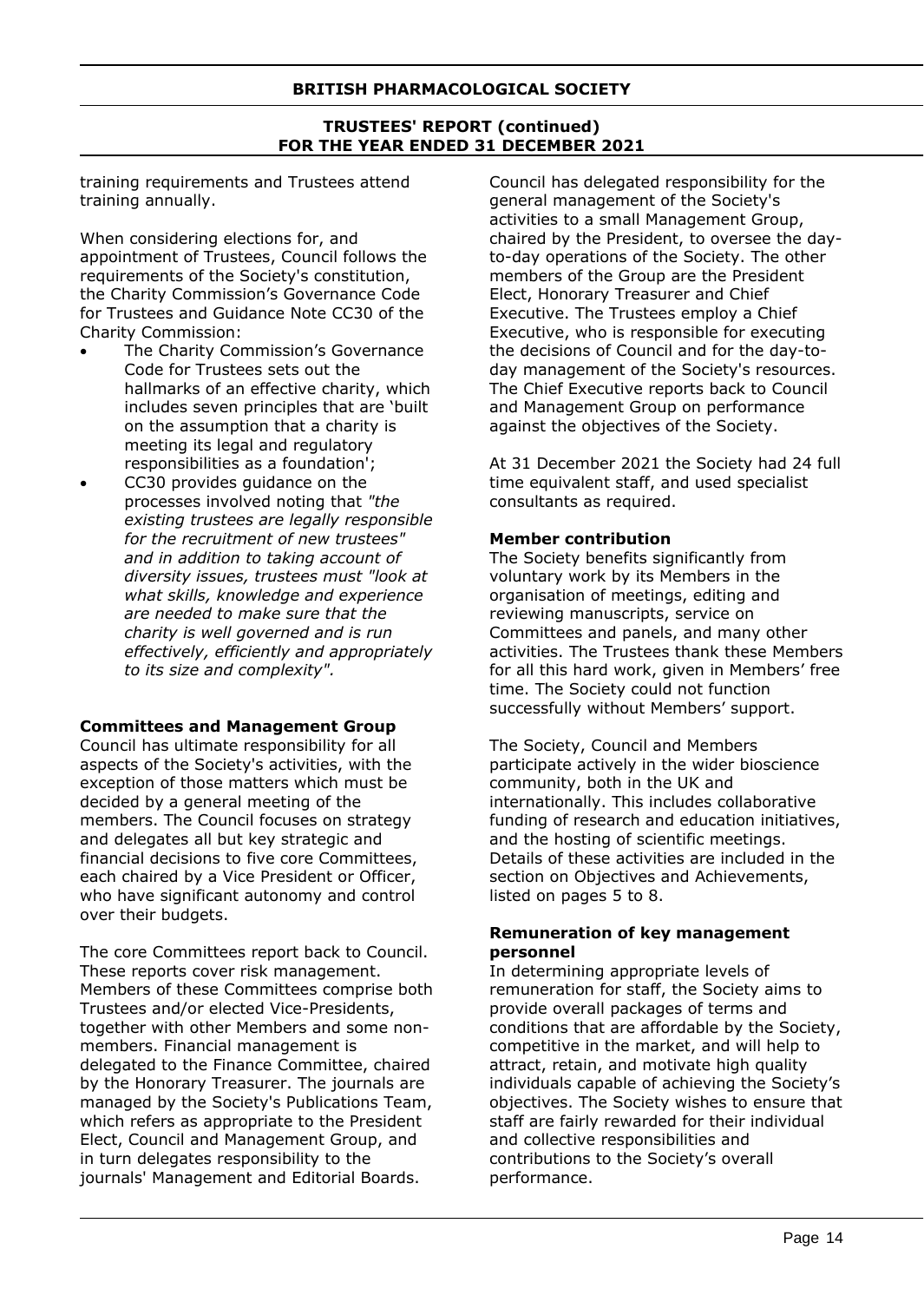The Society believes that remuneration should contain both discretionary cost of living and non-recurring performance-related elements, and that these elements should relate both to the performance of the Society and the state of its finances.

Council retains overall responsibility for remuneration and employment benefits, and has delegated the operation of such matters to Management Group and Finance Committee (overall affordability).

When considering recommendations for performance awards and any changes to salary, Management Group are provided with individuals' performance compared with set objectives and targets, and benchmarking information. External data on general inflation and wage inflation is considered when considering any cost of living award.

## **Risk assessment**

The Council has a Risk Policy and a Risk Register, which provide the framework and controls for the management of risks. The Risk Register is reviewed on a continuing basis by the Finance Committee, who then report to Trustees. Risk management is an integral part of the Society's business processes.

The prime risk to which the Society is exposed continues to be financial, particularly in respect of the income from our journals. Although the Trustees are reassured by the publishers that a catastrophic loss of income is unlikely in the short to medium term, even after allowing for the impact of COVID-19, the Society's reliance on publishing income means this risk is the predominant determinant of the level of free reserves held by the Society according to its Reserves Policy. Other significant risks identified derive from this primary risk and include the risk that existing and potential business development activities do not result in significant alternative, sustainable sources of net revenue.

Considering the changing effects of COVID-19 the Society developed a standalone risk register, drawing out key risks and mitigation to the Society in light of the global pandemic. These risks were reviewed on a quarterly basis by the Trustees and managed by the Executive.

# **Fundraising**

The Society does not actively engage in any significant fundraising as described in guidance from the Charity Commission "Charity fundraising: a guide to trustee duties (CC20)", and so has not engaged a professional fundraiser or commercial participator to carry out any fundraising activities, and has therefore not subscribed to any fundraising standards or scheme of fundraising regulation. No complaints have been recorded about any fundraising activity, and the Society does not fundraise in any way that could be expected to unreasonably intrude or place undue pressure on vulnerable people and other members of the public to give money or other property to the Society.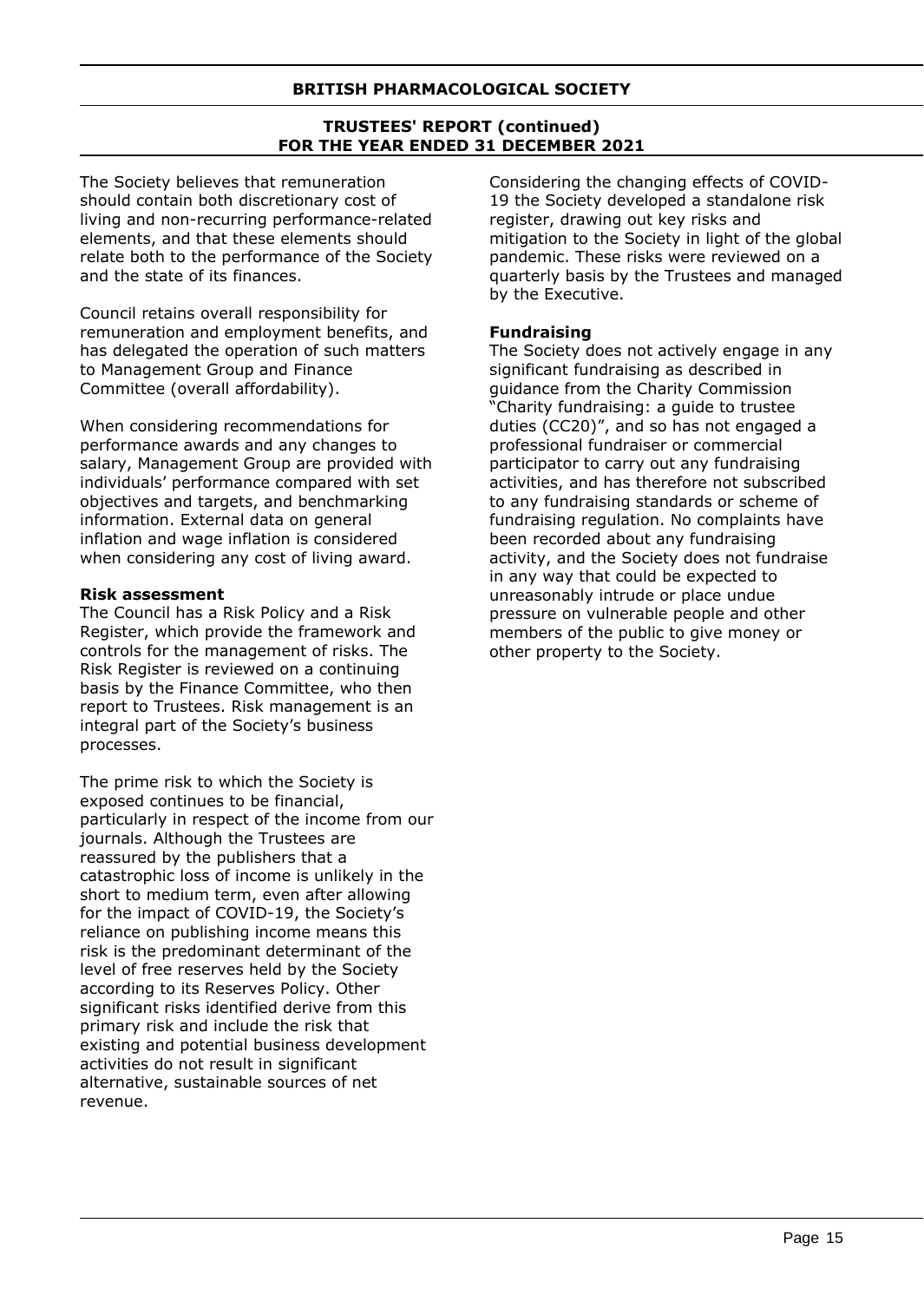### **TRUSTEES' RESPONSIBILITIES IN RELATION TO THE FINANCIAL STATEMENTS**

The trustees (who are also Directors of the British Pharmacological Society for the purposes of company law) are responsible for preparing the Trustees' Report and the financial statements in accordance with applicable law and United Kingdom Accounting Standards (United Kingdom Generally Accepted Accounting Practice.)

Company law requires the trustees to prepare financial statements for each financial year which give a true and fair view of the state of the affairs of the charitable company and of its income and expenditure for that period. In preparing these financial statements, the trustees are required to:

- select suitable accounting policies and then apply them consistently;
- observe the methods and principles in the Charities SORP;
- make judgments and accounting estimates that are reasonable and prudent;
- state whether applicable Accounting Standards, including FRS 102, have been followed, subject to any material departures disclosed and explained in the financial statements;
- state whether a Statement of Recommended Practice (SORP) applies and has been followed, subject to any material departures which are explained in the financial statements
- prepare the financial statements on the going concern basis unless it is inappropriate to presume that the charitable company will continue in operation.

The trustees are responsible for keeping proper accounting records that disclose with reasonable accuracy at any time the financial position of the charitable company and enable them to ensure that the financial statements comply with the Companies Act 2006. They are also responsible for safeguarding the assets of the charitable company and hence for taking reasonable steps for the prevention and detection of fraud and other irregularities.

## **DISCLOSURE OF INFORMATION TO AUDITOR**

Each of the persons who are Trustees at the time when this Trustees' report is approved has confirmed that:

- so far as that Trustee is aware, there is no relevant audit information of which the charitable company's auditors are unaware, and
- that Trustee has taken all the steps that ought to have been taken as a Trustee in order to be aware of any information needed by the charitable company's auditors in connection with preparing their report and to establish that the charitable company's auditors are aware of that information.

This report was approved by the Trustees on 31 March 2022 and signed on their behalf by:

**C Page** President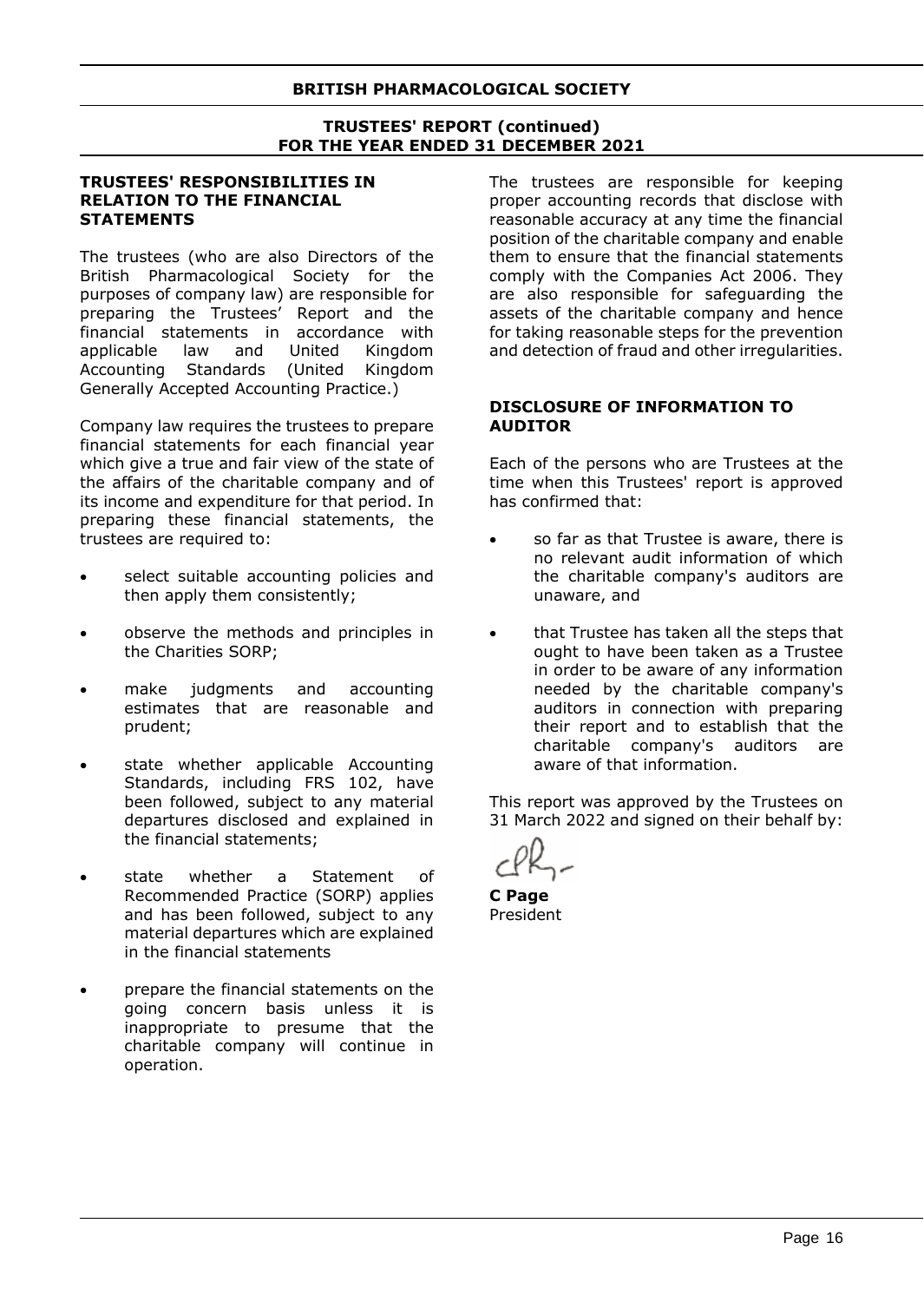## **TRUSTEES' REPORT (continued) FOR THE YEAR ENDED 31 DECEMBER 2021**

## **REFERENCE AND ADMINISTRATIVE DETAILS OF THE CHARITY, ITS TRUSTEES AND ADVISERS**

## **Trustees**

| L Ajram       | until 31 December 2021 |
|---------------|------------------------|
| A Alfirevic   |                        |
| E Briffa      |                        |
| M Caulfield   | from 1 January 2022    |
| J Coleman     |                        |
| L Cumberbatch |                        |
| C Page        |                        |
| M Pirmohamed  | until 31 December 2021 |
| R M Quinn     |                        |
| S Rees        |                        |
| L Wallace     |                        |
| S Watson      |                        |
| C Williams    |                        |
| A Zorn        | from 1 January 2022    |

### **Key management personnel**

| R Lambert-Forsyth | <b>Chief Executive</b>      |
|-------------------|-----------------------------|
| D James           | Executive Director,         |
|                   | <b>Business Development</b> |
| M Poole           | Finance & Commercial        |
|                   | Director                    |
| K Wilson          | Director, Research          |
|                   | Dissemination               |
| A Zecharia        | Director, Policy & Public   |
|                   | <b>Affairs</b>              |
|                   |                             |

| <b>Charity registered number</b> | 1030623 |
|----------------------------------|---------|
| <b>Company registered number</b> | 2877400 |
| <b>Company Secretary</b>         | M Poole |

### **Registered office**

The Schild Plot, 16 Angel Gate, City Road, London EC1V 2PT

### **Independent auditors**

Moore Kingston Smith LLP,Chartered Accountants & Statutory Auditor Devonshire House, 60 Goswell Road London EC1M 7AD

### **Bankers**

Cooperative Bank plc 1 Islington High Street London N1 9TR

Barclays Bank plc 1st Floor, 27 Soho Square London W1D 3QR

### **Solicitors**

Taylor Vinters LLP Merlin Place, Merlin Road Cambridge CB4 0DP

### **Investment managers**

Brewin Dolphin 12 Smithfield Street London EC1A 9BD

### **VAT consultants**

Haslers Chartered Accountants Old Station Road Loughton IG10 4PL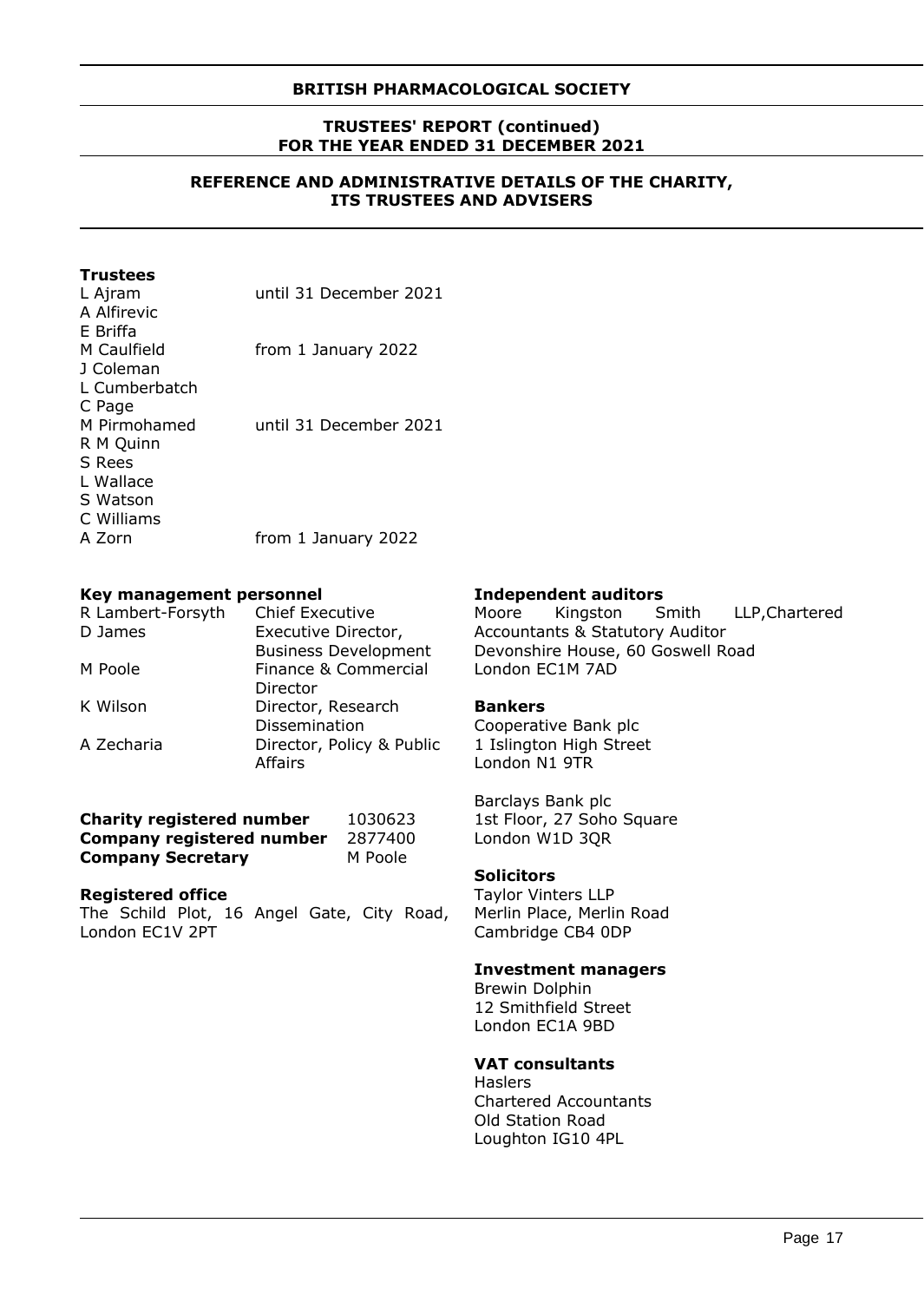## **INDEPENDENT AUDITOR'S REPORT TO THE MEMBERS AND TRUSTEES OF THE BRITISH PHARMACOLOGICAL SOCIETY**

## **Opinion**

We have audited the financial statements of British Pharmacological Society for the year ended 31 December 2021 which comprise Group Statement of Financial Activities, the Group Summary Income and Expenditure Account, the Group and Parent Charitable Company Balance Sheets, the Group Cash Flow Statement and notes to the financial statements, including a summary of significant accounting policies. The financial reporting framework that has been applied in their preparation is applicable law and United Kingdom Accounting Standards, including FRS 102 'The Financial Reporting Standard Applicable in the UK and Ireland' (United Kingdom Generally Accepted Accounting Practice).

In our opinion the financial statements:

- give a true and fair view of the state of the group's and the parent charitable company's affairs as at 31 December 2021 and of the group's incoming resources and application of resources, including its income and expenditure, for the year then ended;
- have been properly prepared in accordance with United Kingdom Generally Accepted Accounting Practice; and
- have been prepared in accordance with the requirements of the Companies Act 2006 and the Charities Act 2011.

### **Basis for opinion**

We conducted our audit in accordance with International Standards on Auditing (UK) (ISAs(UK)) and applicable law. Our responsibilities under those standards are further described in the Auditor's Responsibilities for the audit of financial statements section of our report. We are independent of the charitable company in accordance with the ethical requirements that are relevant to our audit of the financial statements in the UK, including the FRC's Ethical Standard, and we have fulfilled our other ethical responsibilities in accordance with these requirements. We believe that the audit evidence we have obtained is sufficient and appropriate to provide a basis for our opinion.

### **Conclusions relating to going concern**

In auditing the financial statements, we have concluded that the trustees' use of the going concern basis of accounting in the preparation of the financial statements is appropriate.

Based on the work we have performed, we have not identified any material uncertainties relating to events or conditions that, individually or collectively, may cast significant doubt on the group's and parent charitable company's ability to continue as a going concern for a period of at least twelve months from when the financial statements are authorised for issue.

Our responsibilities and the responsibilities of the trustees with respect to going concern are described in the relevant sections of this report.

### **Other information**

The other information comprises the information included in the annual report, other than the financial statements and our auditor's report thereon. The trustees are responsible for the other information contained within the annual report. Our opinion on the financial statements does not cover the other information and, except to the extent otherwise explicitly stated in our report, we do not express any form of assurance conclusion thereon.

Our responsibility is to read the other information and, in doing so, consider whether the other information is materially inconsistent with the financial statements or our knowledge obtained in the course of the audit or otherwise appears to be materially misstated. If we identify such material inconsistencies or apparent material misstatements, we are required to determine whether there is a material misstatement in the financial statements themselves. If, based on the work we have performed, we conclude that there is a material misstatement of this other information, we are required to report that fact.

We have nothing to report in this regard.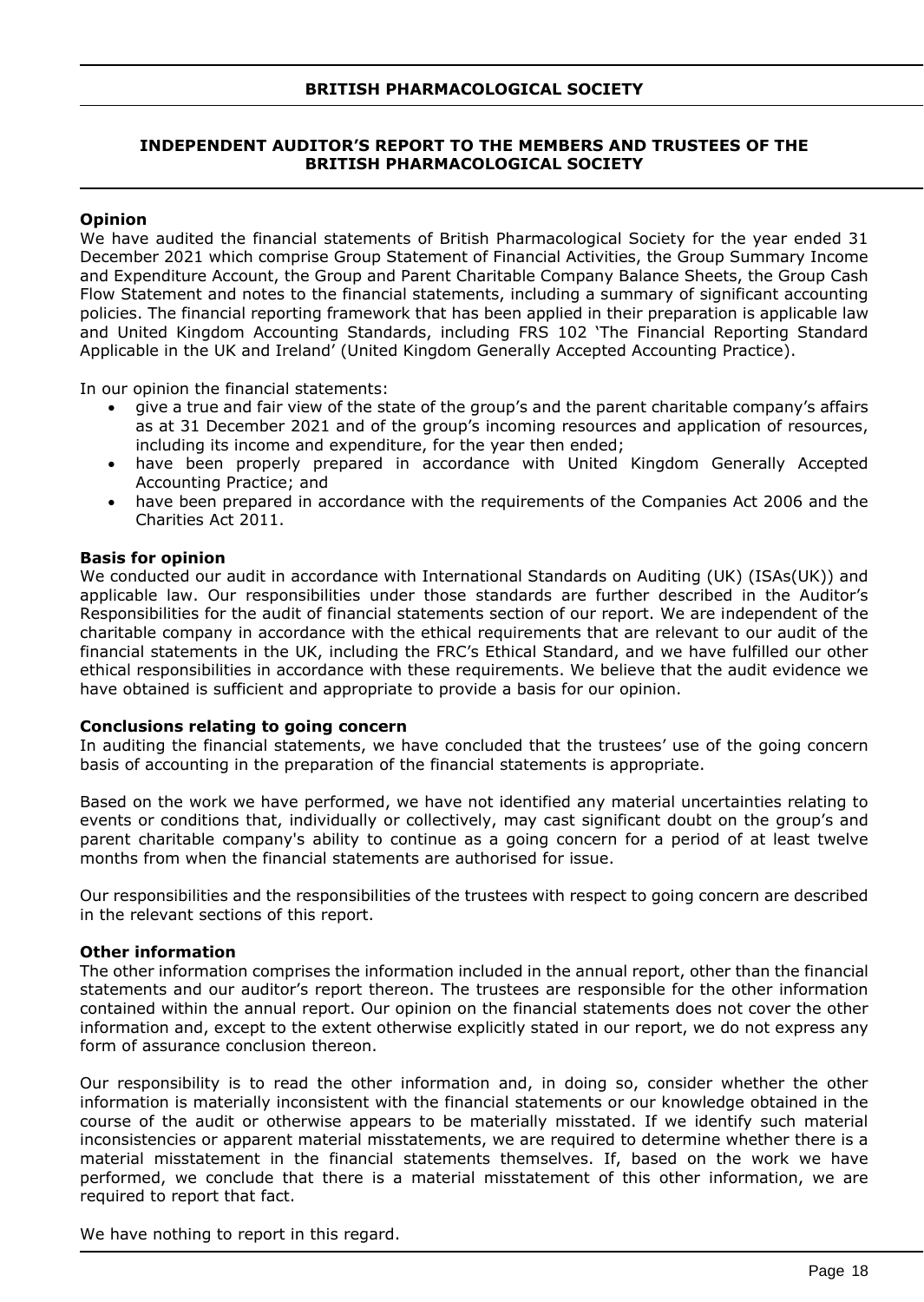## **INDEPENDENT AUDITOR'S REPORT TO THE MEMBERS AND TRUSTEES OF THE BRITISH PHARMACOLOGICAL SOCIETY**

### **Opinions on other matters prescribed by the Companies Act 2006**

In our opinion, based on the work undertaken in the course of the audit:

- the information given in the trustees' annual report for the financial year for which the financial statements are prepared is consistent with the financial statements; and
- the trustees' annual report have been prepared in accordance with applicable legal requirements.

### **Matters on which we are required to report by exception**

In the light of the knowledge and understanding of the group and parent charitable company and its environment obtained in the course of the audit, we have not identified material misstatements in the trustees' annual report.

We have nothing to report in respect of the following matters where the Companies Act 2006 and the Charities Act 2011 require us to report to you if, in our opinion:

- the parent charitable company has not kept adequate and sufficient accounting records, or returns adequate for our audit have not been received from branches not visited by us; or
- the parent charitable company's financial statements are not in agreement with the accounting records and returns; or
- certain disclosures of trustees' remuneration specified by law are not made; or
- we have not received all the information and explanations we require for our audit; or
- the trustees were not entitled to prepare the financial statements in accordance with the small companies regime and take advantage of the small companies exemption in preparing the Trustees' Annual Report.

### **Responsibilities of trustees**

As explained more fully in the trustees' responsibilities statement set out on page 16, the trustees (who are also the directors of the charitable company for the purposes of company law) are responsible for the preparation of the financial statements and for being satisfied that they give a true and fair view, and for such internal control as the trustees determine is necessary to enable the preparation of financial statements that are free from material misstatement, whether due to fraud or error.

In preparing the financial statements, the trustees are responsible for assessing the group and parent charitable company's ability to continue as a going concern, disclosing, as applicable, matters related to going concern and using the going concern basis of accounting unless the trustees either intend to liquidate the group or parent charitable company or to cease operations, or have no realistic alternative but to do so.

### **Auditor's responsibilities for the audit of the financial statements**

We have been appointed as auditor under the Companies Act 2006 and section 151 of the Charities Act 2011 and report in accordance with those Acts.

Our objectives are to obtain reasonable assurance about whether the financial statements as a whole are free from material misstatement, whether due to fraud or error, and to issue an auditor's report that includes our opinion. Reasonable assurance is a high level of assurance, but is not a guarantee that an audit conducted in accordance with ISAs (UK) will always detect a material misstatement when it exists. Misstatements can arise from fraud or error and are considered material if, individually or in aggregate, they could reasonably be expected to influence the economic decisions of users taken on the basis of these financial statements.

As part of an audit in accordance with ISAs (UK) we exercise professional judgement and maintain professional scepticism throughout the audit. We also: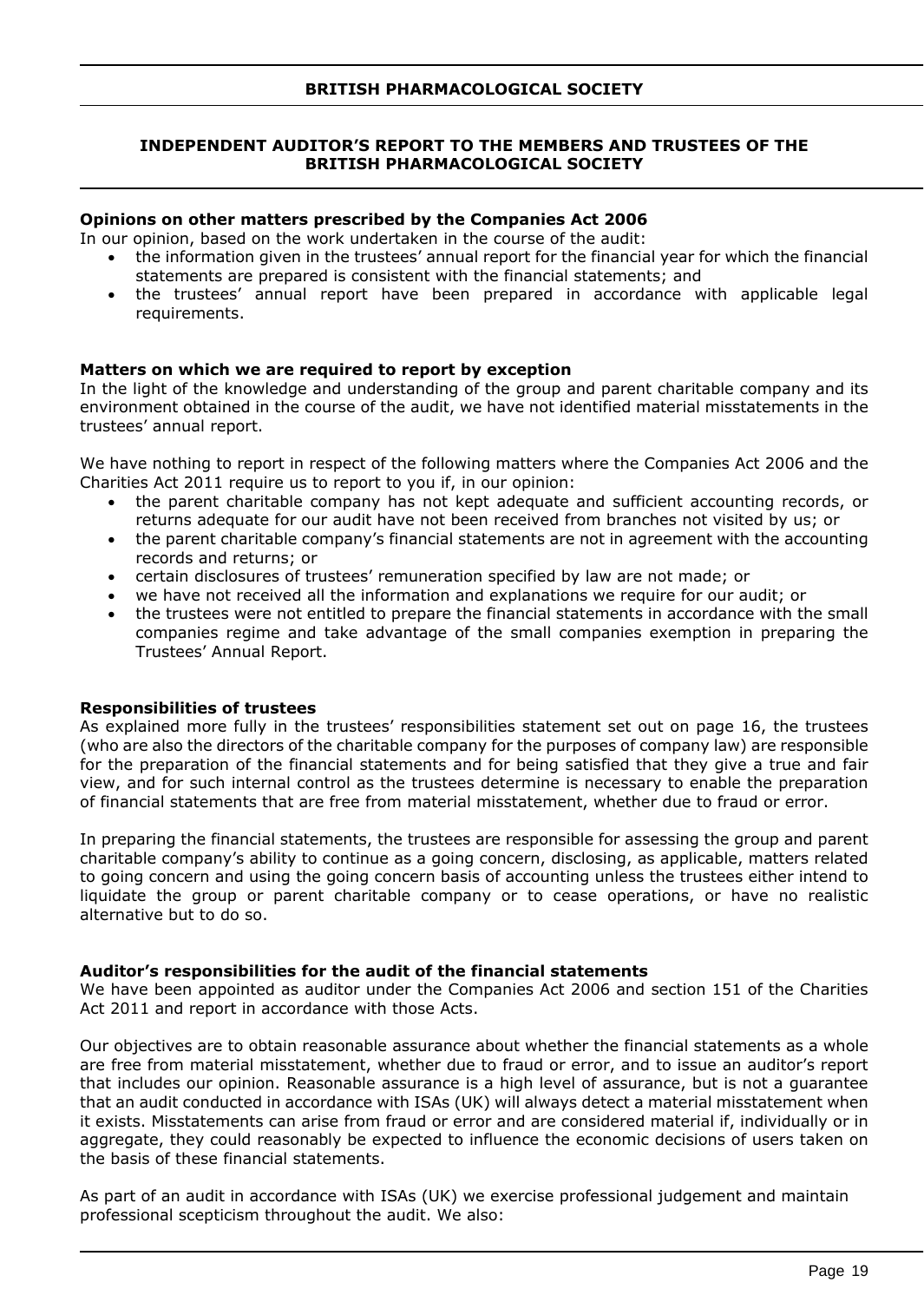## **INDEPENDENT AUDITOR'S REPORT TO THE MEMBERS AND TRUSTEES OF THE BRITISH PHARMACOLOGICAL SOCIETY**

- Identify and assess the risks of material misstatement of the financial statements, whether due to fraud or error, design and perform audit procedures responsive to those risks, and obtain audit evidence that is sufficient and appropriate to provide a basis for our opinion. The risk of not detecting a material misstatement resulting from fraud is higher than for one resulting from error, as fraud may involve collusion, forgery, intentional omissions, misrepresentations, or the override of internal control.
- Obtain an understanding of internal control relevant to the audit in order to design audit procedures that are appropriate in the circumstances, but not for the purposes of expressing an opinion on the effectiveness of the group and parent charitable company's internal control.
- Evaluate the appropriateness of accounting policies used and the reasonableness of accounting estimates and related disclosures made by the trustees.
- Conclude on the appropriateness of the trustees' use of the going concern basis of accounting and, based on the audit evidence obtained, whether a material uncertainty exists related to events or conditions that may cast significant doubt on the group and parent charitable company's ability to continue as a going concern. If we conclude that a material uncertainty exists, we are required to draw attention in our auditor's report to the related disclosures in the financial statements or, if such disclosures are inadequate, to modify our opinion. Our conclusions are based on the audit evidence obtained up to the date of our auditor's report. However, future events or conditions may cause the group or parent charitable company to cease to continue as a going concern.
- Evaluate the overall presentation, structure and content of the financial statements, including the disclosures, and whether the financial statements represent the underlying transactions and events in a manner that achieves fair presentation.
- Obtain sufficient appropriate audit evidence regarding the financial information of the entities or business activities within the group to express an opinion on the consolidated financial statements. We are responsible for the direction, supervision and performance of the group audit. We remain solely responsible for our audit report.

We communicate with those charged with governance regarding, among other matters, the planned scope and timing of the audit and significant audit findings, including any significant deficiencies in internal control that we identify during our audit.

### **Explanation as to what extent the audit was considered capable of detecting irregularities, including fraud**

Irregularities, including fraud, are instances of non-compliance with laws and regulations. We design procedures in line with our responsibilities, outlined above, to detect material misstatements in respect of irregularities, including fraud. The extent to which our procedures are capable of detecting irregularities, including fraud is detailed below.

The objectives of our audit in respect of fraud, are; to identify and assess the risks of material misstatement of the financial statements due to fraud; to obtain sufficient appropriate audit evidence regarding the assessed risks of material misstatement due to fraud, through designing and implementing appropriate responses to those assessed risks; and to respond appropriately to instances of fraud or suspected fraud identified during the audit. However, the primary responsibility for the prevention and detection of fraud rests with both management and those charged with governance of the charitable company.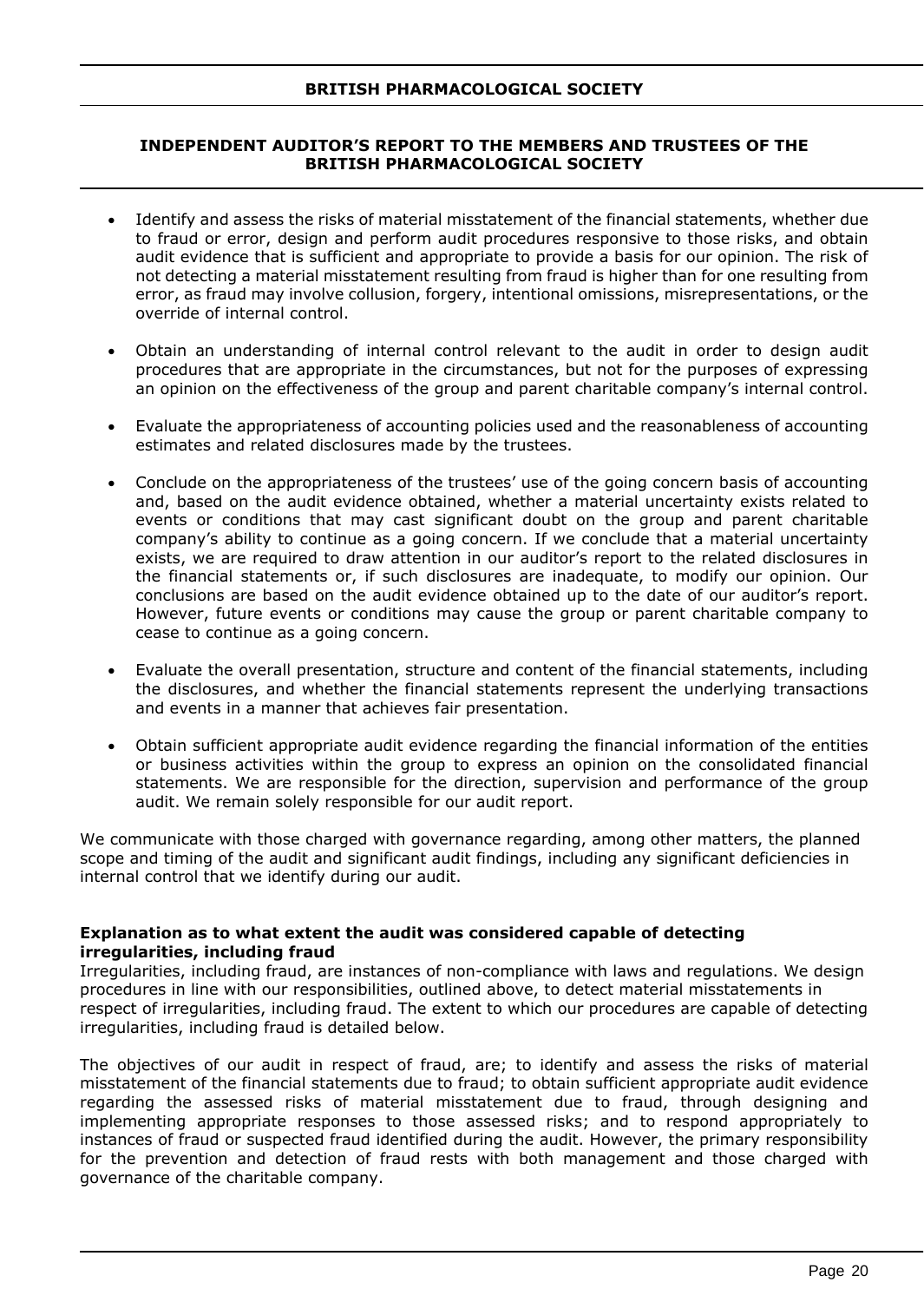## **INDEPENDENT AUDITOR'S REPORT TO THE MEMBERS AND TRUSTEES OF THE BRITISH PHARMACOLOGICAL SOCIETY**

Our approach was as follows:

- We obtained an understanding of the legal and regulatory requirements applicable to the charitable company and considered that the most significant are [the Companies Act 2006, the Charities Act 2011, the Charity SORP, and UK financial reporting standards as issued by the Financial Reporting Council]
- We obtained an understanding of how the charitable company complies with these requirements by discussions with management and those charged with governance.
- We assessed the risk of material misstatement of the financial statements, including the risk of material misstatement due to fraud and how it might occur, by holding discussions with management and those charged with governance.
- We inquired of management and those charged with governance as to any known instances of non-compliance or suspected non-compliance with laws and regulations.
- Based on this understanding, we designed specific appropriate audit procedures to identify instances of non-compliance with laws and regulations. This included making enquiries of management and those charged with governance and obtaining additional corroborative evidence as required.

There are inherent limitations in the audit procedures described above. We are less likely to become aware of instances of non-compliance with laws and regulations that are not closely related to events and transactions reflected in the financial statements. Also, the risk of not detecting a material misstatement due to fraud is higher than the risk of not detecting one resulting from error, as fraud may involve deliberate concealment by, for example, forgery or intentional misrepresentations, or through collusion.

### **Use of our report**

This report is made solely to the charitable company's members, as a body, in accordance with Chapter 3 of Part 16 of the Companies Act 2006 and, in respect of the consolidated financial statements, to the charity's trustees, as a body, in accordance with Chapter 3 of Part 8 of the Charities Act 2011. Our audit work has been undertaken so that we might state to the charitable company's members and trustees those matters which we are required to state to them in an auditor's report and for no other purpose. To the fullest extent permitted by law, we do not accept or assume responsibility to any party other than the charitable company, charitable company's members, as a body, and the charity's trustees, as a body, for our audit work, for this report, or for the opinion we have formed.

Moure Kingha die Ler

**Neil Finlayson (Senior Statutory Auditor)** for and on behalf of Moore Kingston Smith LLP, Statutory Auditor **Devonshire House**,

…………………………………………………………………………………………… Date: ……………. 13 April 2022

60 Goswell Road London EC1M 7AD

Moore Kingston Smith LLP is eligible to act as auditor in terms of Section 1212 of the Companies Act 2006.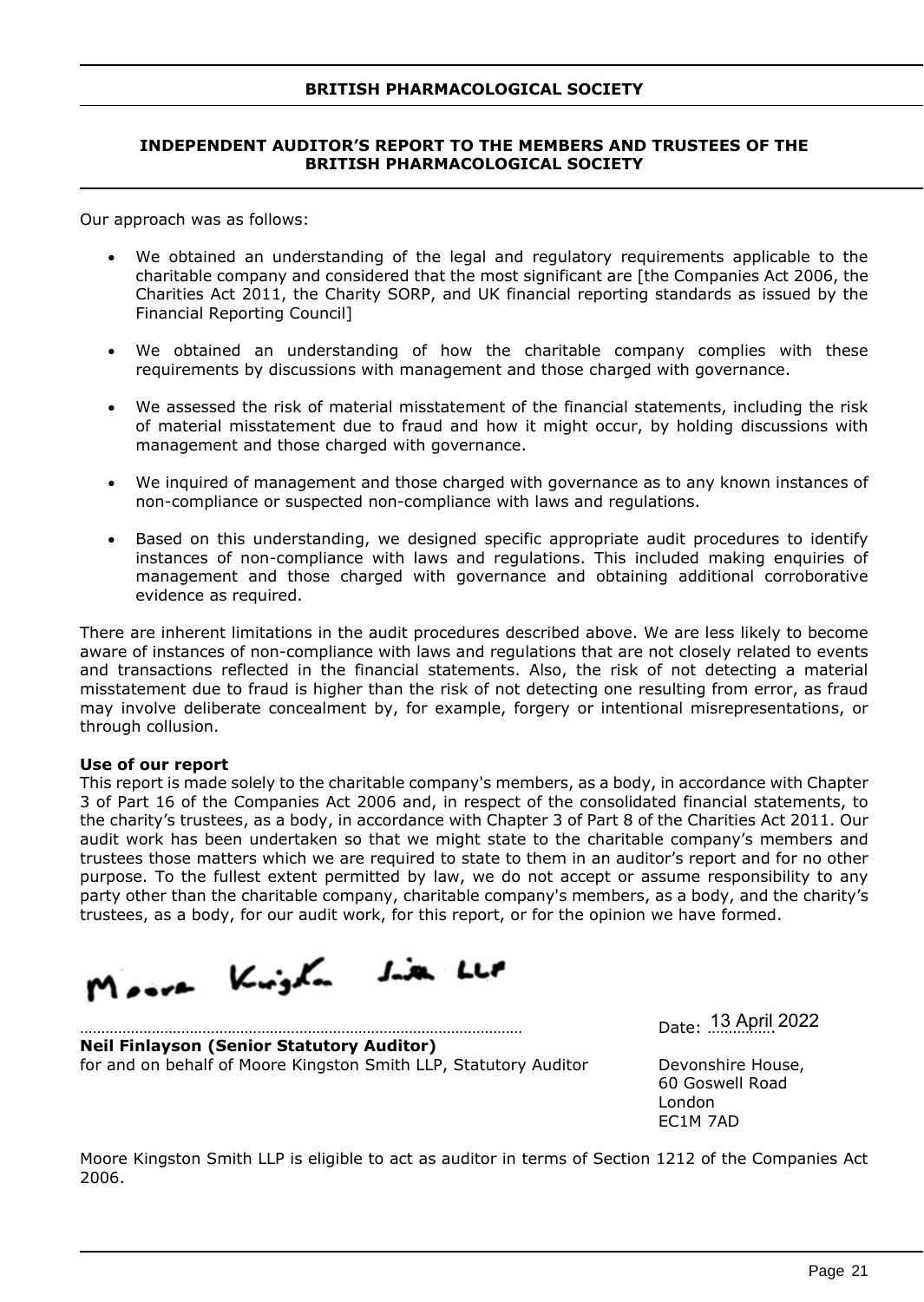### **CONSOLIDATED STATEMENT OF FINANCIAL ACTIVITIES FOR THE YEAR ENDED 31 DECEMBER 2021**

|                                     |                | <b>Restricted</b><br>funds<br>2021 | <b>Unrestricted</b><br>funds<br>2021 | <b>Total</b><br>funds<br>2021 | Restricted<br>funds<br>2020 | Unrestricted<br>funds<br>2020 | Total<br>funds<br>2020 |
|-------------------------------------|----------------|------------------------------------|--------------------------------------|-------------------------------|-----------------------------|-------------------------------|------------------------|
| <b>INCOME AND ENDOWMENTS FROM:</b>  | <b>Note</b>    | £                                  | £                                    | £                             | £                           | £                             | £                      |
| <b>Donations and legacies</b>       | $\mathbf{2}$   | 35,000                             |                                      | 35,000                        | 30,000                      |                               | 30,000                 |
| <b>Investments</b>                  | 3              |                                    | 72,526                               | 72,526                        |                             | 77,284                        | 77,284                 |
| <b>Charitable activities</b>        | 4              | 69,886                             | 4,339,700                            | 4,409,586                     | 70,640                      | 4,234,351                     | 4,304,991              |
| Other                               | 5              |                                    | 6,167                                | 6,167                         |                             | 6,074                         | 6,074                  |
| <b>TOTAL INCOME</b>                 |                | 104,886                            | 4,418,393                            | 4,523,279                     | 100,640                     | 4,317,709                     | 4,418,349              |
| <b>EXPENDITURE ON:</b>              |                |                                    |                                      |                               |                             |                               |                        |
| <b>Raising funds</b>                | 6              |                                    | 23,821                               | 23,821                        |                             | 21,006                        | 21,006                 |
| <b>Charitable activities</b>        | $\overline{7}$ | 158,000                            | 4,036,316                            | 4,194,316                     | 154,863                     | 4,043,647                     | 4,198,510              |
| <b>TOTAL EXPENDITURE</b>            |                | 158,000                            | 4,060,137                            | 4,218,137                     | 154,863                     | 4,064,653                     | 4,219,516              |
| Net (losses) / gains on investments |                |                                    | 359,468                              | 359,468                       |                             | 162,313                       | 162,313                |
| <b>NET INCOME / (EXPENDITURE)</b>   |                | (53, 114)                          | 717,724                              | 664,610                       | (54, 223)                   | 415,369                       | 361,146                |
| <b>Transfers between Funds</b>      | 21             | 18,406                             | (18, 406)                            |                               | 36,400                      | (36, 400)                     |                        |
| <b>NET MOVEMENT IN FUNDS</b>        |                | (34, 708)                          | 699,318                              | 664,610                       | (17, 823)                   | 378,969                       | 361,146                |
| Total funds brought forward         |                | 352,538                            | 5,658,667                            | 6,011,205                     | 370,361                     | 5,279,698                     | 5,650,059              |
| <b>TOTAL FUNDS CARRIED FORWARD</b>  | 21             | 317,830                            | 6,357,985                            | 6,675,815                     | 352,538                     | 5,658,667                     | 6,011,205              |

All activities relate to continuing operations.

The net income of the parent Society itself amounted to £635,428 (2020 - £361,129).

The notes on pages 25 to 41 form part of these financial statements.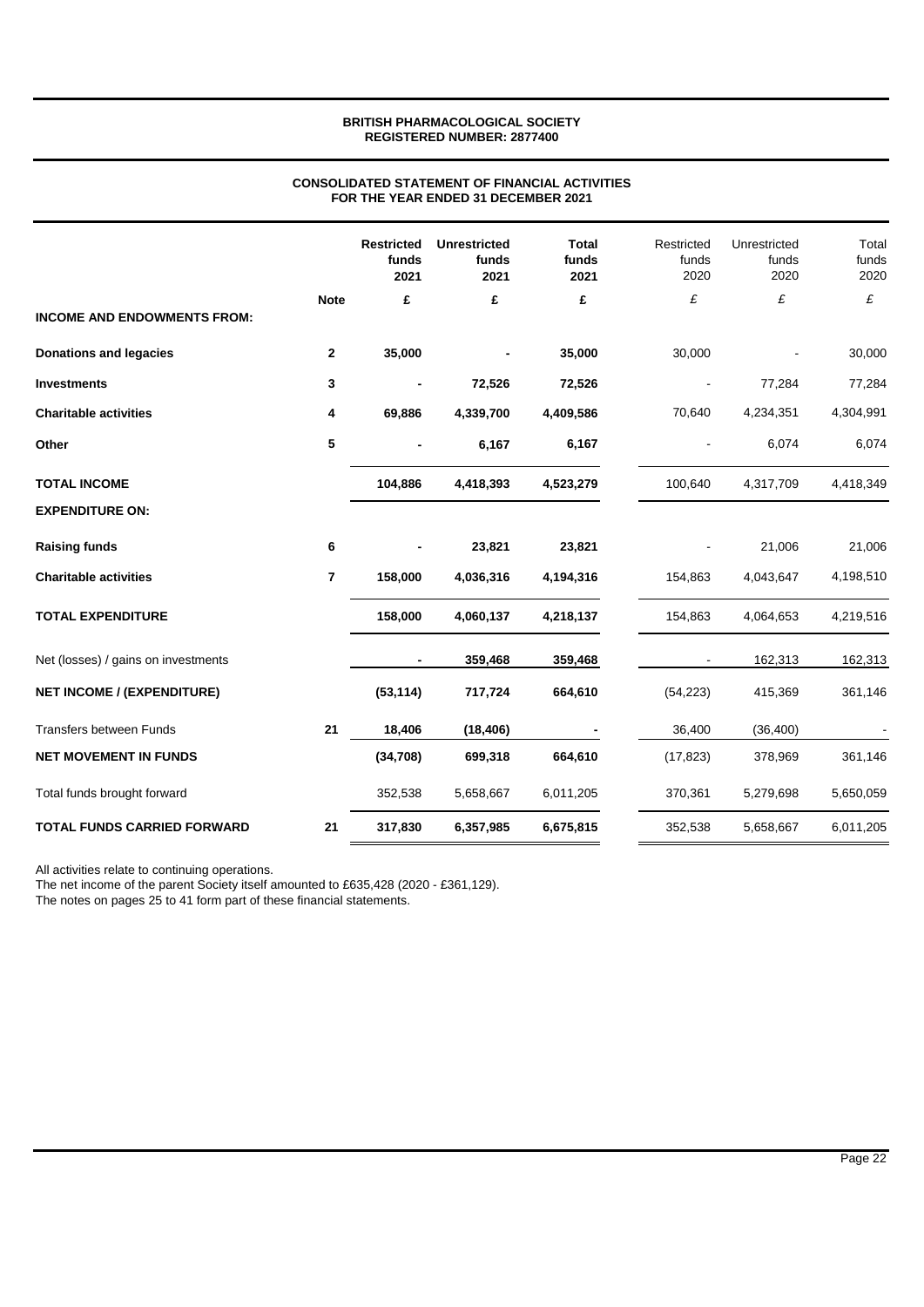### **BALANCE SHEETS FOR THE YEAR ENDED 31 DECEMBER 2021**

|                                                                                         | <b>Note</b> | Group<br>2021<br>£     | Group<br>2020<br>£     | Charity<br>2021<br>£   | Charity<br>2020<br>£   |
|-----------------------------------------------------------------------------------------|-------------|------------------------|------------------------|------------------------|------------------------|
| <b>FIXED ASSETS</b>                                                                     |             |                        |                        |                        |                        |
| Intangible assets                                                                       | 13          | 116,036                | 127,266                | 116,036                | 127,266                |
| Tangible assets                                                                         | 14          | 719,504                | 728,125                | 719,504                | 728,125                |
| Investment in subsidiaries                                                              | 15          |                        |                        | $\mathbf{2}$           | 2                      |
| Investments                                                                             | 16          | 3,966,190              | 3,577,031              | 3,966,190              | 3,577,031              |
|                                                                                         |             | 4,801,730              | 4,432,422              | 4,801,732              | 4,432,424              |
| <b>CURRENT ASSETS</b>                                                                   |             |                        |                        |                        |                        |
| Debtors                                                                                 | 17          | 1,819,140              | 1,646,087              | 1,830,134              | 1,621,616              |
| Cash at bank and in hand                                                                |             | 960,432                | 1,288,336              | 741,245                | 1,109,381              |
|                                                                                         |             | 2,779,572              | 2,934,423              | 2,571,379              | 2,730,997              |
| <b>CREDITORS: amounts falling due within</b><br>one year                                | 18          | (837, 182)             | (1, 158, 143)          | (670, 263)             | (958, 734)             |
| <b>NET CURRENT ASSETS</b>                                                               |             | 1,942,390              | 1,776,280              | 1,901,116              | 1,772,263              |
| <b>TOTAL ASSETS LESS CURRENT LIABILITIES</b>                                            |             | 6,744,120              | 6,208,702              | 6,702,848              | 6,204,687              |
| <b>CREDITORS:</b> amounts falling due after<br>more than one year                       | 19          | (68, 305)              | (197, 497)             | (60, 230)              | (197, 497)             |
| <b>NET ASSETS</b>                                                                       |             | 6,675,815              | 6,011,205              | 6,642,618              | 6,007,190              |
| <b>CHARITY FUNDS</b>                                                                    |             |                        |                        |                        |                        |
| <b>Restricted funds</b>                                                                 | 21          | 317,830                | 352,538                | 317,830                | 352,538                |
| <b>Unrestricted funds</b><br>Unrestricted designated funds<br>Unrestricted general fund | 21<br>21    | 2,335,540<br>4,022,445 | 2,355,391<br>3,303,276 | 2,335,540<br>3,989,248 | 2,355,391<br>3,299,261 |
|                                                                                         |             | 6,357,985              | 5,658,667              | 6,324,788              | 5,654,652              |
| <b>TOTAL FUNDS</b>                                                                      |             | 6,675,815              | 6,011,205              | 6,642,618              | 6,007,190              |

The financial statements were approved by the Trustees on 31 March 2022 and signed on their behalf by:

**C Williams**

**Honorary Treasurer**

The notes on pages 25 to 41 form part of these financial statements.

**COMPANY NUMBER 2877400**

Page 23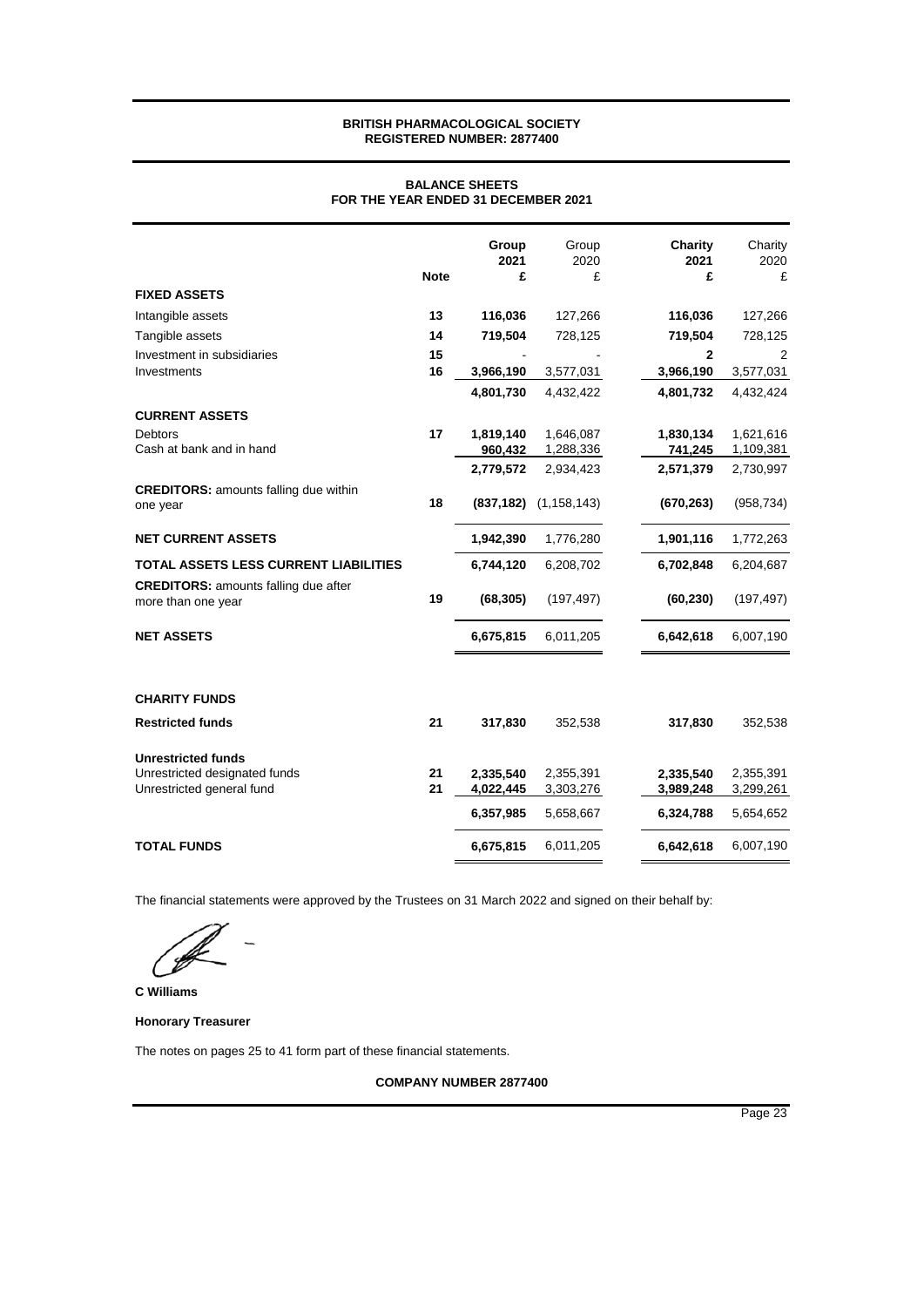#### **CONSOLIDATED CASH FLOW STATEMENT FOR THE YEAR ENDED 31 DECEMBER 2021**

|                                                                                                                                                                                                                                                                          | 2021<br>£                                                      | 2020<br>£                                              |
|--------------------------------------------------------------------------------------------------------------------------------------------------------------------------------------------------------------------------------------------------------------------------|----------------------------------------------------------------|--------------------------------------------------------|
| <b>CASH FLOWS FROM OPERATING ACTIVITIES</b>                                                                                                                                                                                                                              |                                                                |                                                        |
| Net movement in funds                                                                                                                                                                                                                                                    | 664,610                                                        | 361,146                                                |
| Adjustments for:                                                                                                                                                                                                                                                         |                                                                |                                                        |
| Depreciation of intangible fixed assets                                                                                                                                                                                                                                  | 69,582                                                         | 64,749                                                 |
| Depreciation of tangible fixed assets                                                                                                                                                                                                                                    | 8,621                                                          | 17,963                                                 |
| Loss on disposal of intangible fixed assets                                                                                                                                                                                                                              |                                                                |                                                        |
| Loss on disposal of tangible fixed assets                                                                                                                                                                                                                                |                                                                |                                                        |
| Losses / (Gains) on investments                                                                                                                                                                                                                                          | (359, 468)                                                     | (162, 313)                                             |
| Dividends and interest received                                                                                                                                                                                                                                          | (72, 526)                                                      | (77, 284)                                              |
| Decrease / (increase) in debtors                                                                                                                                                                                                                                         | (173, 053)                                                     | (229, 250)                                             |
| (Decrease) / increase in creditors                                                                                                                                                                                                                                       | (450, 153)                                                     | 508,486                                                |
| NET CASH (USED IN) / GENERATED BY OPERATING<br><b>ACTIVITIES</b>                                                                                                                                                                                                         | (312, 387)                                                     | 483,497                                                |
| <b>CASH FLOWS FROM INVESTING ACTIVITIES</b><br>Additions to intangible fixed assets<br>Purchase of tangible fixed assets<br>Purchase of investments<br>Proceeds from sale of investments<br>Dividends and Interest received<br><b>NET CASH FROM INVESTING ACTIVITIES</b> | (58, 352)<br>(1, 148, 401)<br>1,118,710<br>72,526<br>(15, 517) | (24, 151)<br>(912, 548)<br>954,730<br>77,284<br>95,314 |
| <b>CHANGE IN CASH AND CASH EQUIVALENTS IN THE</b><br><b>YEAR</b>                                                                                                                                                                                                         | (327, 904)                                                     | 578.811                                                |
| Cash and cash equivalents at beginning of year                                                                                                                                                                                                                           | 1,288,336                                                      | 709,525                                                |
| <b>CASH AND CASH EQUIVALENTS AT END OF YEAR</b>                                                                                                                                                                                                                          | 960,432                                                        | 1,288,336                                              |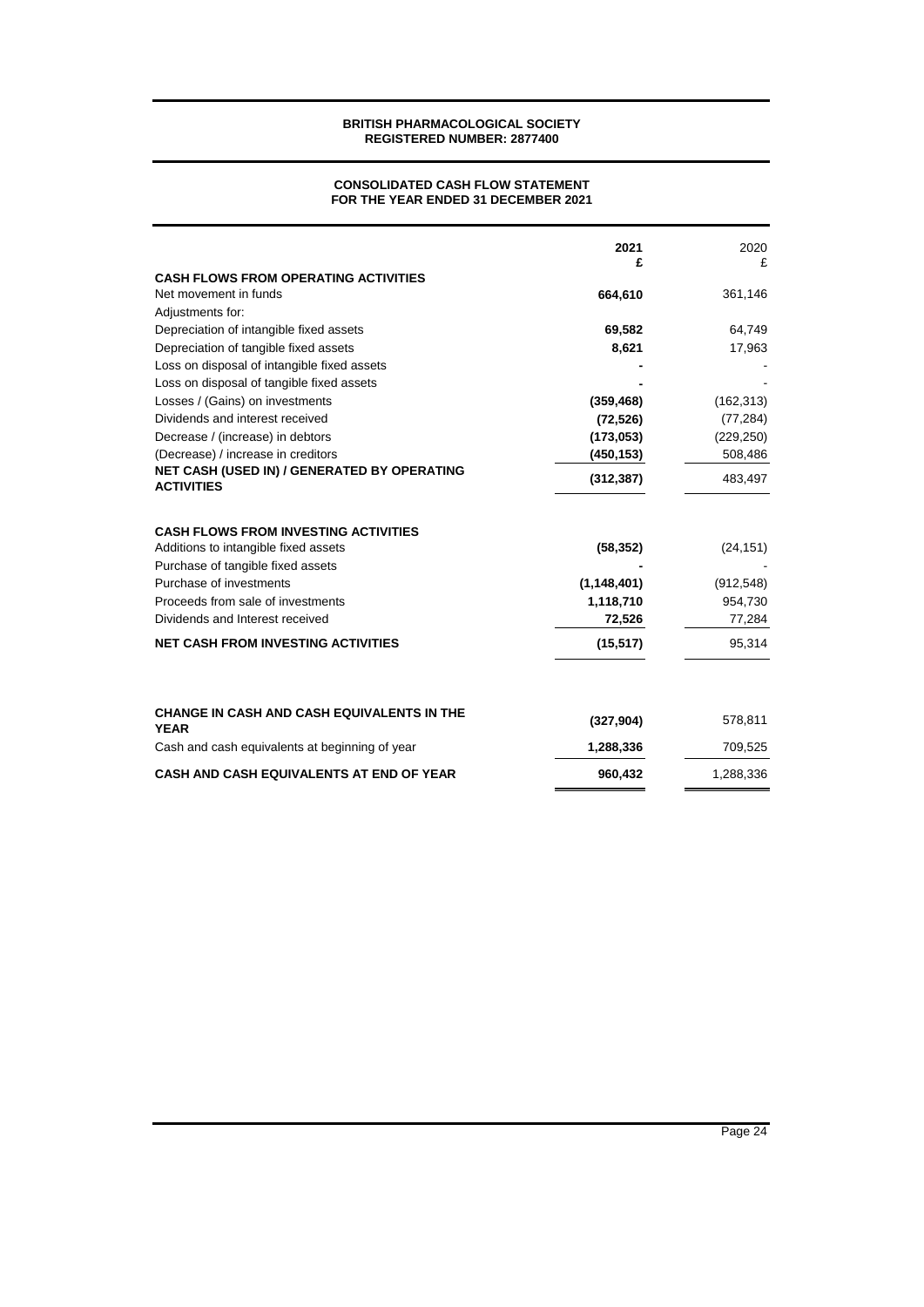### **NOTES TO THE FINANCIAL STATEMENTS FOR THE YEAR ENDED 31 DECEMBER 2021**

#### **1. ACCOUNTING POLICIES**

A summary of the principal accounting policies adopted, judgements and key sources of estimation uncertainty, is set out below.

#### **1.1 Basis of preparation of financial statements**

The financial statements have been prepared in accordance with the Financial Reporting Standard applicable in the UK and Republic of Ireland (FRS 102). The Charitable Group is a public benefit group for the purposes of FRS 102 and the Charity is a registered charity established as a company limited by guarantee, and therefore the Charity has also prepared its financial statements in accordance with the Statement of Recommended Practice applicable to charities preparing their accounts in accordance with the Financial Reporting Standard applicable in the UK and Republic of Ireland (The FRS 102 Charities SORP), the Companies Act 2006 and Charities Act 2011.

#### **1.2 Companies Act 2006**

The prescribed profit and loss account formats required by Section 396 of the 2006 Companies Act have not been adhered to in disclosing the financial results of the Charity and Group for the year ended 31 December 2020. It is the opinion of the Trustees that strict adherence to these formats would be misleading to the membership of the Charity and Group and prevent the financial statements from showing a true and fair view as required by Section 393 of the 2006 Companies Act. In all other respects the financial statements comply with the requirements of the Companies Act 2006.

In accordance with Section 408 of the Companies Act 2006 a separate Statement of Financial Activities dealing with the results of the charity has not been presented.

#### **1.3 Basis of consolidation**

The Group financial statements consolidate the financial statements of the Charity and its subsidiary undertaking for the year. BPS Assessment Limited commenced trading in 2017 which is why the Society has produced consolidated financial statements. BPS Trading Services Limited remained dormant throughout 2020 and 2021.

All financial statements are made up to 31 December 2021. All intra-group transactions, balances and unrealised gains on transactions between group entities are eliminated on consolidation. Unrealised losses are also eliminated unless the transaction provides evidence of an impairment of the asset transferred. Where necessary, adjustments are made to the financial statements of subsidiaries to bring the accounting policies used into line with those used by other members of the group. The summary financial statements of BPS Assessment Limited are shown in Note 15.

#### **1.4 Going concern**

The trustees have assessed whether the use of going concern is appropriate and have considered possible events or conditions that might cast significant doubt on the ability of the charitable company to continue as a going concern. This has included due consideration to the effects of the coronavirus pandemic and the measures taken both in the UK and overseas to contain it, including the introduction of temporary lockdowns imposed in England in 2020 and 2021. The trustees have made this assessment for a period of at least one year from the date of the approval of these financial statements. In particular, the trustees have considered the charitable company's forecasts and projections and have taken account of pressures on publishing income. The trustees have entered into a new publishing contract for the Society's principal two journals for 2023 onwards and are satisfied that the assumptions regarding future publishing income are reasonable. After making enquiries, the trustees have concluded that there is a reasonable expectation that the charitable company has adequate resources to continue in operational existence for the foreseeable future. The charitable company therefore continues to adopt the going concern basis in preparing its financial statements.

#### **1.5 Fund accounting**

Unrestricted funds are expendable at the discretion of the trustees in furtherance of the objects of the Charity. The Trustees may, from time to time, set aside certain funds for specific purposes into separate designated funds. Such designations carry no legal restrictions and may be changed at the discretion of the Trustees.

Designated funds are unrestricted funds earmarked by the trustees for particular purposes.

Restricted funds are funds which are to be used in accordance with specific restrictions imposed by donors or which have been raised by the charity for particular purposes. The costs of raising and administering such funds are charged against the specific fund. The aim and use of each restricted fund is set out in the notes to the financial statements.

Investment income, gains and losses are allocated to the appropriate fund.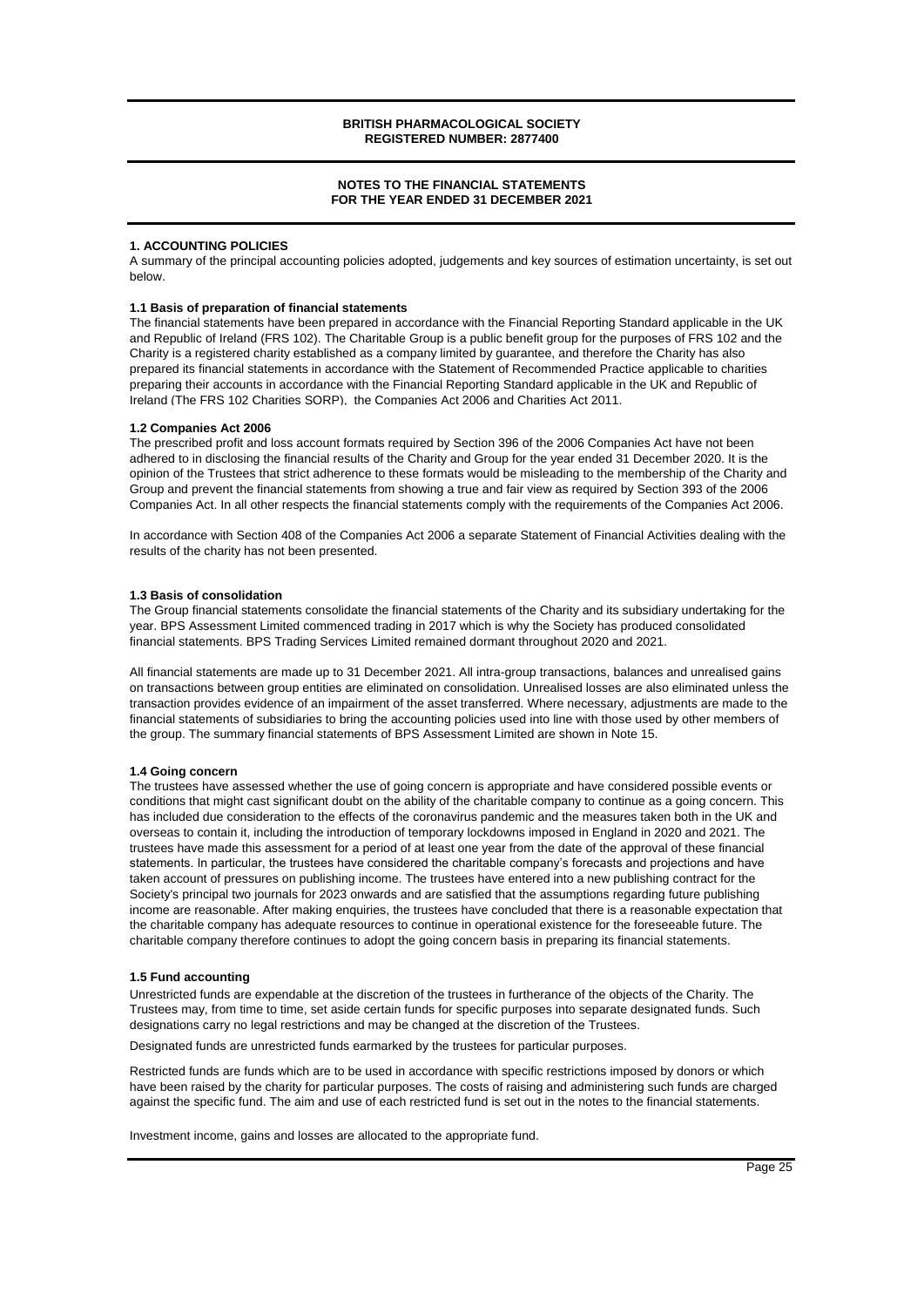### **NOTES TO THE FINANCIAL STATEMENTS FOR THE YEAR ENDED 31 DECEMBER 2021**

#### **1. ACCOUNTING POLICIES (CONTINUED)**

#### **1.6 Incoming resources**

All income is recognised when there is entitlement to the funds, the receipt is probable and the amount can be measured reliably.

#### *Voluntary income and legacies*

Voluntary income derived by way of donations and legacies to the Charity is included in full in the Statement of Financial Activities when the Society has the legal entitlement to receive the funds and the Trustees are accurately able to assess the amount of the donation or legacy.

#### *Membership subscriptions*

Some membership dues are paid annually by the members for the year to 31 December. An amount of deferred income is recorded for subscriptions received in advance.

#### **1.7 Resources expended**

Expenditure is included in the Statement of Financial Activities on an accruals basis, inclusive of any VAT which cannot be recovered. Expenditure is recognised once there is a legal or constructive obligation to transfer economic benefit to a third party, it is probable that a transfer of economic benefits will be required in settlement and the amount of the obligation can be measured reliably.

#### *Raising funds*

These are costs associated with raising voluntary income and investment income for the Charity.

#### *Charitable activities*

These are costs associated with the Charity's charitable activities.

#### *Journal publishing income and costs*

This represents the income and expenditure involved in publishing the *British Journal of Pharmacology* and the *British Journal of Clinical Pharmacology.*

#### *Grants awarded*

Full provision is made for educational awards and bursaries when approved by the Trustees. Grants payable are charged in the year when the offer is made except in those cases where the offer is conditional, such grants being recognised as expenditure when the conditions attaching are fulfilled. Grants offered subject to conditions which have not been met at the year end are noted as a commitment, but not accrued as expenditure.

#### *Allocation of overheads*

Central overhead costs are allocated to activities on the basis of total staff costs:

|                          | 2021 | 2020 |
|--------------------------|------|------|
| Member services          | 8%   | 11%  |
| Journal publishing costs | 13%  | 16%  |
| Educational activities   | 57%  | 56%  |
| Projects and awards      | 2%   | 1%   |
| Scientific meetings      | 20%  | 16%  |

Support costs are those costs incurred directly in support of expenditure on the objects of the charity and are allocated to the activity they relate to. General support costs are allocated to charitable activities on the basis of total staff costs.

#### **1.8 Intangible and tangible fixed assets, and amortisation and depreciation** All assets costing more than £2,000 are capitalised.

Fixed assets are stated at cost less depreciation. The residual value of the leasehold property is considered to be at least equal to the carrying value and therefore no depreciation has been provided as this would be immaterial. Amortisation and depreciation on other fixed assets is provided at rates calculated to write off the cost of those assets, less their estimated residual value, over their expected useful lives on the following bases:

- Intangible: Computer software & website over 3 to 5 years straight line
- Tangible: Leasehold property none
- Tangible: Fixtures & fittings over 5 to 8 years straight line
- Tangible: Computer equipment over 3 years straight line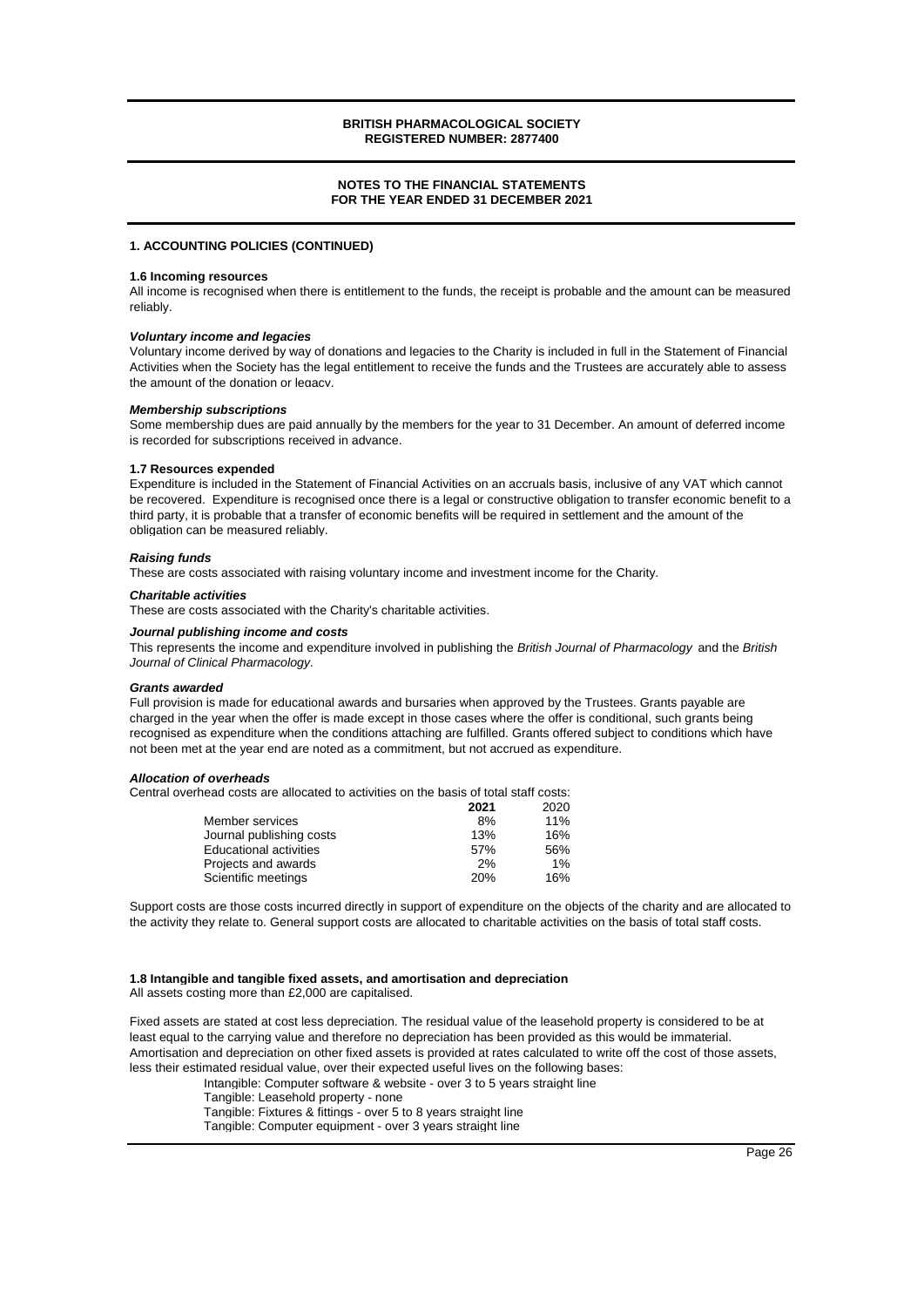### **NOTES TO THE FINANCIAL STATEMENTS FOR THE YEAR ENDED 31 DECEMBER 2021**

### **1. ACCOUNTING POLICIES (CONTINUED)**

#### **1.9 Revaluation of tangible fixed assets**

Freehold land and buildings are stated at their deemed cost being the valuation at the date of transition to FRS 102. The charitable company previously adopted a policy of revaluing freehold land and buildings and they were stated at their revalued amount less any impairment losses. The company has adopted the transition exemption under FRS 102 paragraph 35.10(d) and has elected to use the previous revaluation as deemed cost.

Revaluation gains and losses are recognised in the statement of total recognised gains and losses unless losses exceed the previously recognised gains or reflect a clear consumption of economic benefits, in which case the losses are recognised in the Statement of Financial Activities.

#### **1.10 Investments**

Investments are stated at the mid-market value ruling at the balance sheet date. The Statement of Financial Activities includes the net gains and losses arising on revaluations and disposals throughout the year.

#### **1.11 Other financial instruments**

### *Debtors and creditors*

Debtors and creditors receivable or payable within one year of the reporting date are carried at their at transaction price. Debtors and creditors that are receivable or payable in more than one year and not subject to a market rate of interest are measured at the present value of the expected future receipts or payment discounted at a market rate of interest.

#### *Cash and cash equivalents*

Cash and cash equivalents include cash at banks and in hand and short term deposits with a maturity date of three months or less.

#### **1.12 Company status**

The Charity is a company limited by guarantee. The directors of the company are the Trustees named on page 22. In the event of the Charity being wound up, the liability in respect of the guarantee is limited to £1 per member of the Charity.

### **1.13 Pensions**

The Society is a Participating Employer in the Superannuation Arrangements of the University of London ("SAUL"). The actuarial valuation applies to SAUL as a whole and does not identify surpluses or deficits applicable to individual employers. As a whole, the market value of SAUL's assets at 31 March 2020 was £3,612 million representing 94% of the liabilities. The market value of SAUL's assets at 30 April 2021 was £4,369 million representing 109% of the estimated

It is not possible to identify an individual Employer's share of the underlying assets and liabilities of SAUL. The Society accounts for its participation in SAUL as if it were a defined contribution scheme and pension costs are based on the amounts actually paid (i.e. cash amounts) in accordance with paragraphs 28.11 of FRS 102.

Although there was a Technical Provisions surplus at 31 March 2020, allowing for post valuation experience to 30 April 2021 SAUL had a Technical Provisions suplus. Therefore, no deficit contributions were required following the 2020 valuation and there is no defined benefit liability (i.e. the present value of any deficit contributions due to SAUL) to be recognised by the Society.

The Society also contributes to a defined contribution scheme for the benefit of its employees and contributions payable are charged to the Statement of Financial Activities.

#### **1.14 Recognition of liabilities**

The Society recognises liabilities when there is a legal obligation to incur the liability and the amount can be reliably calculated.

#### **1.15 Critical accounting estimates and areas of judgement**

In preparing financial statements it is necessary to make certain judgements, estimates and assumptions that affect the amounts recognised in the financial statements. The following judgements and estimates are considered by the trustees to have most significant effect on amounts recognised in the financial statements:

- The valuation of the Society's long leasehold premises has a significant effect on the amounts recognised in the financial statements. Further details of the value at which the premises are included can be found in note 14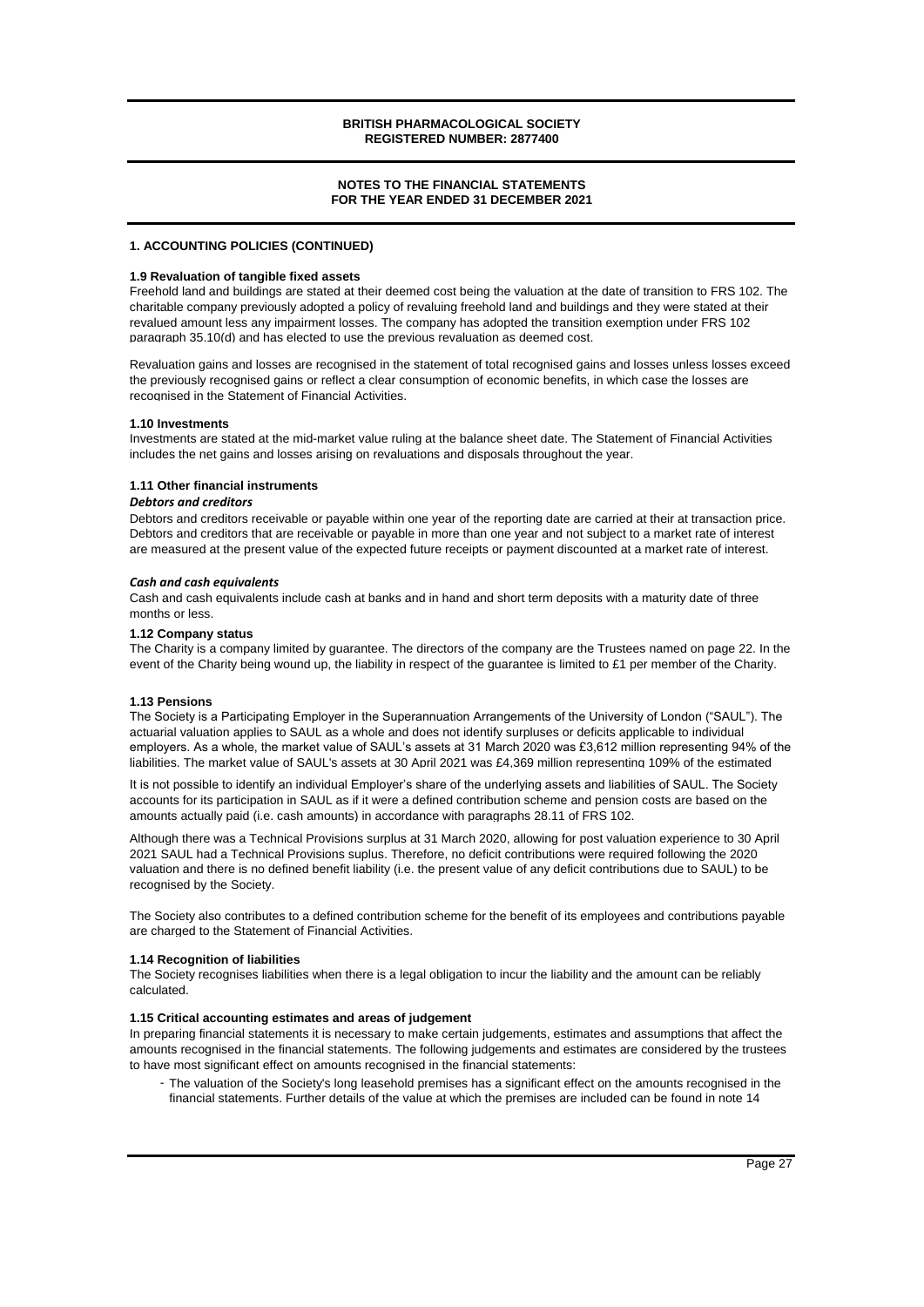### **NOTES TO THE FINANCIAL STATEMENTS FOR THE YEAR ENDED 31 DECEMBER 2021**

| 2. DONATIONS AND LEGACIES                   |                   |                     |           |
|---------------------------------------------|-------------------|---------------------|-----------|
|                                             | <b>Restricted</b> | <b>Unrestricted</b> | Total     |
|                                             | funds             | funds               | funds     |
|                                             | 2021              | 2021                | 2021      |
|                                             | £                 | £                   | £         |
| Donations and grants                        | 35,000            |                     | 35,000    |
|                                             | Restricted        | Unrestricted        | Total     |
|                                             | funds             | funds               | funds     |
|                                             | 2020              | 2020                | 2020      |
|                                             | £                 | £                   | £         |
| Donations and grants                        | 30,000            |                     | 30,000    |
|                                             |                   |                     |           |
| <b>3. INCOME FROM INVESTMENTS</b>           | <b>Restricted</b> | <b>Unrestricted</b> | Total     |
|                                             | funds             | funds               | funds     |
|                                             | 2021              | 2021                | 2021      |
|                                             | £                 | £                   | £         |
| Income from UK listed investments           |                   | 59,103              | 59,103    |
| Income from non-UK listed investments       |                   | 13,411              | 13,411    |
| Bank interest receivable                    |                   | 12                  | 12        |
|                                             | $\overline{a}$    | 72,526              | 72,526    |
|                                             |                   |                     |           |
|                                             | Restricted        | Unrestricted        | Total     |
|                                             | funds             | funds               | funds     |
|                                             | 2020              | 2020                | 2020      |
|                                             | £                 | £                   | £         |
| Income from UK listed investments           |                   | 61,488              | 61,488    |
| Income from non-UK listed investments       |                   | 15,791              | 15,791    |
| Bank interest receivable                    | $\overline{a}$    | 5                   | 5         |
|                                             |                   | 77,284              | 77,284    |
| <b>4. INCOME FROM CHARITABLE ACTIVITIES</b> |                   |                     |           |
|                                             | <b>Restricted</b> | <b>Unrestricted</b> | Total     |
|                                             | funds             | funds               | funds     |
|                                             | 2021              | 2021                | 2021      |
|                                             | £                 | £                   | £         |
| Membership subscriptions                    |                   | 125,154             | 125,154   |
| Journal publishing income                   |                   | 3,879,981           | 3,879,981 |
| <b>Educational activities</b>               | 69,886            | 258,404             | 328,290   |
| Scientific meetings                         |                   | 76,161              | 76,161    |
|                                             | 69,886            | 4,339,700           | 4,409,586 |
|                                             | Restricted        | Unrestricted        | Total     |
|                                             | funds             | funds               | funds     |
|                                             | 2020              | 2020                | 2020      |
|                                             | £                 | £                   | £         |
| Membership subscriptions                    |                   | 121,791             | 121,791   |
| Journal publishing income                   |                   | 3,797,471           | 3,797,471 |
| <b>Educational activities</b>               | 70,640            | 264,413             | 335,053   |
| Scientific meetings                         |                   | 50,676              | 50,676    |
|                                             | 70,640            | 4,234,351           | 4,304,991 |
|                                             |                   |                     |           |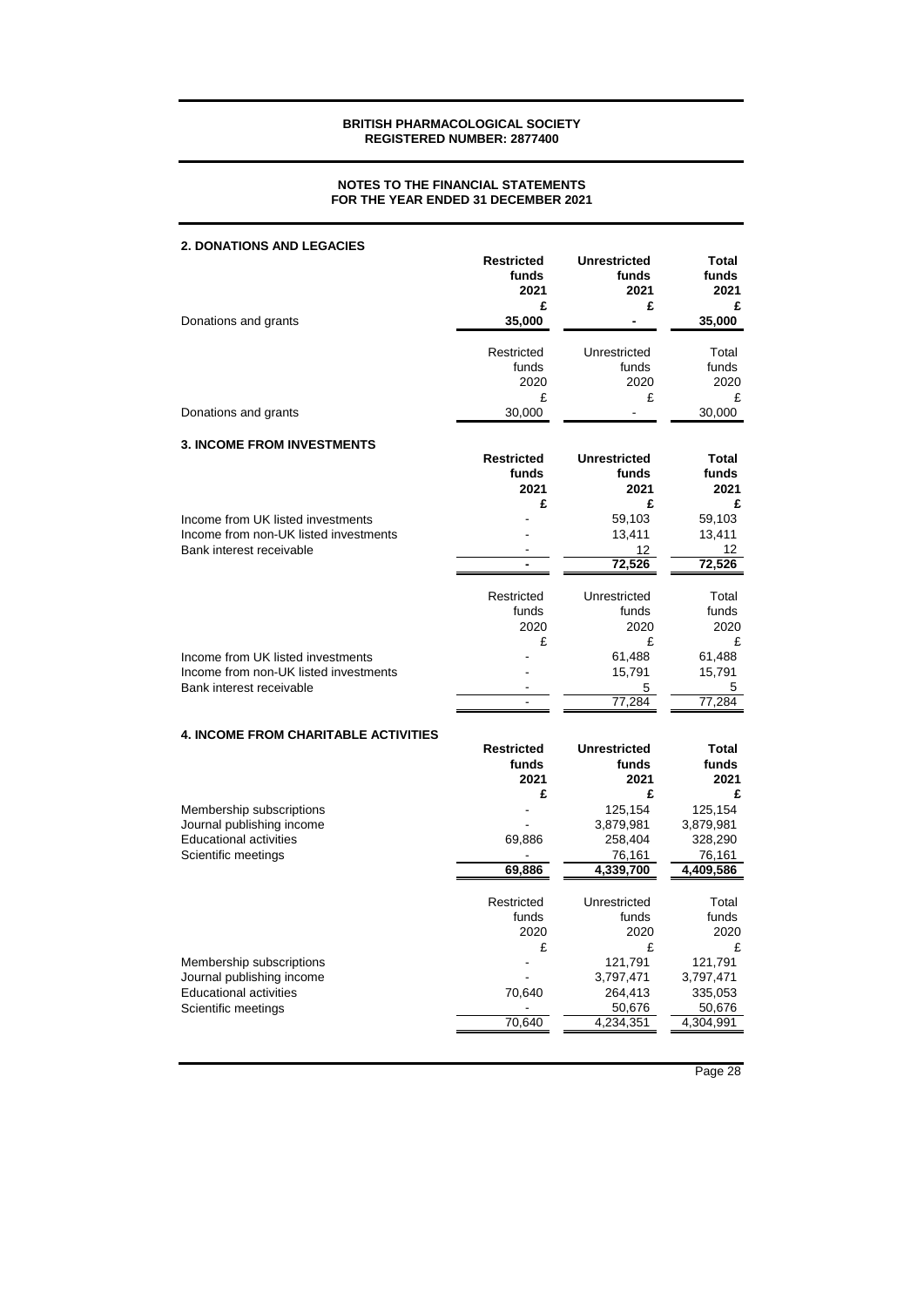### **NOTES TO THE FINANCIAL STATEMENTS FOR THE YEAR ENDED 31 DECEMBER 2021**

| <b>5. OTHER INCOME</b> | <b>Restricted</b><br>funds<br>2021<br>£ | <b>Unrestricted</b><br>funds<br>2021 | <b>Total</b><br>funds<br>2021<br>£ |
|------------------------|-----------------------------------------|--------------------------------------|------------------------------------|
| Other income           |                                         | 6,167                                | 6,167                              |
|                        | Restricted                              | Unrestricted                         | Total                              |
|                        | funds                                   | funds                                | funds                              |
|                        | 2020                                    | 2020                                 | 2020                               |
| Other income           | £                                       | £                                    | £                                  |
|                        | $\overline{\phantom{a}}$                | 6,074                                | 6,074                              |

| <b>6. INVESTMENT MANAGEMENT COSTS</b> | <b>Restricted</b><br>funds<br>2021<br>£ | <b>Unrestricted</b><br>funds<br>2021<br>£ | Total<br>funds<br>2021<br>£ |
|---------------------------------------|-----------------------------------------|-------------------------------------------|-----------------------------|
| Investment management fees            | $\blacksquare$                          | 23,821                                    | 23,821                      |
|                                       | Restricted                              | Unrestricted                              | Total                       |
|                                       | funds                                   | funds                                     | funds                       |
|                                       | 2020                                    | 2020                                      | 2020                        |
|                                       | £                                       | £                                         | £                           |
| Investment management fees            |                                         | 21,006                                    | 21,006                      |

### **7. ANALYSIS OF EXPENDITURE ON CHARITABLE ACTIVITIES**

|                                                                                               | <b>Activities</b><br>undertaken<br>directly<br>2021<br>£ | Grant<br>funding of<br>activities<br>(Notes 8 & 9)<br>2021<br>£ | <b>Support</b><br>costs<br>(see below)<br>2021<br>£                                                                                             | Total<br>2021<br>£                                                               |
|-----------------------------------------------------------------------------------------------|----------------------------------------------------------|-----------------------------------------------------------------|-------------------------------------------------------------------------------------------------------------------------------------------------|----------------------------------------------------------------------------------|
| Members services                                                                              | 100,887                                                  | 250                                                             | 85,270                                                                                                                                          | 186,407                                                                          |
| Journal publishing costs                                                                      | 1,223,973                                                |                                                                 | 138,679                                                                                                                                         | 1,362,652                                                                        |
| <b>Educational activities</b>                                                                 | 1,152,692                                                | 48,872                                                          | 620,732                                                                                                                                         | 1,822,296                                                                        |
| Projects and awards                                                                           | 84,418                                                   | 79.890                                                          | 22.584                                                                                                                                          | 186,892                                                                          |
| Scientific meetings                                                                           | 439,379                                                  | 6,128                                                           | 190,562                                                                                                                                         | 636,069                                                                          |
|                                                                                               | 3,001,349                                                | 135,140                                                         | 1,057,827                                                                                                                                       | 4,194,316                                                                        |
| <b>Analysis of Support Costs</b>                                                              |                                                          |                                                                 | <b>Basis of</b><br><b>Allocation</b>                                                                                                            | Total<br>2021                                                                    |
| Finance                                                                                       |                                                          |                                                                 | Total staff costs                                                                                                                               | £<br>51,195                                                                      |
| ΙT<br>Staff costs<br>Policy & Public Engagement<br>Governance<br>Executive<br>HR.<br>Premises |                                                          |                                                                 | Total staff costs<br>Total staff costs<br>Total staff costs<br>Total staff costs<br>Total staff costs<br>Total staff costs<br>Total staff costs | 159,832<br>614,207<br>82,493<br>73,302<br>3,672<br>32,561<br>40,565<br>1,057,827 |
|                                                                                               |                                                          |                                                                 |                                                                                                                                                 |                                                                                  |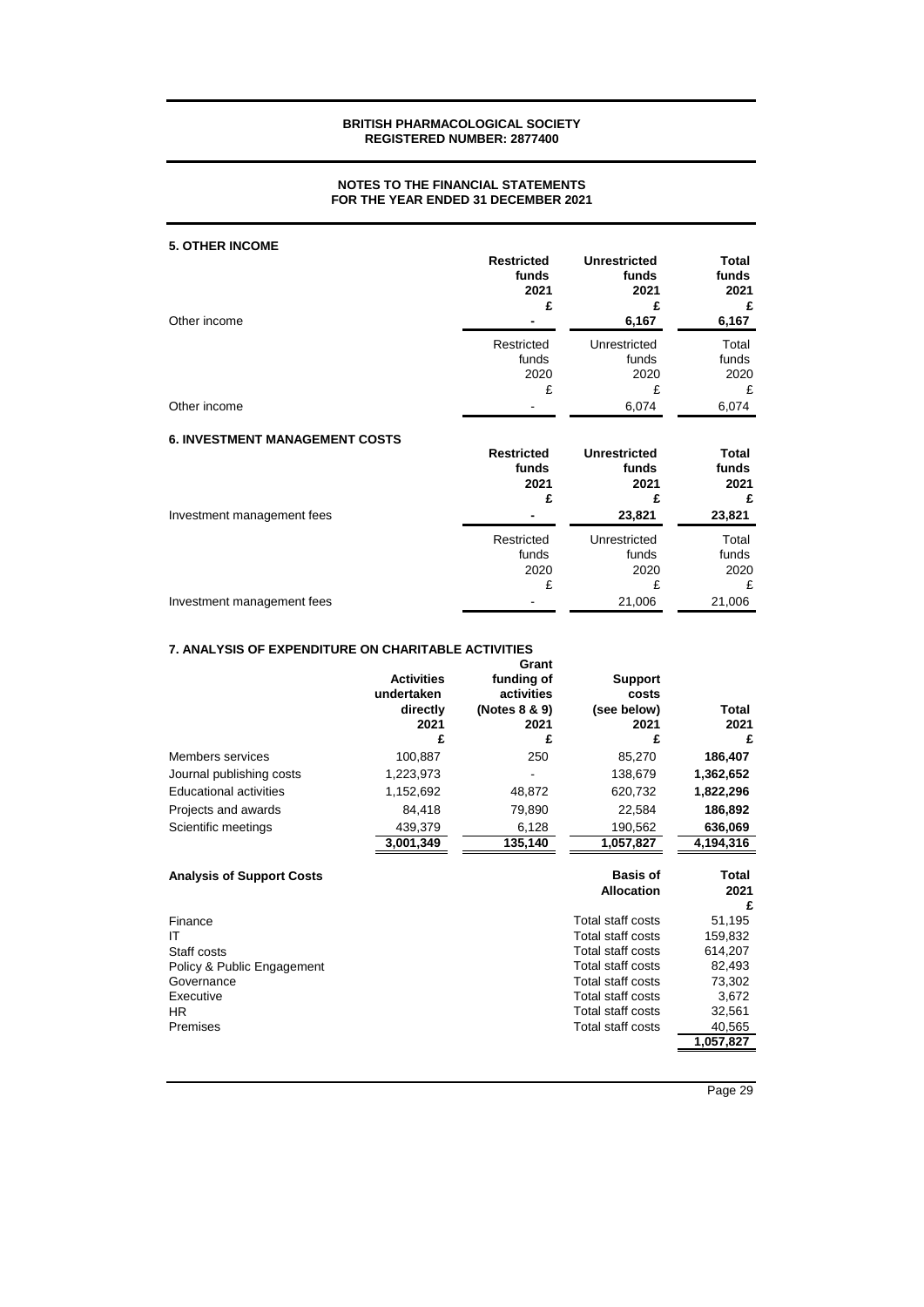### **NOTES TO THE FINANCIAL STATEMENTS FOR THE YEAR ENDED 31 DECEMBER 2021**

| 7. ANALYSIS OF EXPENDITURE ON CHARITABLE ACTIVITIES (Continued) |                                      | Grant                                     |                                        |                   |
|-----------------------------------------------------------------|--------------------------------------|-------------------------------------------|----------------------------------------|-------------------|
|                                                                 | Activities<br>undertaken<br>directly | funding of<br>activities<br>(Notes 8 & 9) | Support<br>costs<br>(see below)        | Total             |
|                                                                 | 2020                                 | 2020                                      | 2020                                   | 2020              |
|                                                                 | £                                    | £                                         | £                                      | £                 |
| Members services                                                | 111,889                              | 250                                       | 110,580                                | 222,719           |
| Journal publishing costs                                        | 1,283,226                            |                                           | 164,593                                | 1,447,819         |
| <b>Educational activities</b>                                   | 1,125,923                            | 139,290                                   | 581,951                                | 1,847,164         |
| Projects and awards                                             | 99,237                               | 76,703                                    | 12,311                                 | 188,251           |
| Scientific meetings                                             | 312,787                              | 17,220                                    | 162,550                                | 492,557           |
|                                                                 | 2,933,062                            | 233,463                                   | 1,031,985                              | 4,198,510         |
| <b>Analysis of Support Costs</b>                                |                                      |                                           | Basis of                               | Total             |
|                                                                 |                                      |                                           | Allocation                             | 2019              |
|                                                                 |                                      |                                           |                                        | £                 |
| Finance<br>IT                                                   |                                      |                                           | Total staff costs<br>Total staff costs | 34,473<br>143,017 |
| Staff costs                                                     |                                      |                                           | Total staff costs                      | 572,544           |
| Policy & Public Engagement                                      |                                      |                                           | Total staff costs                      | 90,016            |
| Governance                                                      |                                      |                                           | Total staff costs                      | 79,638            |
| Executive                                                       |                                      |                                           | Total staff costs                      | 14,975            |
| <b>HR</b>                                                       |                                      |                                           | Total staff costs                      | 49,628            |
| Premises                                                        |                                      |                                           | Total staff costs                      | 47,692            |
|                                                                 |                                      |                                           |                                        | 1,031,983         |
| <b>8. GRANTS TO INDIVIDUALS</b>                                 |                                      |                                           |                                        |                   |
|                                                                 | <b>Number</b>                        | <b>Total</b>                              | Number                                 | Total             |
|                                                                 | 2021                                 | 2021                                      | 2020                                   | 2020              |
|                                                                 |                                      | £                                         |                                        | £                 |
| A J Clark Studentships                                          | 1                                    | 47,122                                    | 2                                      | 128,310           |
| <b>Bursaries</b>                                                | 1                                    | (110)                                     | 1                                      | (3, 297)          |
| Young Pharmacologists                                           |                                      |                                           |                                        | 250               |
| Ambassadors Scheme                                              | 1                                    | 250                                       | 1                                      |                   |
|                                                                 | 1                                    | 47,262                                    | 4                                      | 125,263           |
|                                                                 |                                      |                                           |                                        |                   |

Bursaries in 2021 consist of a reversal of a bursary of £110 that was recorded in 2021 and subsequently unclaimed. (2020 15 grants (between £60 and £415) originally recorded in 2019 and subsequently unclaimed.)

### **9. GRANTS TO INSTITUTIONS**

| 3. GIVANTS TO INSTITUTIONS                  |        |         |
|---------------------------------------------|--------|---------|
|                                             | Total  | Total   |
|                                             | funds  | funds   |
|                                             | 2021   | 2020    |
|                                             |        |         |
| Educational & outreach activities           | 1.750  | 8.480   |
| Projects and awards (Guide to Pharmacology) | 80,000 | 80,000  |
| Scientific meetings                         | 6.128  | 17.220  |
|                                             | 87.878 | 105.700 |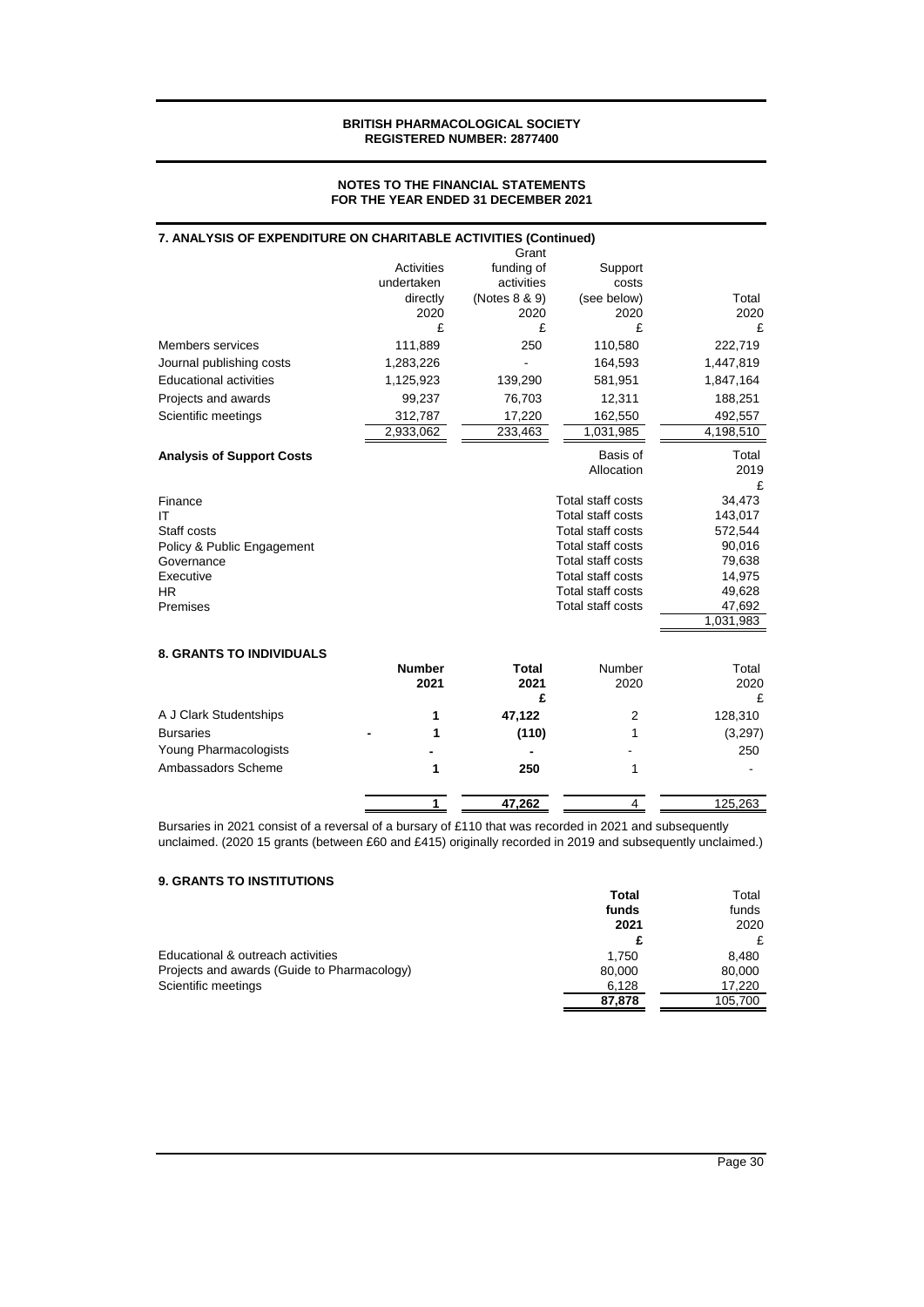### **NOTES TO THE FINANCIAL STATEMENTS FOR THE YEAR ENDED 31 DECEMBER 2021**

#### **10. GEOGRAPHICAL MARKETS**

95% of the Charity's journal publishing income (2020 - 91%) and 56% (2020 - 90%) of the turnover of BPS Assessment Limited (see Note 15) is attributable to geographical markets outside the United Kingdom. All other incoming resources are attributable to the United Kingdom.

### **11. NET INCOMING RESOURCES / (RESOURCES EXPENDED)**

| This is stated after charging: |  |
|--------------------------------|--|
|--------------------------------|--|

|                                                            | 2021   | 2020   |
|------------------------------------------------------------|--------|--------|
|                                                            |        |        |
| Depreciation of intangible fixed assets                    | 69.582 | 64.749 |
| Depreciation of tangible fixed assets owned by the charity | 8.621  | 17,963 |
| Auditors' remuneration                                     |        |        |
| Audit - Charity - current year                             | 12.995 | 12.200 |
| Other - Subsidiary - Review and Financial advice           | 1.975  | 1.915  |

During the year, no Trustees received any remuneration (2020 - £Nil).

During the year, 5 (2020 - 5) Trustees' travel and subsistence and other general expenses totalled £1,344 (2020 - £1,308).

### **12. STAFF COSTS**

Staff costs were as follows:

|                                                                         | 2021      | 2020      |
|-------------------------------------------------------------------------|-----------|-----------|
|                                                                         |           | £         |
| Wages and salaries                                                      | 1,398,501 | 1,343,090 |
| Social security costs                                                   | 152,696   | 153,114   |
| Pension costs                                                           | 170,289   | 154,272   |
|                                                                         | 1,721,486 | 1,650,476 |
| The average monthly number of employees during the year was as follows: |           |           |
|                                                                         | 2021      | 2020      |
|                                                                         | No.       | No.       |
| <b>Total headcount</b>                                                  | 25        | 26        |
| Full time equivalent basis                                              | 25        | 26        |
| The number of higher paid employees was:                                |           |           |
|                                                                         | 2021      | 2020      |
|                                                                         | No.       | No.       |
| In the band £60,001 - £70,000                                           |           |           |
| In the band £70,001 - £80,000                                           | 2         | 3         |
| In the band £80,001 - £90,000                                           | 2         |           |
| In the band £90,001 - £100,000                                          |           |           |
| In the band £100,001 - £110,000                                         |           |           |
| In the band £110,001 - £120,000                                         |           |           |
|                                                                         |           |           |

Pension contributions in respect of higher paid employees amounted to £82,697 (2020: £71,632).

Key management personnel include the Chief Executive together with senior staff reporting directly to the Chief Executive as shown in the legal and administrative page and totals 5 staff (2020: 5 staff). The total employee benefits of the charity's key management personnel amounted to £616,807 (2020: £556,948)

The Society accounts for its participation in SAUL as if it were a defined contribution pension scheme (see note 1.14). Contributions of £123,917 (2020: £110,859) were payable in the year with payments of £14,057 (2020: £13,845) outstanding at the year end.

Contributions into the separate defined contrubution pension scheme of £46,373 (2020: £43,413) were payable in the year, with payments of £Nil (2020: £Nil) outstanding at the end of the year.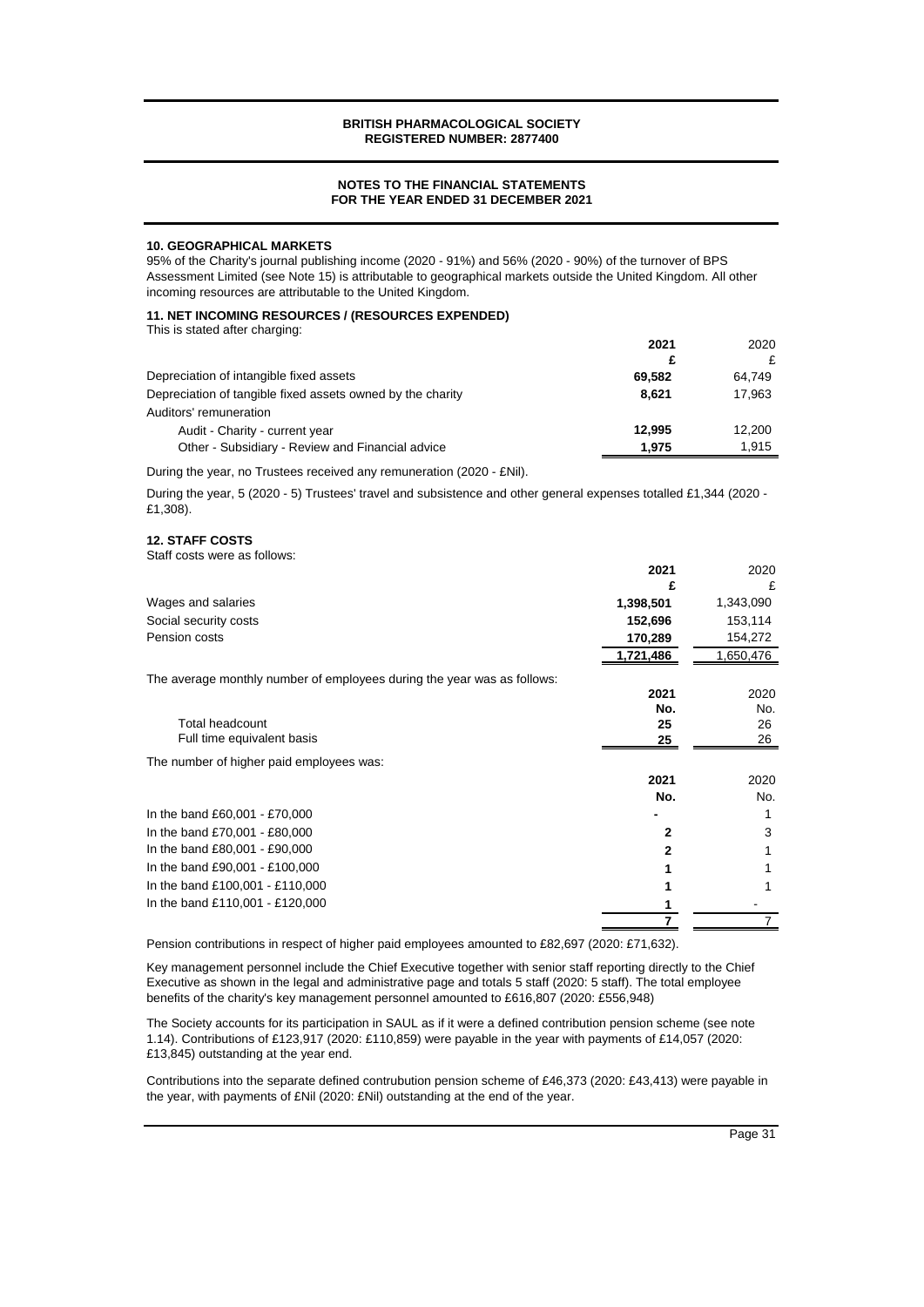### **NOTES TO THE FINANCIAL STATEMENTS FOR THE YEAR ENDED 31 DECEMBER 2021**

### **13. INTANGIBLE FIXED ASSETS**

### **Group & Charity**

| Intangible fixed assets comprise computer software and website. | <b>Total</b><br>£ |
|-----------------------------------------------------------------|-------------------|
| Cost                                                            |                   |
| At 1 January 2021                                               | 677,780           |
| Additions                                                       | 58,352            |
| At 31 December 2021                                             | 736,132           |
| Amortisation                                                    |                   |
| At 1 January 2021                                               | 550,514           |
| Charge for the year                                             | 69,582            |
| At 31 December 2021                                             | 620,096           |
| Net book value<br>At 31 December 2021                           | 116,036           |
| At 31 December 2020                                             | 127,266           |

### **14. TANGIBLE FIXED ASSETS**

| <b>Group &amp; Charity</b> |                                 |                                   |                            |            |
|----------------------------|---------------------------------|-----------------------------------|----------------------------|------------|
|                            | Long leasehold<br>property<br>£ | <b>Fixtures &amp;</b><br>fittings | Computer<br>equipment<br>£ | Total<br>£ |
| <b>Cost or Valuation</b>   |                                 |                                   |                            |            |
| At 1 January 2020          | 710,000                         | 111,927                           | 49,559                     | 871,486    |
| Disposals                  |                                 |                                   | (686)                      | (686)      |
| At 31 December 2021        | 710,000                         | 111,927                           | 48,873                     | 870,800    |
| <b>Depreciation</b>        |                                 |                                   |                            |            |
| At 1 January 2020          |                                 | 93,802                            | 49,559                     | 143,361    |
| Charge for the year        |                                 | 8,621                             |                            | 8,621      |
| On disposals               |                                 |                                   | (686)                      | (686)      |
| At 31 December 2021        |                                 | 102,423                           | 48,873                     | 151,296    |
| Net book value             |                                 |                                   |                            |            |
| At 31 December 2021        | 710,000                         | 9,504                             |                            | 719,504    |
| At 31 December 2020        | 710,000                         | 18,125                            |                            | 728,125    |

### **Revaluation of fixed assets**

The Society has applied the transitional arrangements of Section 35 of FRS 102 and used a valuation with an effective date of 1 January 2014 as the deemed cost of the long leasehold property. The valuation was performed independently on a Market Value basis by Altus Edwin Hill, Chartered Surveyors. The historic cost of the long leasehold property is £273,816.

The long leasehold poperty is owned under a 999 year lease from 25 December 1989.

Page 32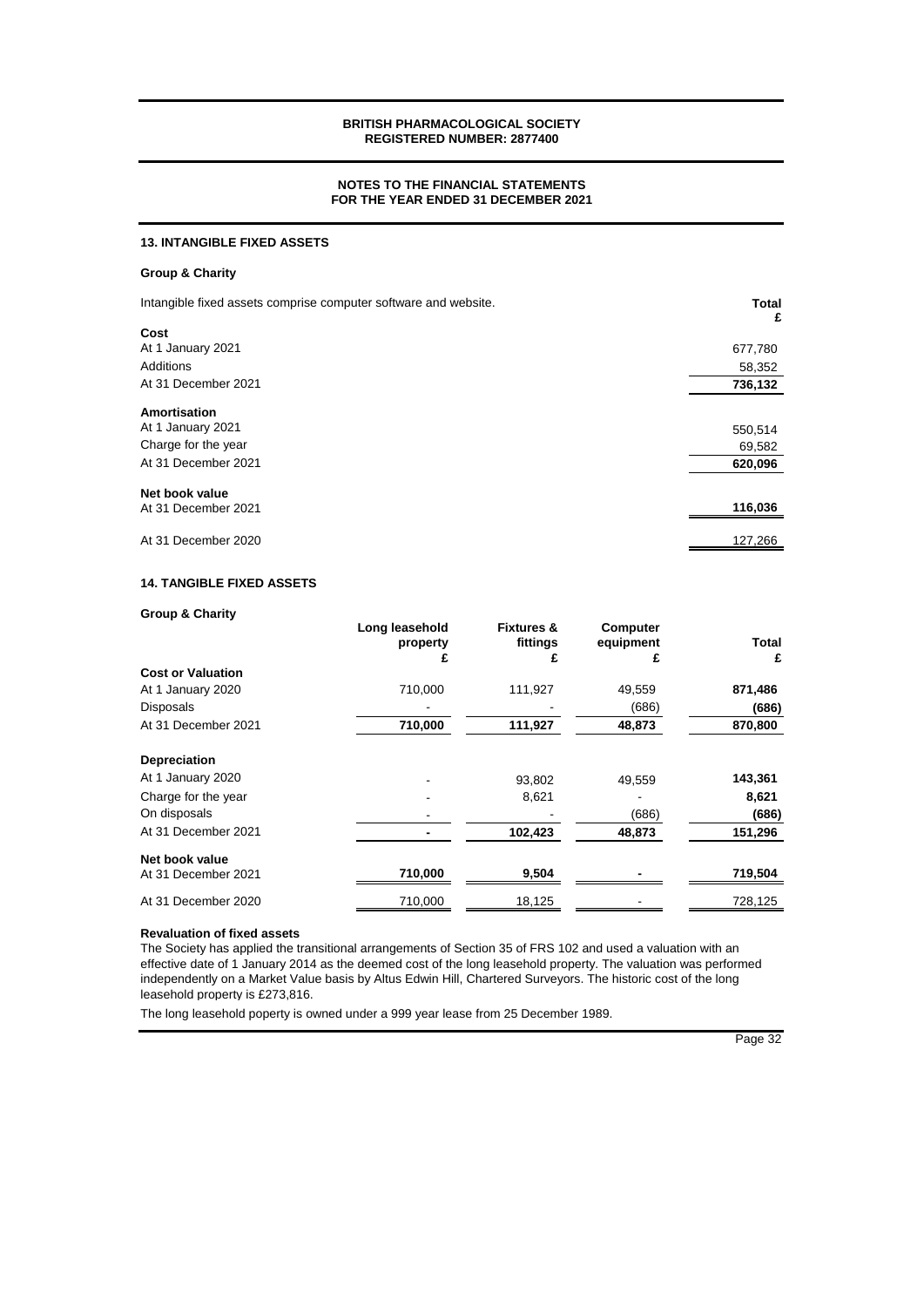### **NOTES TO THE FINANCIAL STATEMENTS FOR THE YEAR ENDED 31 DECEMBER 2021**

### **15. FIXED ASSET INVESTMENT IN SUBSIDIARIES**

The Society's investment at the balance sheet date in the wholly-owned share capital of the following, unlisted companies, is as follows:

| onare capital or the following, aniloted companies, is as follows.                                                                                                                                              |           | 2021<br>£      | 2020<br>£      |
|-----------------------------------------------------------------------------------------------------------------------------------------------------------------------------------------------------------------|-----------|----------------|----------------|
|                                                                                                                                                                                                                 |           |                |                |
| <b>Current assets</b>                                                                                                                                                                                           |           | $\mathbf{2}$   | 2              |
| <b>Total Net assets</b>                                                                                                                                                                                         |           | $\overline{2}$ | $\overline{2}$ |
| Called up share capital                                                                                                                                                                                         |           |                |                |
| BPS Assessment Limited (incorporated 27 January 2016)                                                                                                                                                           |           | 1              | 1              |
| BPS Trading Services Limited (Dormant; incorporated 27 January 2016)                                                                                                                                            |           | 1              | 1              |
|                                                                                                                                                                                                                 |           | $\overline{2}$ | $\overline{2}$ |
| BPS Assessment Limited (company number 09973409; registered office<br>16 Angel Gate, City Road, London, EC1V 2PT) commenced trading on<br>31 March 2017 and its turnover, expenditure and profit are summarised |           |                |                |
| as follows:                                                                                                                                                                                                     |           | 2021           | 2020           |
| Turnover                                                                                                                                                                                                        |           | £<br>237,397   | £<br>264,409   |
| Expenditure                                                                                                                                                                                                     |           | 204,200        | 260,394        |
| Profit                                                                                                                                                                                                          |           | 33,197         | 4,015          |
| <b>16. FIXED ASSET INVESTMENTS</b>                                                                                                                                                                              |           |                |                |
| <b>Group &amp; Charity</b>                                                                                                                                                                                      |           | Listed         | Listed         |
|                                                                                                                                                                                                                 |           | securities     | securities     |
|                                                                                                                                                                                                                 |           | 2021           | 2020           |
|                                                                                                                                                                                                                 |           | £              | £              |
| <b>Market value</b>                                                                                                                                                                                             |           |                |                |
| At 1 January                                                                                                                                                                                                    |           | 3,577,031      | 3,456,899      |
| Additions                                                                                                                                                                                                       |           | 1,148,401      | 912,548        |
| Disposals (realised gain of £134,256; 2018 £5,799)                                                                                                                                                              |           | (1,000,596)    | (1,032,488)    |
| <b>Revaluations</b>                                                                                                                                                                                             |           | 241,354        | 240,071        |
| At 31 December                                                                                                                                                                                                  |           | 3,966,190      | 3,577,031      |
| <b>Historical cost</b>                                                                                                                                                                                          |           | 3,382,367      | 2,615,597      |
| Investments at market value comprise:                                                                                                                                                                           |           |                |                |
|                                                                                                                                                                                                                 | UK        | Overseas       | 2021           |
|                                                                                                                                                                                                                 | £         | £              |                |
| Listed investments                                                                                                                                                                                              | 1,291,374 | 2,674,816      | 3,966,190      |
|                                                                                                                                                                                                                 | UK        | Overseas       | 2020           |
|                                                                                                                                                                                                                 | £         | £              | £              |
| <b>Listed investments</b>                                                                                                                                                                                       | 867,781   | 2,709,250      | 3,577,031      |

The above investments are all in relation to unrestricted funds.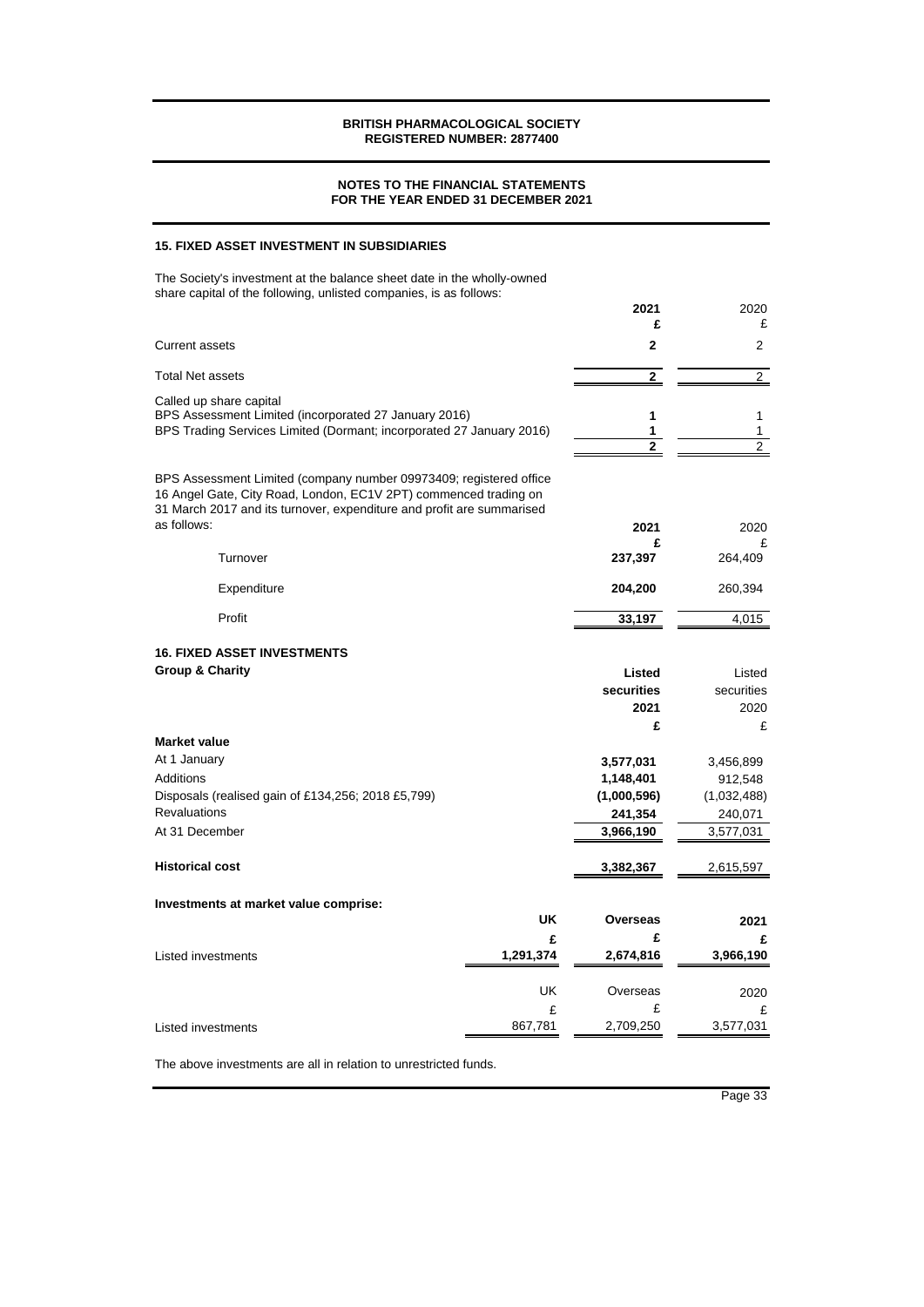### **NOTES TO THE FINANCIAL STATEMENTS FOR THE YEAR ENDED 31 DECEMBER 2021**

### **17. DEBTORS**

|                                      | Group     | Group     | Charity   | Charity   |
|--------------------------------------|-----------|-----------|-----------|-----------|
|                                      | 2021      | 2020      | 2021      | 2020      |
|                                      | £         |           |           | £         |
| Amounts falling due within one year  |           |           |           |           |
| Trade debtors                        | 134,126   | 137,626   | 147,977   | 95,101    |
| Amount due from subsidiary           |           |           |           | 18.081    |
| Other debtors                        | 1,499,801 | 1,331,364 | 1,496,944 | 1,331,337 |
| Prepayments and accrued income       | 163,608   | 133.494   | 163,608   | 133.494   |
|                                      | 1.797.535 | 1.602.484 | 1,808,529 | 1,578,013 |
| Amounts due after more than one year |           |           |           |           |
| Prepayments and accrued income       | 21,605    | 43,603    | 21.605    | 43,603    |
|                                      | 21.605    | 43.603    | 21.605    | 43.603    |
| <b>Total Debtors</b>                 | 1,819,140 | 1,646,087 | 1,830,134 | 1,621,616 |

Other debtors mainly represents journal publishing income due but unpaid at the year end.

### **18. CREDITORS**

### **Amounts falling due within one year**

|                                    | Group   | Group     | Charity | Charity |
|------------------------------------|---------|-----------|---------|---------|
|                                    | 2021    | 2020      | 2021    | 2020    |
|                                    |         |           |         | £       |
| Trade creditors                    | 157.577 | 126,305   | 115.031 | 113,032 |
| Other taxation and social security | 182,938 | 542,205   | 182.938 | 543,426 |
| Other creditors                    | 224.222 | 196,595   | 223,370 | 196,595 |
| Accruals and deferred income       | 272.445 | 293,038   | 148.924 | 105,681 |
|                                    | 837,182 | 1,158,143 | 670,263 | 958,734 |

Included within other taxation and social security is an amount of £14,058 (2020 - £13,740) in respect of pension liabilities. Included within other creditors is an amount of £60,230 (2020 - £96,811) in respect of A J Clark studentship commitments, and £120,000 (2020 - £80,000) related to the Guide to Pharmacology grant.

### **Deferred income (Group & Charity)**

The movement of deferred income, included within accruals and deferred income above, during the year was all in respect of membership income related to subscriptions received in advance and was as follows:

|                          | 2021    | 2020   |
|--------------------------|---------|--------|
|                          |         | £      |
| At 1 January             | 19.184  | 17,635 |
| Movement during the year | (6,930) | 1.549  |
| At 31 December           | 12,254  | 19.184 |

#### **19. CREDITORS**

**Amounts falling due after more than one year**

|                                       | Group<br>2021            | Group<br>2020 | Charity<br>2021          | Charity<br>2020 |
|---------------------------------------|--------------------------|---------------|--------------------------|-----------------|
|                                       |                          |               |                          | £               |
| Grant awards - A J Clark studentships | 60,230                   | 96.811        | 60.230                   | 96.811          |
| Other taxation and social security    | $\overline{\phantom{0}}$ | 100,686       | ۰                        | 100,686         |
| Accruals and Deferred Income          | 8.075                    |               | $\overline{\phantom{0}}$ |                 |
|                                       | 68,305                   | 197.497       | 60,230                   | 197.497         |
|                                       |                          |               |                          |                 |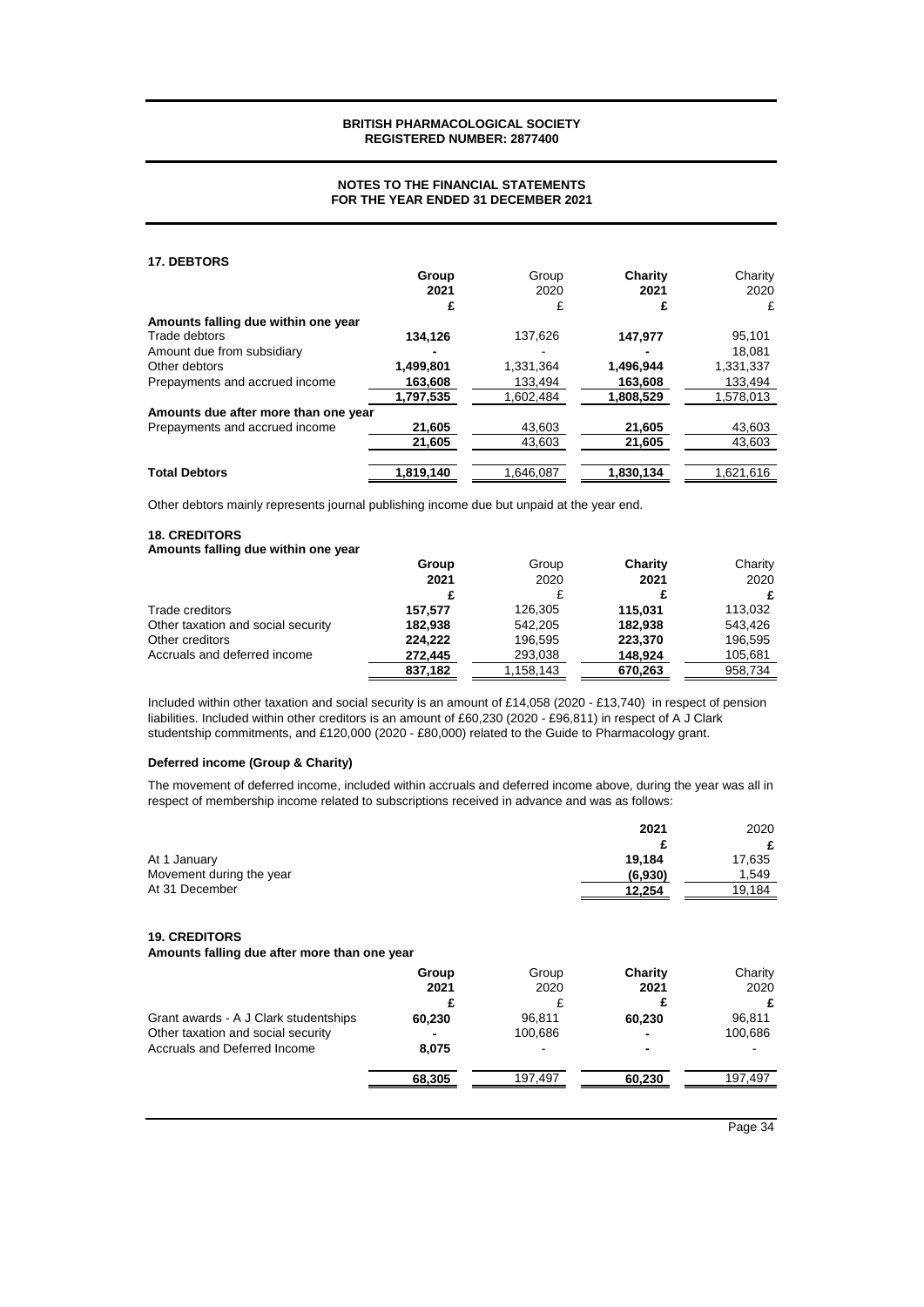### **NOTES TO THE FINANCIAL STATEMENTS FOR THE YEAR ENDED 31 DECEMBER 2021**

#### **20. PENSION COMMITMENTS**

The Society participates in the Superannuation Arrangements of the University of London ("SAUL"), which is a centralised defined benefit scheme within the United Kingdom and is contracted-out of the Second State Pension (prior to April 2016).

SAUL is an independently-managed pension scheme for the non-academic staff of over 50 colleges and institutions with links to higher education.

Pension benefits accrued within SAUL currently build up on a Career Average Revalued Earnings ("CARE") basis.

The Society is not expected to be liable to SAUL for any other current participating employer's obligations under the Rules of SAUL, but in the event of an insolvency event of any participating employer within SAUL, an amount of any pension shortfall (which cannot otherwise be recovered) in respect of that employer, may be spread across the remaining participating employers and reflected in the next actuarial valuation.

### **Funding Policy**

SAUL's statutory funding objective is to have sufficient and appropriate assets to meet the costs incurred by the Trustee in paying SAUL's benefits as they fall due (the "Technical Provisions"). The Trustee adopts assumptions which, taken as a whole, are intended to be sufficiently prudent for pensions and benefits already in payment to continue to be paid and for the commitments which arise from Members' accrued pension rights to be met.

The Technical Provisions assumptions include appropriate margins to allow for the possibility of events turning out worse than expected. However, the funding method and assumptions do not completely remove the risk that the Technical Provisions could be insufficient to provide benefits in the future.

A formal actuarial valuation of SAUL is carried out every three years by a professionally qualified and independent actuary. The last actuarial valuation was carried out with an effective date of 31 March 2020. Informal reviews of SAUL's position, reflecting changes in market conditions, cash flow information and new accrual of benefits, are carried out between formal valuations.

The funding principles were agreed by the Trustees and employers in June 2021 and will be reviewed again at SAUL's next formal valuation in 2023.

At the 31 March 2020 valuation SAUL was 94% funded on its Technical Provisions basis. However, market improvements following the valuation date were positive and the Trustee and the Employers agreed to allow for postvaluation experience up to 30 April 2021. As SAUL was in surplus on its Technical Provisions basis at that date, no deficit contributions were required. However, the Trustee and the Employers have agreed that the ongoing Employers' contributions will increase from a rate of 16% of CARE Salaries to 19% of CARE Salaries from 1 April 2022 and to 21% of CARE Salaries from 1 January 2023.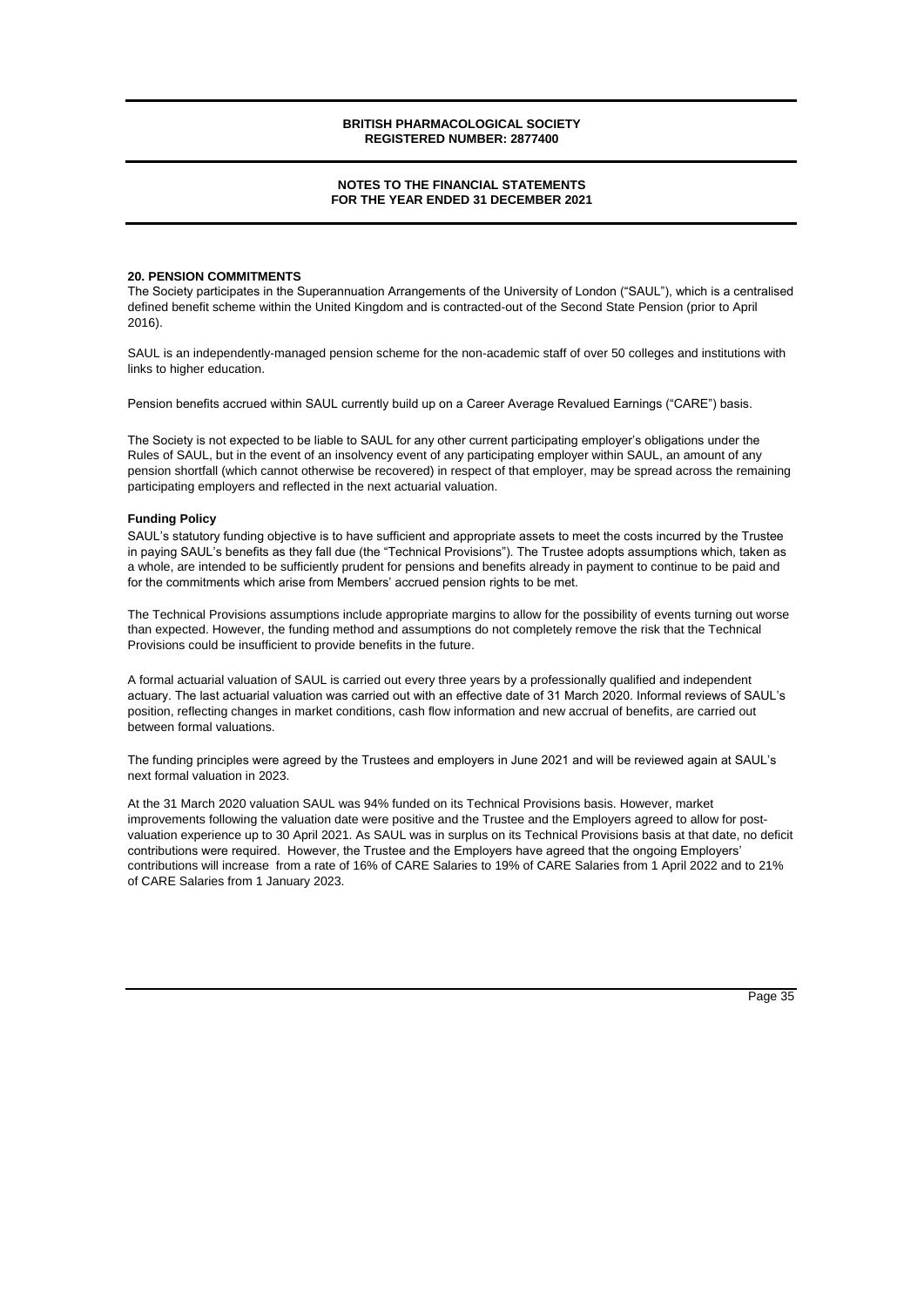### **NOTES TO THE FINANCIAL STATEMENTS FOR THE YEAR ENDED 31 DECEMBER 2021**

### **21. STATEMENT OF FUNDS**

### **SUMMARY OF FUNDS**

### **Group**

|                          | <b>Brought</b> | Incoming  | <b>Resources</b> | <b>Transfers</b> | Gains/   | <b>Carried</b> |
|--------------------------|----------------|-----------|------------------|------------------|----------|----------------|
|                          | forward        | resources | expended         | in $/$ (out)     | (losses) | forward        |
|                          | 2021           | 2021      | 2021             | 2021             | 2021     | 2021           |
|                          |                |           |                  |                  |          |                |
| Designated funds         | 2,355,391      |           | (118, 353)       | 98,502           |          | 2,335,540      |
| General funds            | 3,303,276      | 4,418,393 | (3,941,784)      | (116,908)        | 359,468  | 4,022,445      |
| Total unrestricted funds | 5,658,667      | 4,418,393 | (4,060,137)      | (18, 406)        | 359,468  | 6,357,985      |
| <b>Restricted funds</b>  | 352,538        | 104,886   | (158,000)        | 18,406           |          | 317,830        |
| <b>Total funds</b>       | 6,011,205      | 4,523,279 | (4,218,137)      |                  | 359,468  | 6,675,815      |
|                          | 2020           | 2020      | 2020             | 2020             | 2020     | 2020           |
|                          |                |           |                  |                  |          | £              |
| Designated funds         | 2,413,952      |           | (145, 813)       | 87,252           |          | 2,355,391      |
| General funds            | 2,865,746      | 4,317,709 | (3,918,840)      | (123, 652)       | 162,313  | 3,303,276      |
| Total unrestricted funds | 5,279,698      | 4,317,709 | (4,064,653)      | (36, 400)        | 162,313  | 5,658,667      |
| <b>Restricted funds</b>  | 370,361        | 100,640   | (154,863)        | 36,400           |          | 352,538        |
| Total funds              | 5,650,059      | 4,418,349 | (4,219,516)      |                  | 162,313  | 6,011,205      |

### **Charity**

|                          | <b>Brought</b> | Incoming  | <b>Resources</b> | Transfers    | Gains /  | <b>Carried</b> |
|--------------------------|----------------|-----------|------------------|--------------|----------|----------------|
|                          | forward        | resources | expended         | in $/$ (out) | (losses) | forward        |
|                          | 2021           | 2021      | 2021             | 2021         | 2021     | 2021           |
|                          |                |           |                  |              |          |                |
| Designated funds         | 2,355,391      |           | (118, 353)       | 98,502       |          | 2,335,540      |
| General funds            | 3,299,261      | 4,260,012 | (3,812,585)      | (116,908)    | 359,468  | 3,989,248      |
| Total unrestricted funds | 5,654,652      | 4,260,012 | (3,930,938)      | (18, 406)    | 359,468  | 6,324,788      |
| <b>Restricted funds</b>  | 352,538        | 104,886   | (158,000)        | 18,406       |          | 317,830        |
| <b>Total funds</b>       | 6,007,190      | 4,364,898 | (4,088,938)      |              | 359,468  | 6,642,618      |
|                          | 2020           | 2020      | 2020             | 2020         | 2020     | 2020           |
|                          |                |           |                  |              |          |                |
| Designated funds         | 2,413,952      |           | (145, 813)       | 87,252       |          | 2,355,391      |
| General funds            | 2,861,748      | 4,132,298 | (3,733,446)      | (123,652)    | 162,313  | 3,299,261      |
| Total unrestricted funds | 5,275,700      | 4,132,298 | (3,879,259)      | (36, 400)    | 162,313  | 5,654,652      |
| <b>Restricted funds</b>  | 370,361        | 100,640   | (154,863)        | 36,400       |          | 352,538        |
| Total funds              | 5,646,061      | 4,232,938 | (4,034,122)      |              | 162,313  | 6,007,190      |
|                          |                |           |                  |              |          |                |

The unrestricted general fund gains/(losses) comprises net gains on investments of £359,468 (2020 net gain of £162,313).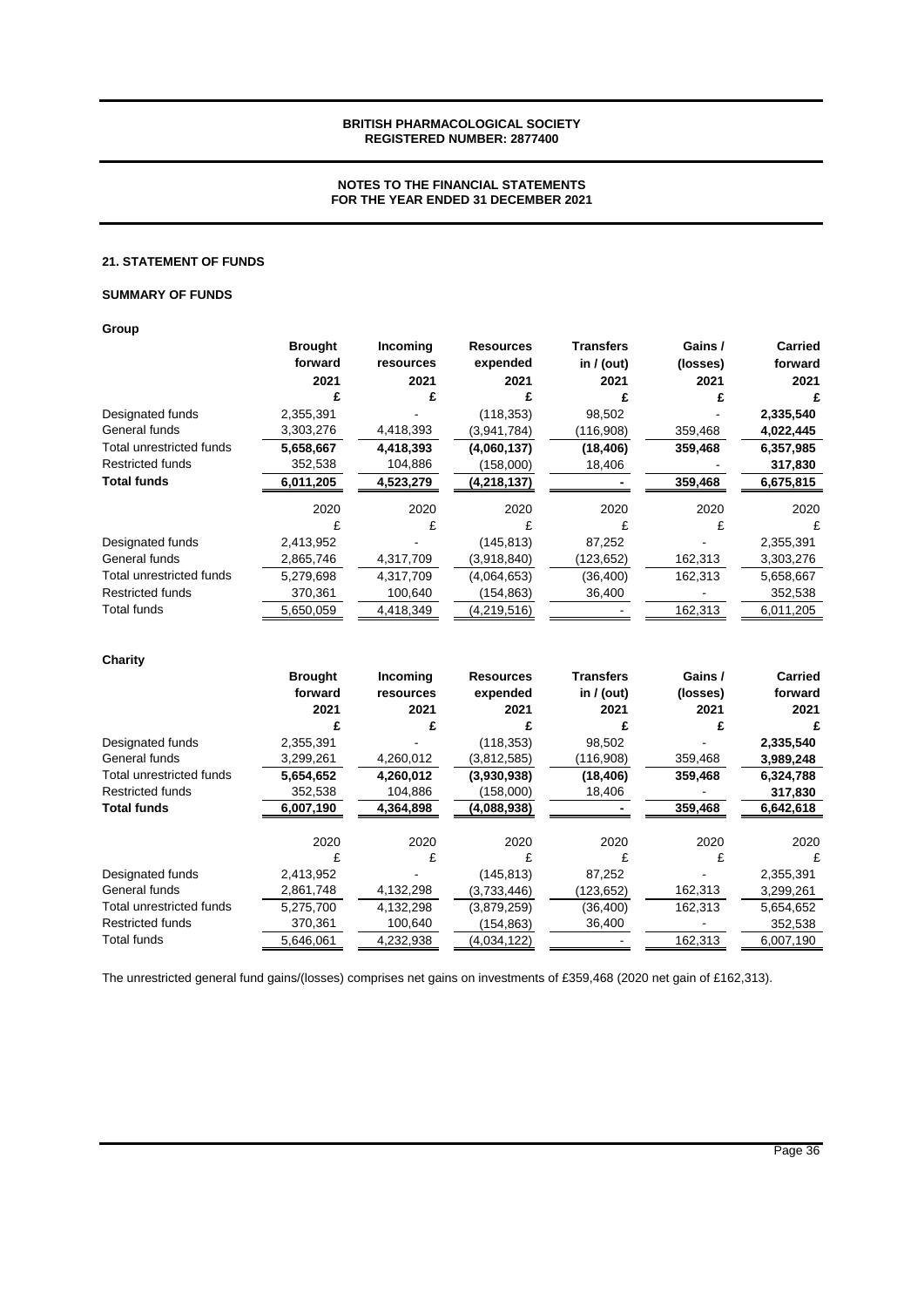### **NOTES TO THE FINANCIAL STATEMENTS FOR THE YEAR ENDED 31 DECEMBER 2021**

### **21. STATEMENT OF FUNDS (CONTINUED)**

# **UNRESTRICTED DESIGNATED FUNDS**

**Group & Charity**

|                                            | <b>Brought</b><br>forward<br>2021 | Incomina<br>resources<br>2021 | <b>Resources</b><br>expended<br>2021 | Transfers<br>in $/$ (out)<br>2021 | Gains /<br>(losses)<br>2021 | Carried<br>forward<br>2021 |
|--------------------------------------------|-----------------------------------|-------------------------------|--------------------------------------|-----------------------------------|-----------------------------|----------------------------|
|                                            |                                   |                               |                                      |                                   |                             |                            |
| World Pharma 2023                          | 500.000                           |                               |                                      |                                   |                             | 500,000                    |
| Prizes and awards                          | 1.000.000                         |                               | (40.150)                             | 40.150                            |                             | 1.000.000                  |
| <b>Fixed Asset</b>                         | 855,391                           |                               | (78, 203)                            | 58,352                            |                             | 835,540                    |
| <b>Total Unrestricted Designated funds</b> | 2,355,391                         |                               | (118,353)                            | 98,502                            |                             | 2,335,540                  |
|                                            | 2020                              | 2020                          | 2020                                 | 2020                              | 2020                        | 2020                       |
|                                            |                                   |                               |                                      |                                   |                             |                            |
| World Pharma 2023                          | 500.000                           |                               |                                      |                                   |                             | 500,000                    |
| Prizes and awards                          | 1,000,000                         |                               | (63, 101)                            | 63,101                            |                             | 1,000,000                  |
| <b>Fixed Asset</b>                         | 913,952                           |                               | (82, 712)                            | 24,151                            |                             | 855,391                    |
| <b>Total Unrestricted Designated funds</b> | 2,413,952                         |                               | (145, 813)                           | 87,252                            |                             | 2,355,391                  |

### **UNRESTRICTED GENERAL FUNDS Group**

| <b>Total Unrestricted General funds</b> | <b>Brought</b><br>forward<br>2021<br>3,303,276 | Incoming<br>resources<br>2021<br>4,418,393 | <b>Resources</b><br>expended<br>2021<br>(3,941,784) | Transfers<br>in $/$ (out)<br>2021<br>(116,908) | Gains /<br>(losses)<br>2021<br>359,468 | <b>Carried</b><br>forward<br>2021<br>4,022,445 |
|-----------------------------------------|------------------------------------------------|--------------------------------------------|-----------------------------------------------------|------------------------------------------------|----------------------------------------|------------------------------------------------|
|                                         | 2020                                           | 2020                                       | 2020                                                | 2020                                           | 2020                                   | 2020                                           |
| <b>Total Unrestricted General funds</b> | 2,865,746                                      | 4,317,709                                  | (3,918,840)                                         | (123, 652)                                     | 162,313                                | 3,303,276                                      |
| Charity                                 |                                                |                                            |                                                     |                                                |                                        |                                                |
|                                         | <b>Brought</b><br>forward<br>2021              | Incoming<br>resources<br>2021              | <b>Resources</b><br>expended<br>2021                | <b>Transfers</b><br>in $/$ (out)<br>2021       | Gains /<br>(losses)<br>2021            | <b>Carried</b><br>forward<br>2021              |
| <b>Total Unrestricted General funds</b> | 3,299,261                                      | 4,260,012                                  | (3,812,585)                                         | (116,908)                                      | 359,468                                | 3,989,248                                      |
|                                         | 2020                                           | 2020                                       | 2020                                                | 2020                                           | 2020                                   | 2020                                           |
| <b>Total Unrestricted General funds</b> | 2,861,748                                      | 4,132,298                                  | (3,733,446)                                         | (123, 652)                                     | 162,313                                | 3,299,261                                      |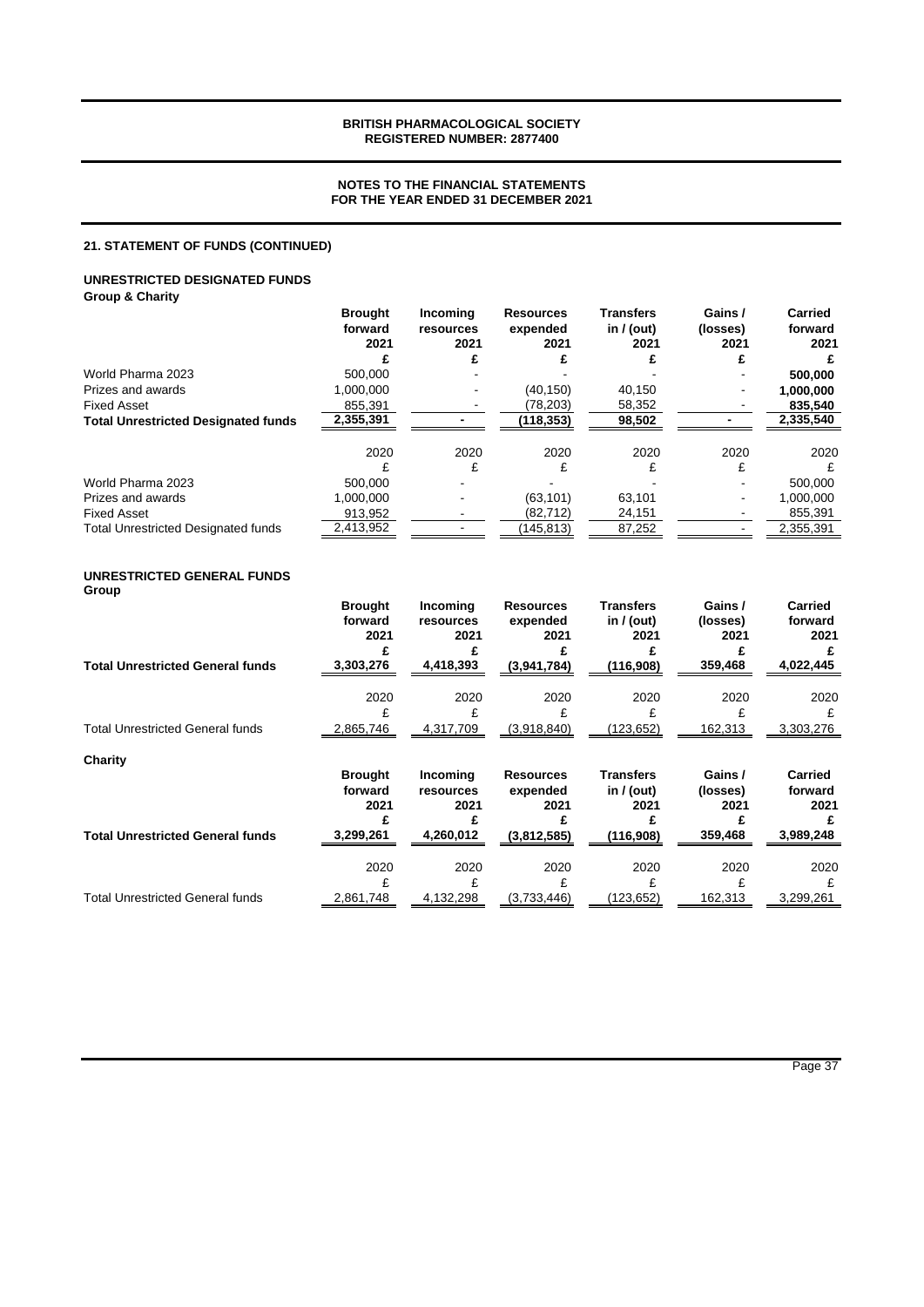### **NOTES TO THE FINANCIAL STATEMENTS FOR THE YEAR ENDED 31 DECEMBER 2021**

### **21. STATEMENT OF FUNDS (CONTINUED)**

| <b>RESTRICTED FUNDS</b>                                                                         |                                   |                               |                                      |                                      |                            |
|-------------------------------------------------------------------------------------------------|-----------------------------------|-------------------------------|--------------------------------------|--------------------------------------|----------------------------|
| <b>Group &amp; Charity</b>                                                                      | <b>Brought</b><br>forward<br>2021 | Incoming<br>resources<br>2021 | <b>Resources</b><br>expended<br>2021 | <b>Transfers</b><br>in/(out)<br>2021 | Carried<br>forward<br>2021 |
|                                                                                                 | £                                 | £                             | £                                    | £                                    | £                          |
| Schachter Fund                                                                                  | 2,588                             |                               | (500)                                |                                      | 2,088                      |
| Gary Price Fund                                                                                 | 7,635                             |                               |                                      |                                      | 7,635                      |
| Paton Fund                                                                                      | 3,390                             |                               |                                      |                                      | 3,390                      |
| BPS Equality, Diversity and Inclusion<br>Prize, sponsored by AstraZeneca                        | 3,000                             |                               | (1,000)                              |                                      | 2,000                      |
| E-Learning for Healthcare "Prescribe"<br><b>Initiative Fund</b>                                 | 113,923                           |                               |                                      |                                      | 113,923                    |
| <b>Prescribing Safety Assessment</b>                                                            | 162,515                           | 102,886                       | (125, 800)                           | 25,000                               | 164,601                    |
| Integrative Pharmacology Fund                                                                   | 1,068                             |                               | (1,068)                              |                                      |                            |
| <b>Research Animal Sciences Education</b><br>Ambassador Scheme                                  | 29,394                            |                               | (22, 800)                            | (6, 594)                             |                            |
| <b>MRC Short Course in Translational</b><br>Pharmacology Fund                                   | 23,444                            |                               | (4, 832)                             |                                      | 18,612                     |
| Other prizes and awards                                                                         | 5,581                             | 2,000                         | (2,000)                              |                                      | 5,581                      |
| <b>Total Restricted funds</b>                                                                   | 352,538                           | 104,886                       | (158,000)                            | 18,406                               | 317,830                    |
|                                                                                                 |                                   |                               |                                      |                                      |                            |
|                                                                                                 | 2020                              | 2020                          | 2020                                 | 2020                                 | 2020                       |
|                                                                                                 | £                                 | £                             | £                                    | £                                    | £                          |
| Schachter Fund                                                                                  | 3,088                             |                               | (500)                                |                                      | 2,588                      |
| Gary Price Fund                                                                                 | 7,635                             |                               |                                      |                                      | 7,635                      |
| Paton Fund                                                                                      | 3,390                             |                               |                                      |                                      | 3,390                      |
| AstraZeneca Women In Pharmacology<br>Prize Fund                                                 |                                   | 4,000                         | (1,000)                              |                                      | 3,000                      |
| E-Learning for Healthcare "Prescribe"<br>Initiative Fund                                        | 113,923                           |                               |                                      |                                      | 113,923                    |
| <b>Prescribing Safety Assessment</b>                                                            | 184,556                           | 85,240                        | (132, 281)                           | 25,000                               | 162,515                    |
| Integrative Pharmacology Fund<br><b>Research Animal Sciences Education</b><br>Ambassador Scheme | 1,068<br>27,426                   | 11,400                        | (20, 832)                            | 11,400                               | 1,068<br>29,394            |
| <b>MRC Short Course in Translational</b><br>Pharmacology Fund                                   | 23,444                            |                               |                                      |                                      | 23,444                     |
| Other prizes and awards                                                                         | 5,831                             |                               | (250)                                |                                      | 5,581                      |
| <b>Total Restricted funds</b>                                                                   | 370,361                           | 100,640                       | (154, 863)                           | 36,400                               | 352,538                    |

#### **FUND TRANSFERS**

The unrestricted general fund has been used to restore the prizes and awards designated fund back to £1m with a transfer of £40,150 (2020 £63,101). Additions to fixed assets totalling £58,352 have been funded by the unrestricted general fund (2020 £24,150). The unrestricted general fund also supports the Prescribing Safety Assessment with a transfer of £25,000 (2020 £25,000). The unrestricted general fund also supports the Research Animal Sciences Education Ambassador Scheme with a transfer of £11,217 (2020 £11,400) matching the external funding received.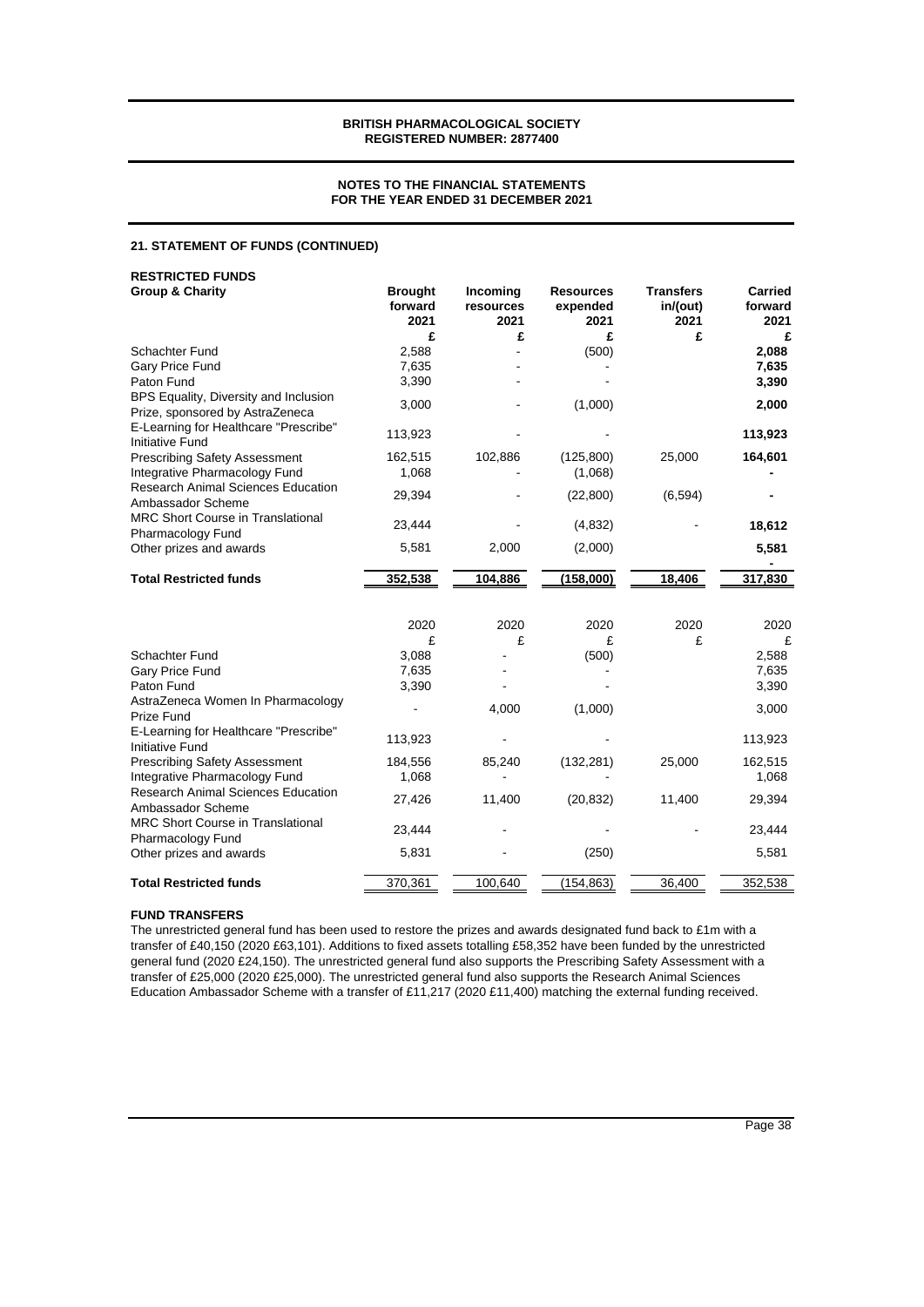### **NOTES TO THE FINANCIAL STATEMENTS FOR THE YEAR ENDED 31 DECEMBER 2021**

#### **21. STATEMENT OF FUNDS (CONTINUED)**

### **DESIGNATED FUNDS**

#### **World Pharma 2023**

The Society will be hosting the 2023 IUPHAR World Congress of Pharmacology, its bid to do so having been successful in July 2014, and £500,000 has been designated to fully underwrite the potential net cost of the event.

#### **Prizes and Awards**

This fund aims to provide income and capital growth to finance a proportion of the Society's charitable grants to individuals. The amount of funding required is reviewed annually.

#### **Fixed Assets**

The Society owns one long leasehold property in London and a variety of other fixed assets. This fund represents the net book value of such assets.

#### **RESTRICTED FUNDS**

#### **Schachter Fund**

This is funded by donations from Mrs Ruth Schachter, provides grants to Student Members of the Society to visit other laboratories to learn techniques or to attend certain meetings.

#### **Gary Price Fund**

This fund, in memory of the late Dr Gary Price, is funded by a single donation from GlaxoSmithKline to support lectures at Society meetings.

#### **Paton Fund**

This fund was established jointly by Sir William Paton and the Society to support costs and expenses for those studying the history of pharmacology including ideas, techniques equipment etc. used in the development of experimental pharmacology.

#### **BPS Equality, Diversity and Inclusion Prize, sponsored by AstraZeneca**

The Society is committed to championing Equality, Diversity and Inclusion (EDI). This fund was established in 2020 to encourage our community to join us in this drive and to recognise efforts being made by members to create an equal, diverse and inclusive environment, within the candidate's institute, other organisations, or across institutes or organisations.

Page 39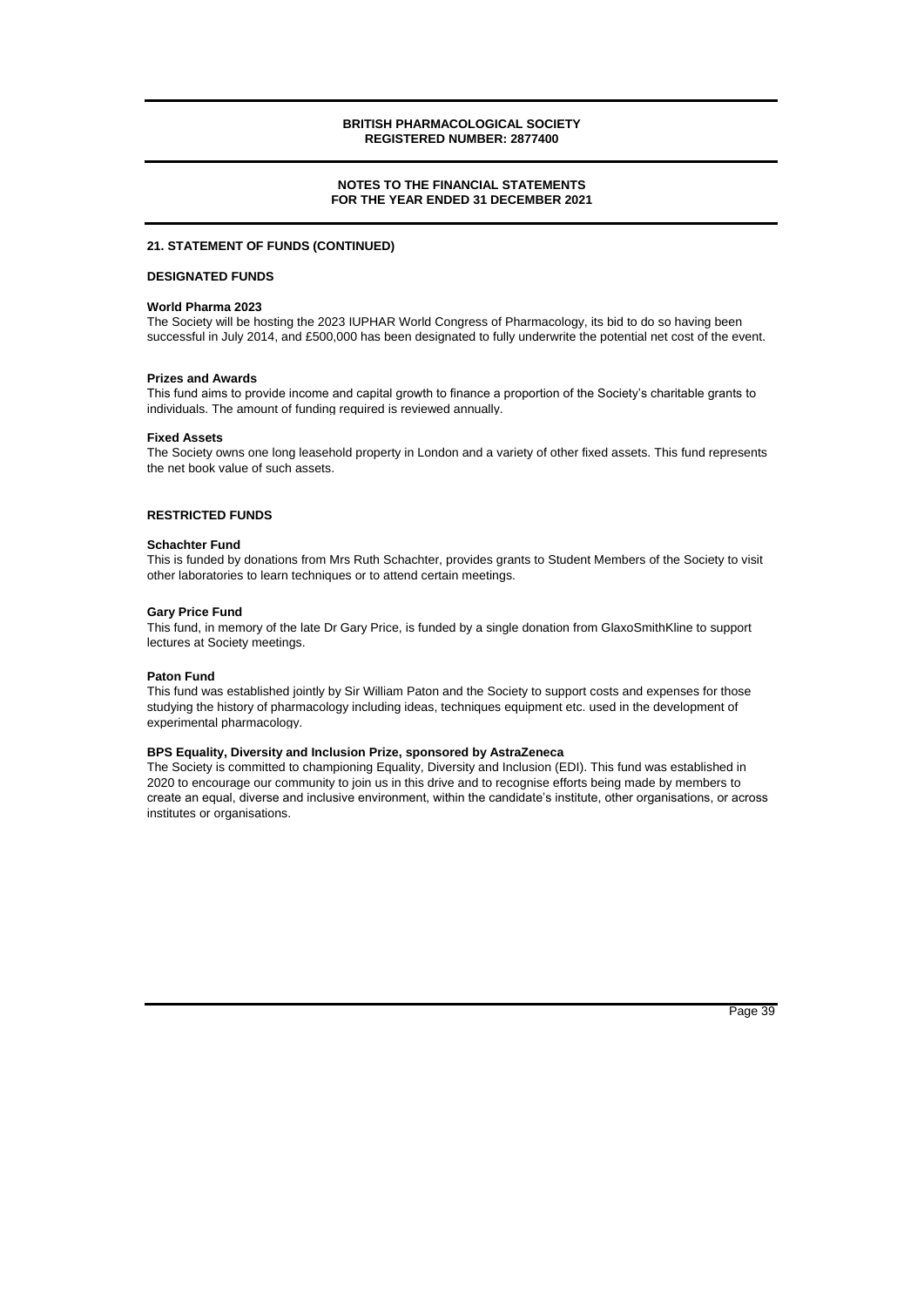### **NOTES TO THE FINANCIAL STATEMENTS FOR THE YEAR ENDED 31 DECEMBER 2021**

#### **21. STATEMENT OF FUNDS (CONTINUED)**

### **RESTRICTED FUNDS (CONTINUED)**

#### **AstraZeneca Women in Pharmacology Prize Fund**

This fund was created by a donation from AstraZeneca to provide the Society with a prize fund to recognise women whose career achievements have contributed significantly to our understanding of a particular field through excellence in research. The final award from this fund was made in 2018.

#### **E-Learning for Healthcare "Prescribe Initiative Fund"**

This fund was provided by the Department of Health to facilitate payments to Society members contributing to the authoring and review of e-learning modules being developed between the Society and Department of Health, for the 38,000 medical students who train each year in the UK.

#### **Prescribing Safety Assessment Fund**

This fund arose through the transfer of the balance of funds of a project initiated by the Dept. of Health. The project will now be continued by the Society in conjunction with the Medical Schools Council to develop an assessment for final year medical students in prescribing.

#### **Integrative Pharmacology Fund**

This fund which was established by AstraZeneca, GlaxoSmithKline and Pfizer, supports research and training in integrative pharmacology and related disciplines with the objective of building capacity and ensuring the discipline's long-term viability in the UK.

#### **Research Animal Sciences Education Ambassador Scheme**

This fund which was established by both the British Pharmacology Society and The Physiological Society, supports consistency in undergraduate education related to the 'core' and 'experiential' learning outcomes established by the curriculum for the use of research animals.

#### **MRC Short Course in Translational Pharmacology Fund**

This fund was established by a capacity building grant from the Medical Research Council to enable the Society to develop and run a programme in 2010 in translational pharmacology that is suitable for eligible researchers from all biomedical disciplines involved in drug discovery and translational process.

#### **Other prizes and awards**

From time to time the Society receives donations to enable it to provide grants or prizes related to ad hoc projects or initiatives.

Subject to the above, the Society has sufficient resources to enable these funds to be applied in accordance with their respective restrictions.

Page 40